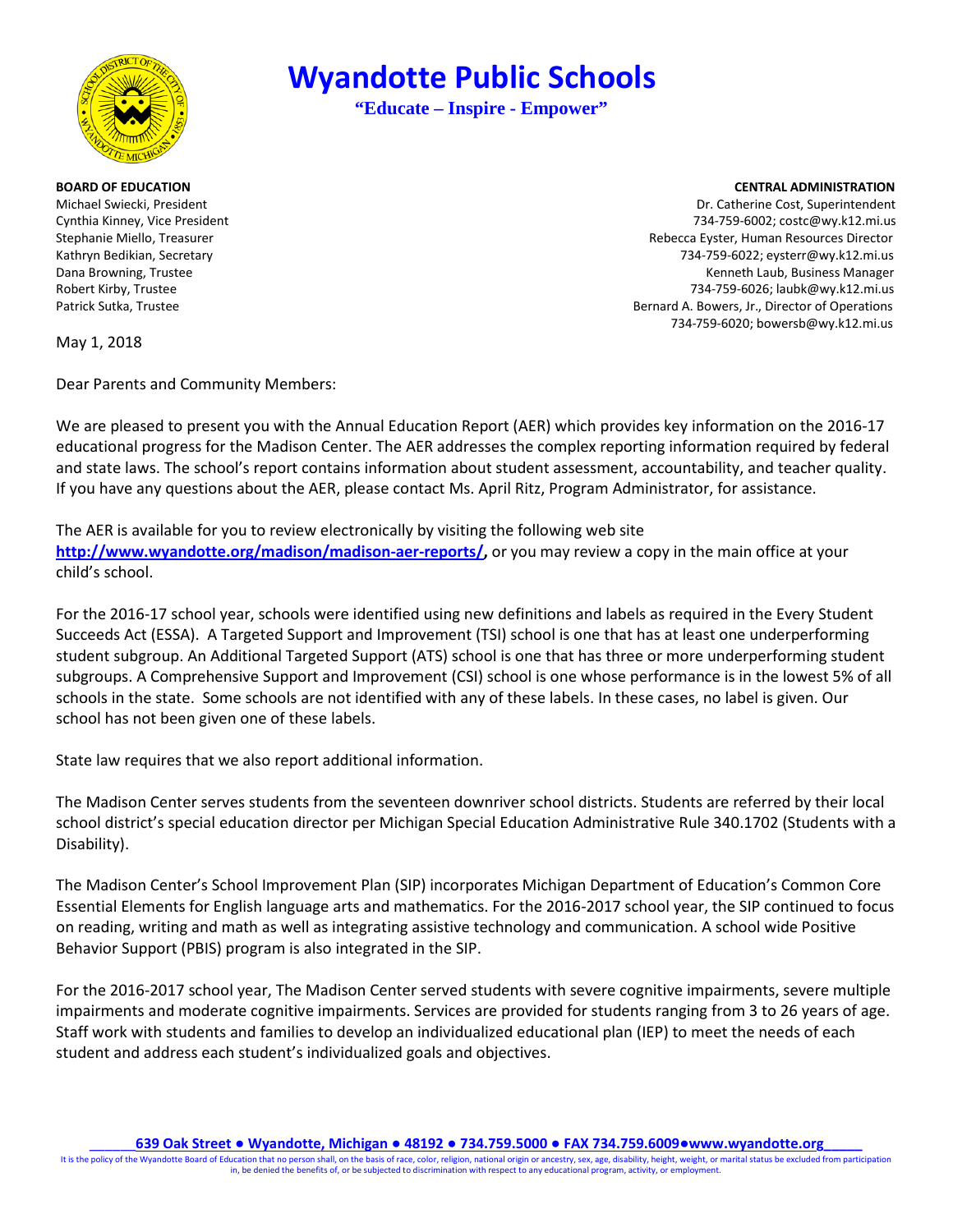Essential Elements. The student's individual annual goals and objectives are directly selected from the curriculum menu. The Essential Elements are modified from the state core curriculum for the special education population serviced by the To access a copy of The Madison Center core curriculum, go to <www.michigan.gov/mde> and click on Common Core center programs, reflecting each student's present level of academic achievement and functional performance.

 Program Team meeting. Teachers communicate with parents/guardians/caregivers on a daily basis via phone, email, For the 2016-2017 school year, 91% of the parents/guardians attended the students' annual Individualized Educational communication folder, etc.

 The staff here at the Madison Center believe that all students can learn and we prioritize our work to ensure that we are focused on the right work that will move our mission and vision forward. We operate under a mutually-agreed upon set of values that focuses on students first and strive for high levels of student engagement.

Sincerely,

april 12p

4460 18<sup>th</sup> Street April Ritz Program Administrator Madison Center Wyandotte, MI 48192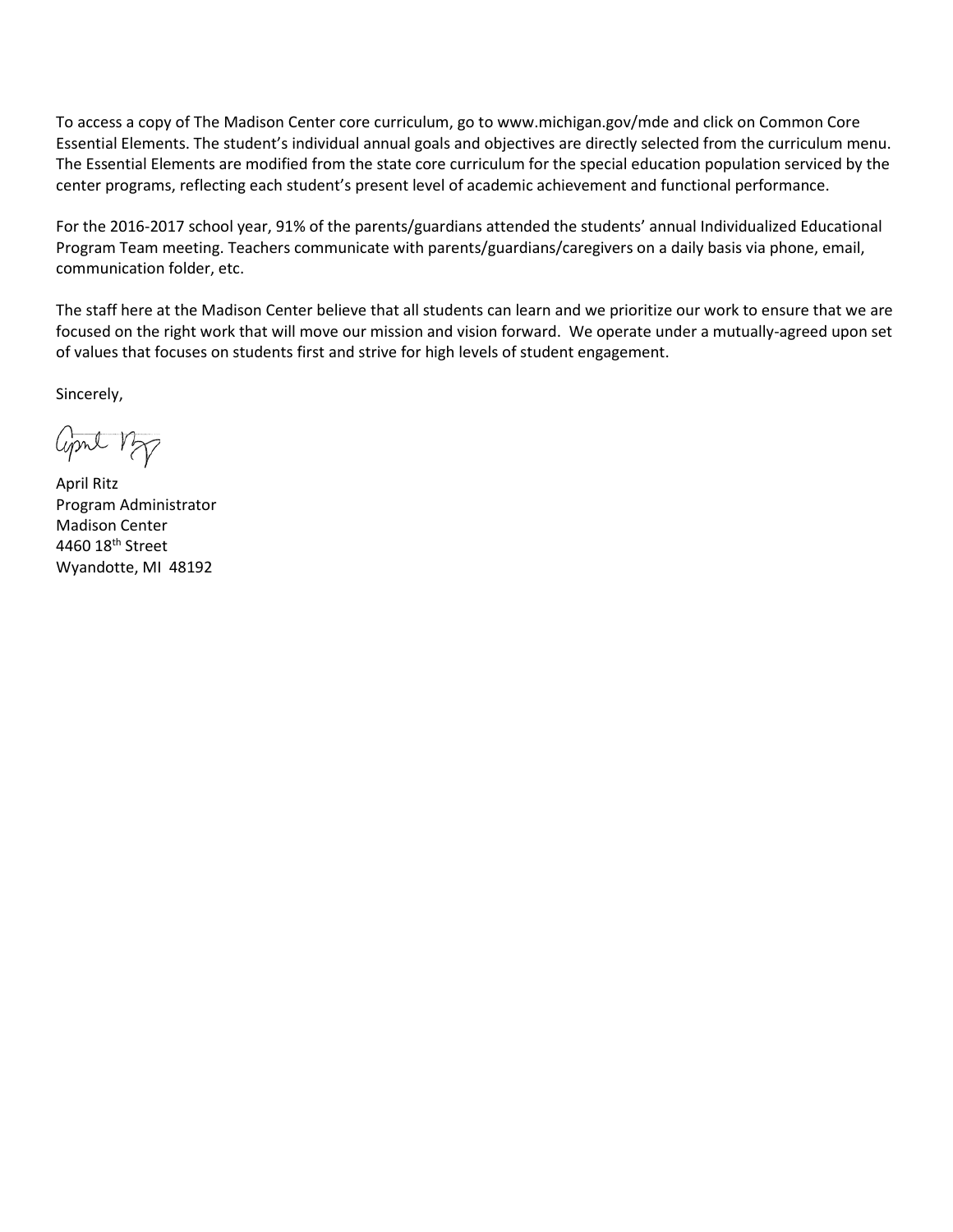

#### **M-STEP Grades 3-11**

| Proficient<br>Proficient | Subject | Grade | <b>Testing</b><br>Group | School Year | State Percent District<br><b>Students</b><br>Proficient | Percent<br><b>Students</b> | School<br>Percent<br><b>Students</b> | Percent<br>Advanced | Percent<br>Proficient | Percent<br>Partially<br>Proficient | Percent Not<br>Proficient |
|--------------------------|---------|-------|-------------------------|-------------|---------------------------------------------------------|----------------------------|--------------------------------------|---------------------|-----------------------|------------------------------------|---------------------------|
|--------------------------|---------|-------|-------------------------|-------------|---------------------------------------------------------|----------------------------|--------------------------------------|---------------------|-----------------------|------------------------------------|---------------------------|

No Data to Display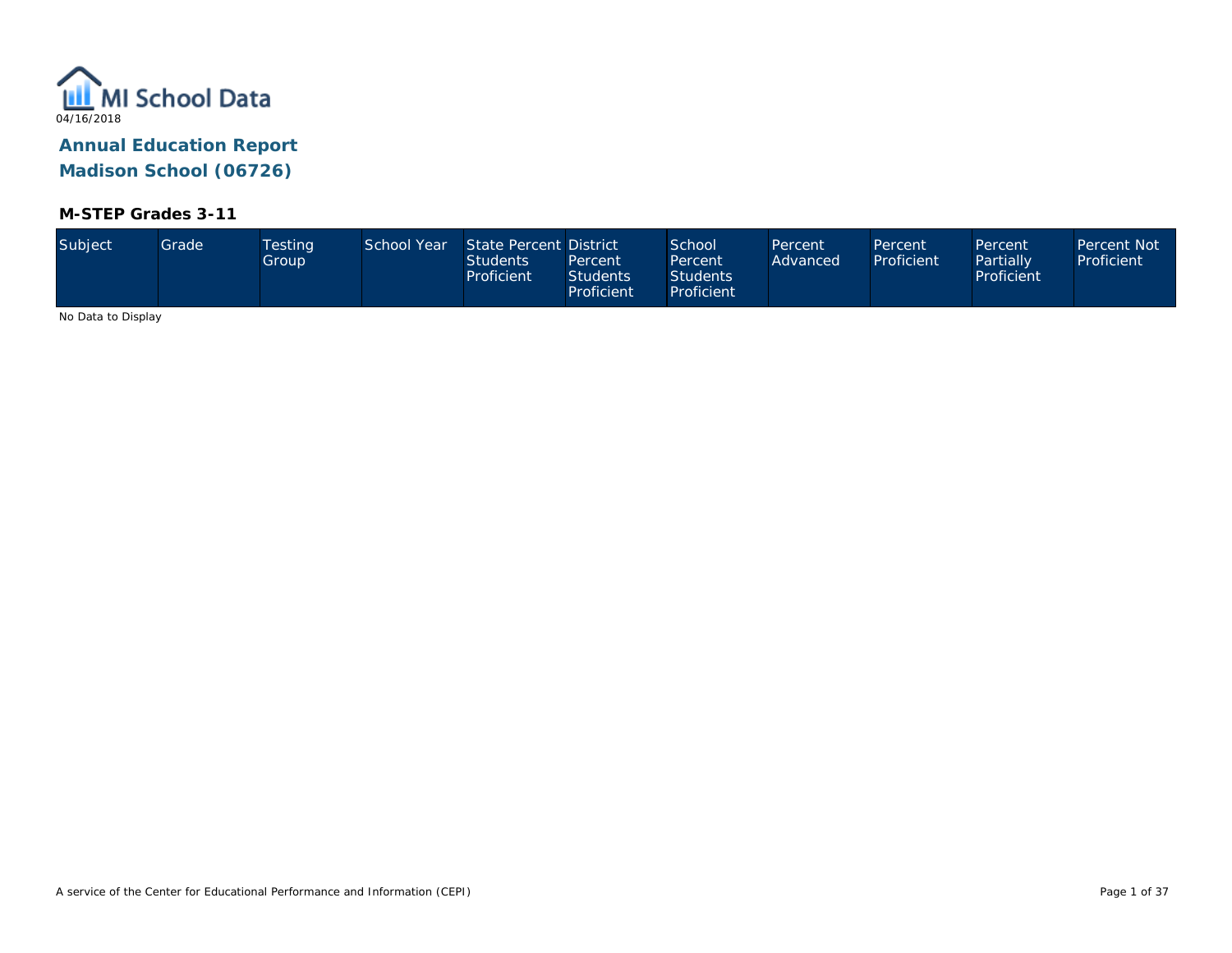

**SAT** 

No Data to Display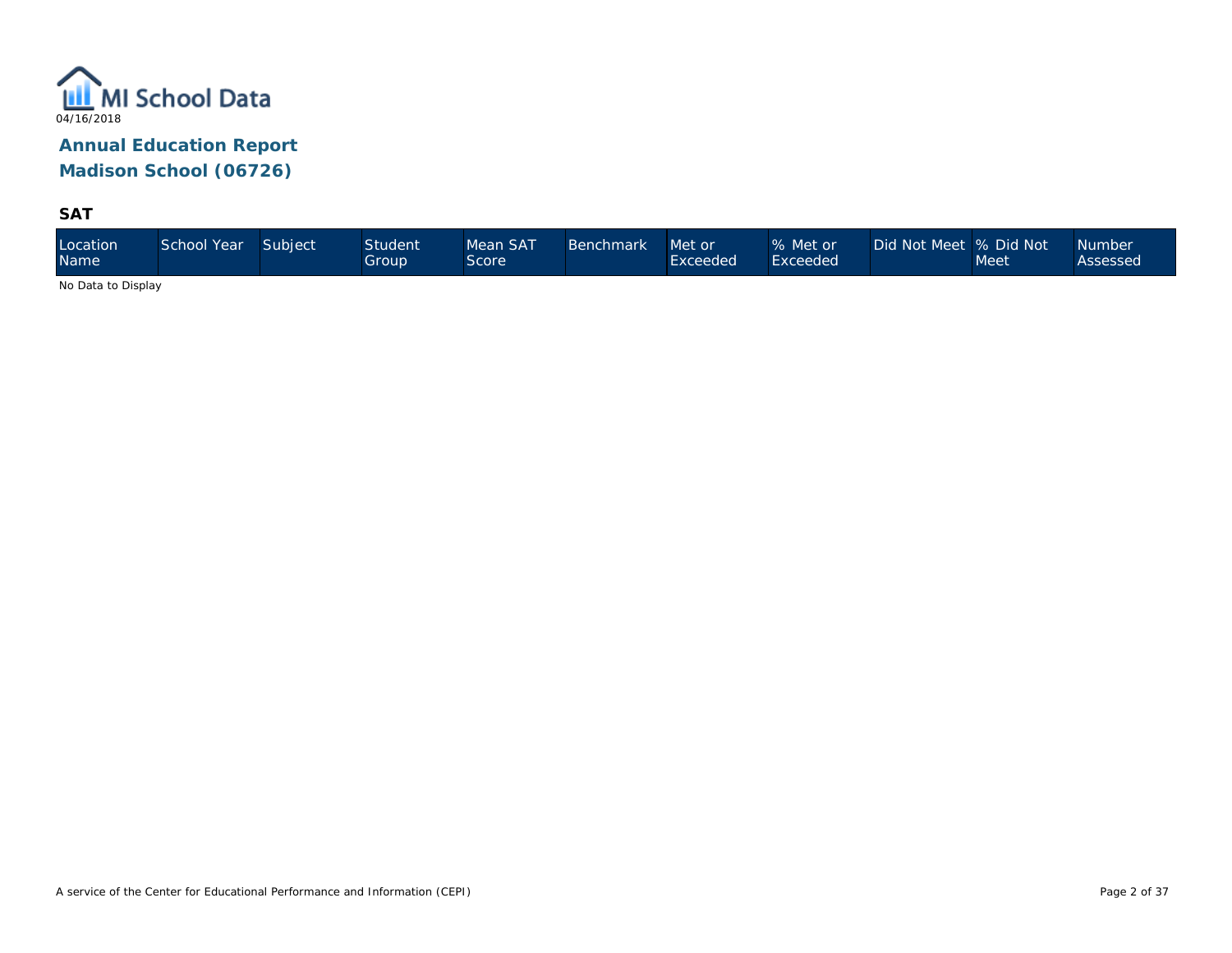

#### **MI-Access Functional Independence**

No Data to Display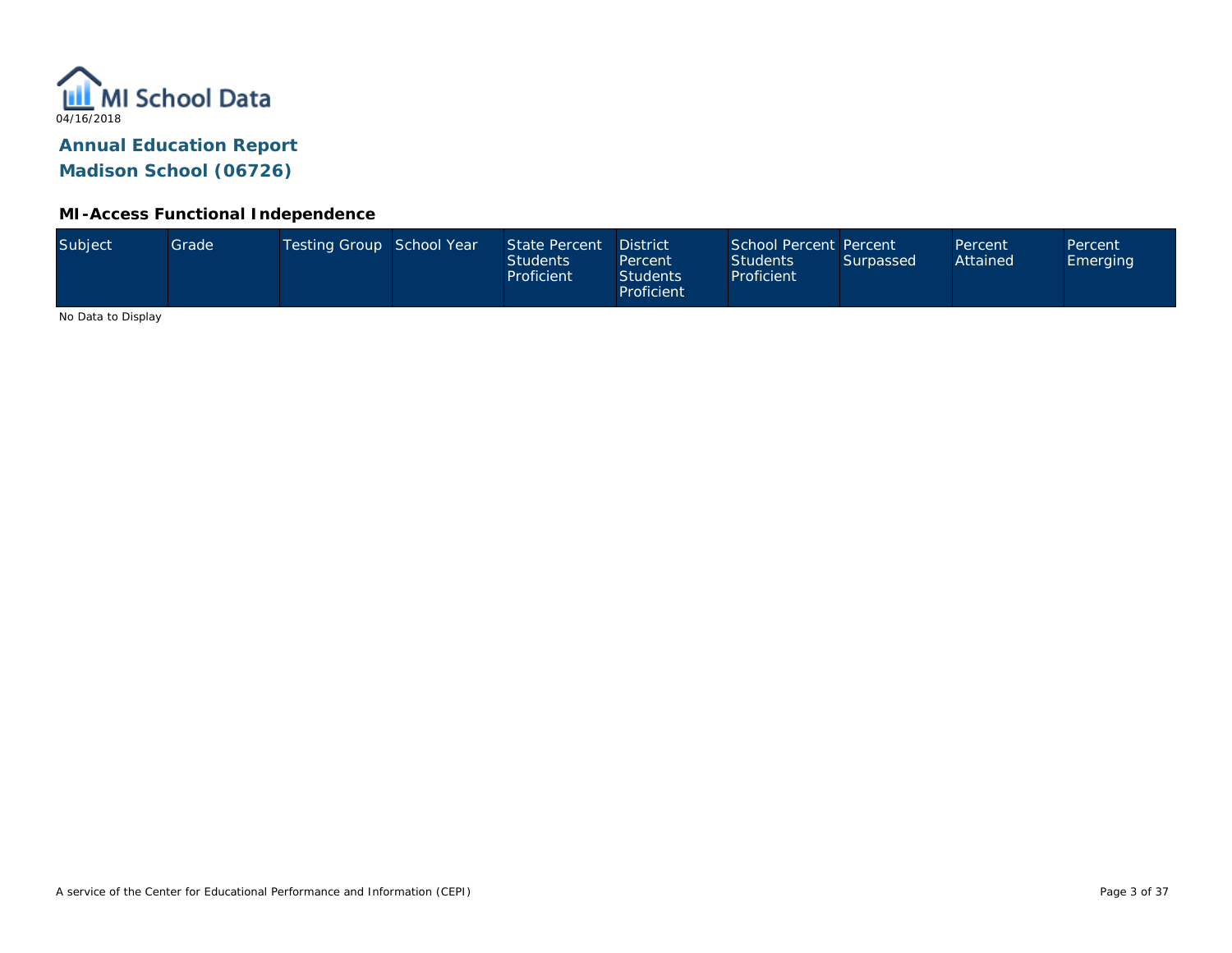

#### **MI-Access Supported Independence**

| Subject            | Grade                | <b>Testing Group</b> | School Year | <b>State Percent</b><br><b>Students</b><br>Proficient | <b>District</b><br>Percent<br><b>Students</b><br>Proficient | School Percent Percent<br><b>Students</b><br>Proficient | Surpassed | Percent<br>Attained | Percent<br>Emerging |
|--------------------|----------------------|----------------------|-------------|-------------------------------------------------------|-------------------------------------------------------------|---------------------------------------------------------|-----------|---------------------|---------------------|
| <b>ELA</b>         | 8th Grade<br>Content | <b>All Students</b>  | 2014-15     | 80.9%                                                 | 92.9%                                                       | < 10                                                    | < 10      | < 10                | < 10                |
| <b>Mathematics</b> | 8th Grade<br>Content | <b>All Students</b>  | 2014-15     | 80.1%                                                 | 100.0%                                                      | < 10                                                    | < 10      | < 10                | < 10                |
| <b>ELA</b>         | 8th Grade<br>Content | White                | 2014-15     | 82.6%                                                 | < 10                                                        | < 10                                                    | < 10      | < 10                | <10                 |
| <b>Mathematics</b> | 8th Grade<br>Content | White                | 2014-15     | 82.8%                                                 | < 10                                                        | < 10                                                    | < 10      | < 10                | < 10                |
| <b>ELA</b>         | 8th Grade<br>Content | Male                 | 2014-15     | 80.7%                                                 | 100.0%                                                      | < 10                                                    | < 10      | < 10                | < 10                |
| <b>Mathematics</b> | 8th Grade<br>Content | Male                 | 2014-15     | 79.4%                                                 | 100.0%                                                      | < 10                                                    | < 10      | < 10                | < 10                |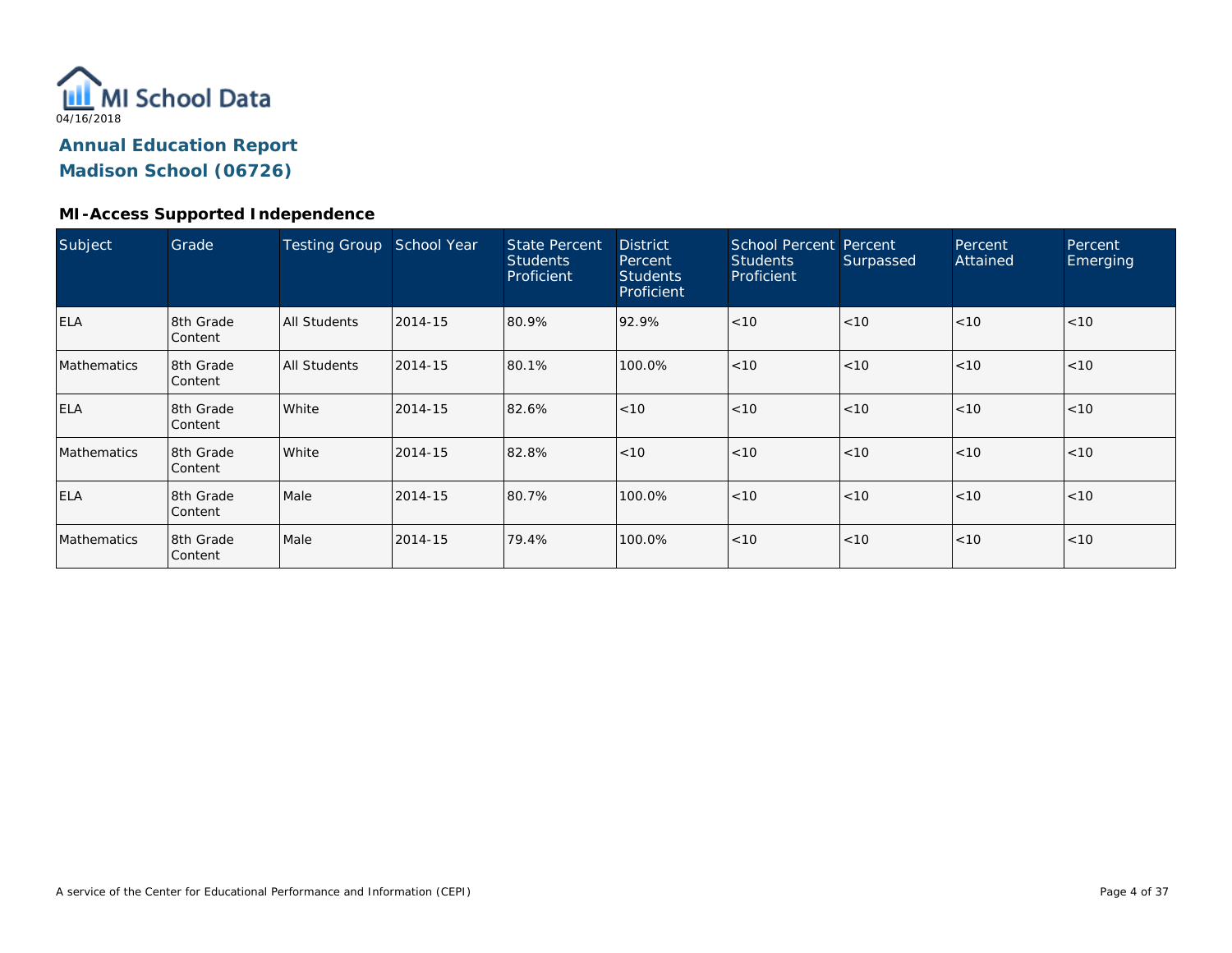

| Subject     | Grade                | Testing Group School Year |         | <b>State Percent</b><br><b>Students</b><br>Proficient | <b>District</b><br>Percent<br><b>Students</b><br>Proficient | <b>School Percent Percent</b><br><b>Students</b><br>Proficient | Surpassed | Percent<br>Attained | Percent<br>Emerging |
|-------------|----------------------|---------------------------|---------|-------------------------------------------------------|-------------------------------------------------------------|----------------------------------------------------------------|-----------|---------------------|---------------------|
| ELA         | 3rd Grade<br>Content | <b>All Students</b>       | 2014-15 | 62.3%                                                 | < 10                                                        | < 10                                                           | $<10$     | < 10                | $<10$               |
| <b>ELA</b>  | 3rd Grade<br>Content | <b>All Students</b>       | 2015-16 | 59.8%                                                 | 87.5%                                                       | 80.0%                                                          | 0.0%      | 80.0%               | 20.0%               |
| Mathematics | 3rd Grade<br>Content | <b>All Students</b>       | 2014-15 | 56.3%                                                 | < 10                                                        | < 10                                                           | $<10$     | <10                 | $<10$               |
| Mathematics | 3rd Grade<br>Content | <b>All Students</b>       | 2015-16 | 52.2%                                                 | 62.5%                                                       | 50.0%                                                          | 10.0%     | 40.0%               | 50.0%               |
| <b>ELA</b>  | 3rd Grade<br>Content | Asian                     | 2015-16 | 41.2%                                                 | < 10                                                        | < 10                                                           | $<10$     | < 10                | < 10                |
| Mathematics | 3rd Grade<br>Content | Asian                     | 2015-16 | 29.4%                                                 | < 10                                                        | < 10                                                           | < 10      | < 10                | < 10                |
| ELA         | 3rd Grade<br>Content | Hispanic of Any<br>Race   | 2014-15 | 76.2%                                                 | < 10                                                        | $<10$                                                          | < 10      | $<10$               | < 10                |
| <b>ELA</b>  | 3rd Grade<br>Content | Hispanic of Any<br>Race   | 2015-16 | 54.8%                                                 | < 10                                                        | $<10$                                                          | $<10$     | $<10$               | < 10                |
| Mathematics | 3rd Grade<br>Content | Hispanic of Any<br>Race   | 2014-15 | 71.4%                                                 | < 10                                                        | < 10                                                           | $<10$     | $<10$               | $<10$               |
| Mathematics | 3rd Grade<br>Content | Hispanic of Any<br>Race   | 2015-16 | 61.3%                                                 | < 10                                                        | < 10                                                           | < 10      | <10                 | < 10                |
| <b>ELA</b>  | 3rd Grade<br>Content | White                     | 2014-15 | 63.3%                                                 | < 10                                                        | < 10                                                           | $<10$     | $<10$               | < 10                |
| <b>ELA</b>  | 3rd Grade<br>Content | White                     | 2015-16 | 63.6%                                                 | 100.0%                                                      | < 10                                                           | $<10$     | $<10$               | $<10$               |
| Mathematics | 3rd Grade<br>Content | White                     | 2014-15 | 57.9%                                                 | < 10                                                        | < 10                                                           | $<10$     | $<10$               | $<10$               |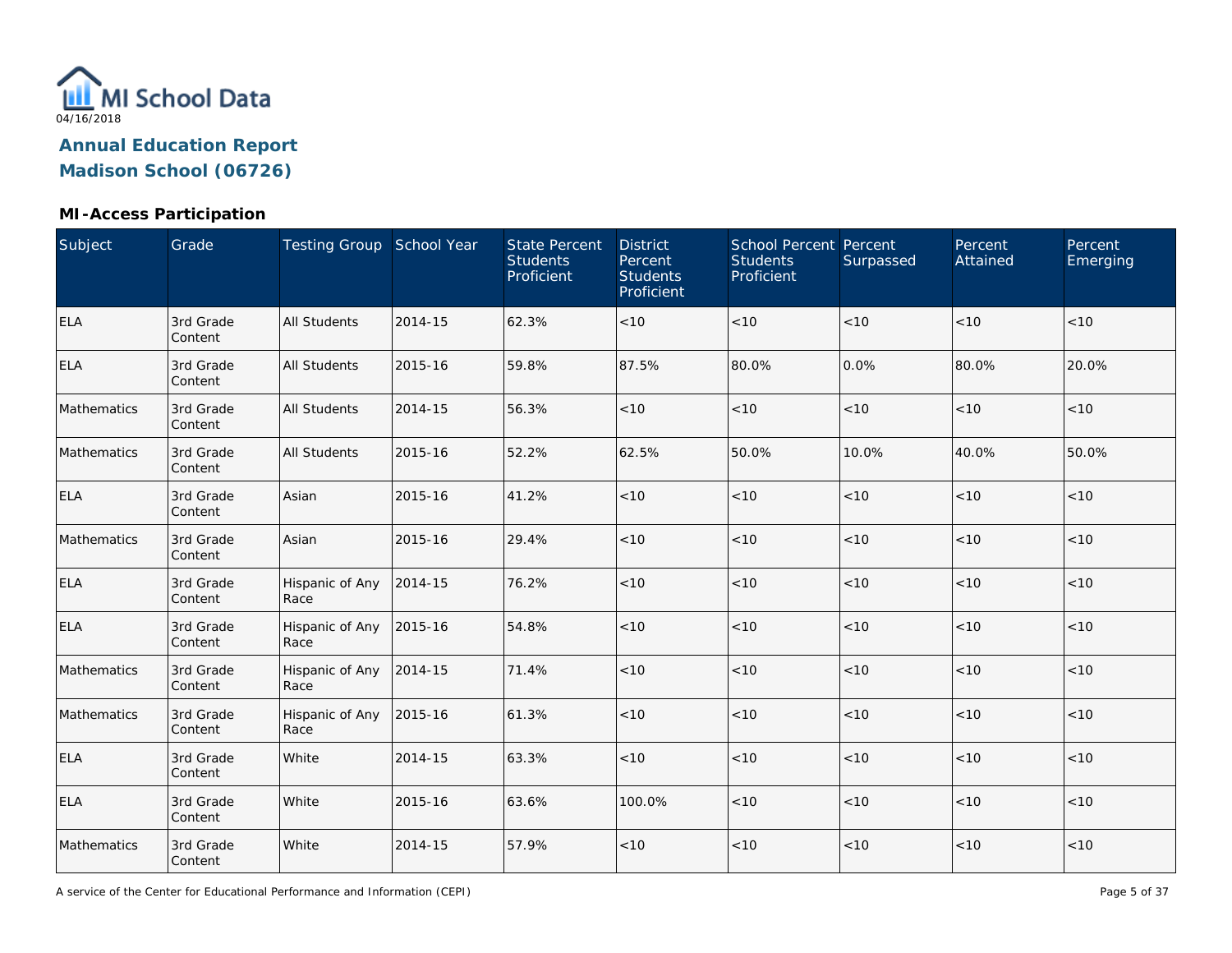

#### **MI-Access Participation**

| Subject     | Grade                | Testing Group School Year     |         | <b>State Percent</b><br><b>Students</b><br>Proficient | <b>District</b><br>Percent<br><b>Students</b><br>Proficient | <b>School Percent Percent</b><br><b>Students</b><br>Proficient | Surpassed | Percent<br>Attained | Percent<br>Emerging |
|-------------|----------------------|-------------------------------|---------|-------------------------------------------------------|-------------------------------------------------------------|----------------------------------------------------------------|-----------|---------------------|---------------------|
| Mathematics | 3rd Grade<br>Content | White                         | 2015-16 | 56.7%                                                 | 63.6%                                                       | < 10                                                           | < 10      | $<10$               | < 10                |
| <b>ELA</b>  | 3rd Grade<br>Content | Female                        | 2014-15 | 63.2%                                                 | < 10                                                        | < 10                                                           | < 10      | < 10                | < 10                |
| <b>ELA</b>  | 3rd Grade<br>Content | Female                        | 2015-16 | 51.9%                                                 | < 10                                                        | < 10                                                           | < 10      | < 10                | < 10                |
| Mathematics | 3rd Grade<br>Content | Female                        | 2014-15 | 53.3%                                                 | < 10                                                        | < 10                                                           | $<10$     | $<10$               | $<10$               |
| Mathematics | 3rd Grade<br>Content | Female                        | 2015-16 | 42.0%                                                 | < 10                                                        | < 10                                                           | < 10      | < 10                | < 10                |
| <b>ELA</b>  | 3rd Grade<br>Content | Male                          | 2014-15 | 61.8%                                                 | < 10                                                        | < 10                                                           | $<10$     | < 10                | < 10                |
| <b>ELA</b>  | 3rd Grade<br>Content | Male                          | 2015-16 | 63.4%                                                 | 81.8%                                                       | $<10$                                                          | < 10      | < 10                | < 10                |
| Mathematics | 3rd Grade<br>Content | Male                          | 2014-15 | 57.9%                                                 | < 10                                                        | $<10$                                                          | < 10      | $<10$               | < 10                |
| Mathematics | 3rd Grade<br>Content | Male                          | 2015-16 | 56.8%                                                 | 72.7%                                                       | $<10$                                                          | $<10$     | $<10$               | $<10$               |
| <b>ELA</b>  | 3rd Grade<br>Content | Economically<br>Disadvantaged | 2014-15 | 60.6%                                                 | < 10                                                        | $<10$                                                          | $<10$     | $<10$               | < 10                |
| <b>ELA</b>  | 3rd Grade<br>Content | Economically<br>Disadvantaged | 2015-16 | 60.6%                                                 | 100.0%                                                      | $<10$                                                          | $<10$     | $<10$               | $<10$               |
| Mathematics | 3rd Grade<br>Content | Economically<br>Disadvantaged | 2014-15 | 55.2%                                                 | < 10                                                        | $<10$                                                          | $<10$     | $<10$               | < 10                |
| Mathematics | 3rd Grade<br>Content | Economically<br>Disadvantaged | 2015-16 | 53.6%                                                 | 70.0%                                                       | < 10                                                           | $<10$     | $<10$               | $<10$               |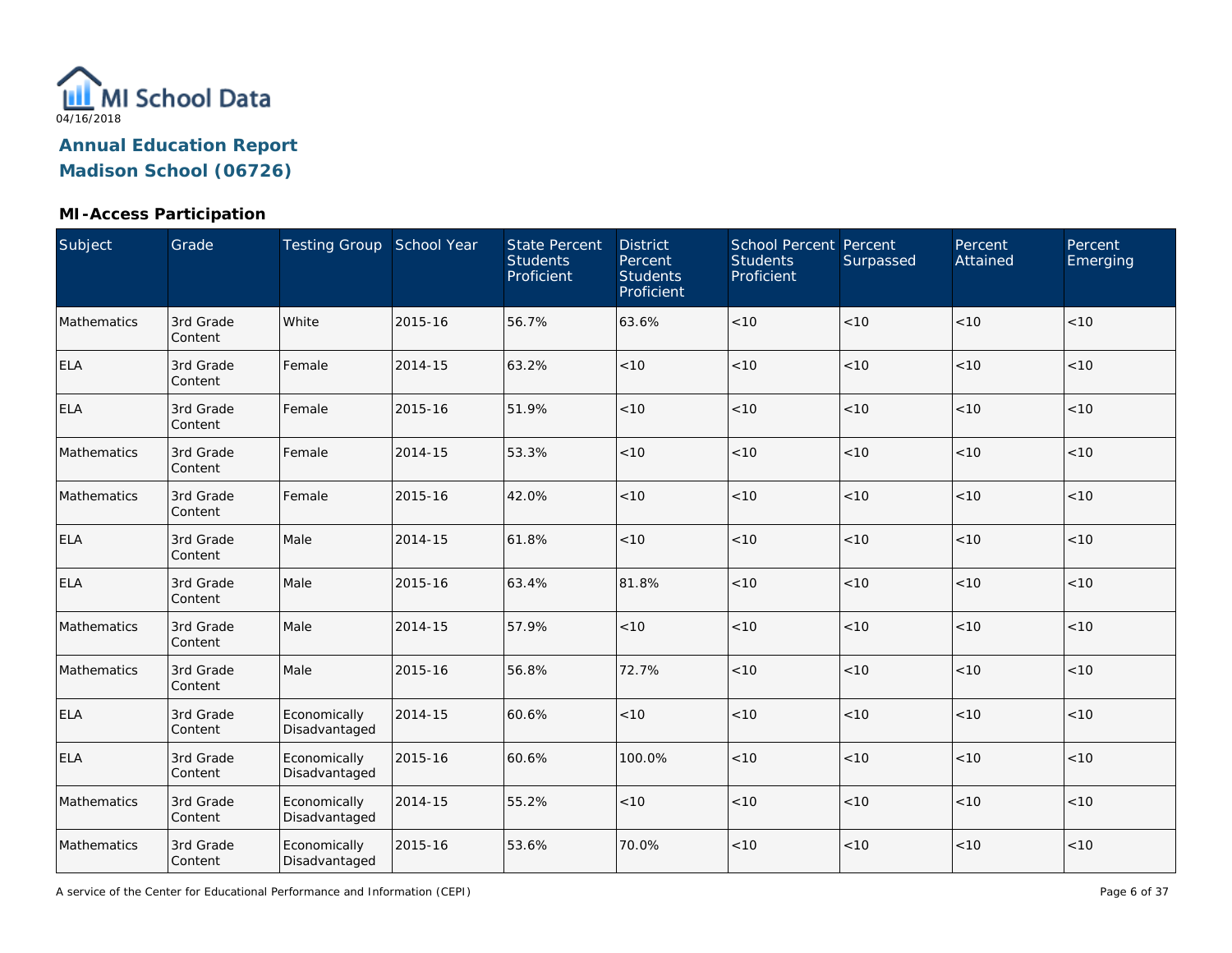

#### **MI-Access Participation**

| Subject     | Grade                | Testing Group School Year           |         | <b>State Percent</b><br><b>Students</b><br>Proficient | <b>District</b><br>Percent<br><b>Students</b><br>Proficient | <b>School Percent Percent</b><br><b>Students</b><br>Proficient | Surpassed | Percent<br>Attained | Percent<br>Emerging |
|-------------|----------------------|-------------------------------------|---------|-------------------------------------------------------|-------------------------------------------------------------|----------------------------------------------------------------|-----------|---------------------|---------------------|
| <b>ELA</b>  | 4th Grade<br>Content | <b>All Students</b>                 | 2014-15 | 66.1%                                                 | 40.0%                                                       | 45.5%                                                          | 0.0%      | 45.5%               | 54.5%               |
| <b>ELA</b>  | 4th Grade<br>Content | All Students                        | 2015-16 | 69.1%                                                 | 80.0%                                                       | < 10                                                           | < 10      | < 10                | < 10                |
| Mathematics | 4th Grade<br>Content | All Students                        | 2014-15 | 56.5%                                                 | 46.7%                                                       | 45.5%                                                          | 18.2%     | 27.3%               | 54.5%               |
| Mathematics | 4th Grade<br>Content | All Students                        | 2015-16 | 47.7%                                                 | 60.0%                                                       | < 10                                                           | < 10      | $<10$               | $<10$               |
| Science     | 4th Grade<br>Content | <b>All Students</b>                 | 2014-15 | 61.0%                                                 | 66.7%                                                       | 72.7%                                                          | 0.0%      | 72.7%               | 27.3%               |
| Science     | 4th Grade<br>Content | <b>All Students</b>                 | 2015-16 | 58.4%                                                 | 60.0%                                                       | < 10                                                           | < 10      | < 10                | < 10                |
| <b>ELA</b>  | 4th Grade<br>Content | Asian                               | 2015-16 | 58.3%                                                 | < 10                                                        | < 10                                                           | < 10      | < 10                | < 10                |
| Mathematics | 4th Grade<br>Content | Asian                               | 2015-16 | 25.0%                                                 | < 10                                                        | < 10                                                           | < 10      | < 10                | < 10                |
| Science     | 4th Grade<br>Content | Asian                               | 2015-16 | 16.7%                                                 | < 10                                                        | < 10                                                           | < 10      | < 10                | < 10                |
| ELA         | 4th Grade<br>Content | <b>Black or African</b><br>American | 2014-15 | 74.3%                                                 | < 10                                                        | < 10                                                           | < 10      | < 10                | < 10                |
| <b>ELA</b>  | 4th Grade<br>Content | <b>Black or African</b><br>American | 2015-16 | 70.5%                                                 | < 10                                                        | < 10                                                           | < 10      | < 10                | < 10                |
| Mathematics | 4th Grade<br>Content | <b>Black or African</b><br>American | 2014-15 | 63.4%                                                 | < 10                                                        | < 10                                                           | < 10      | < 10                | < 10                |
| Mathematics | 4th Grade<br>Content | Black or African<br>American        | 2015-16 | 52.7%                                                 | < 10                                                        | < 10                                                           | $<10$     | < 10                | $<10$               |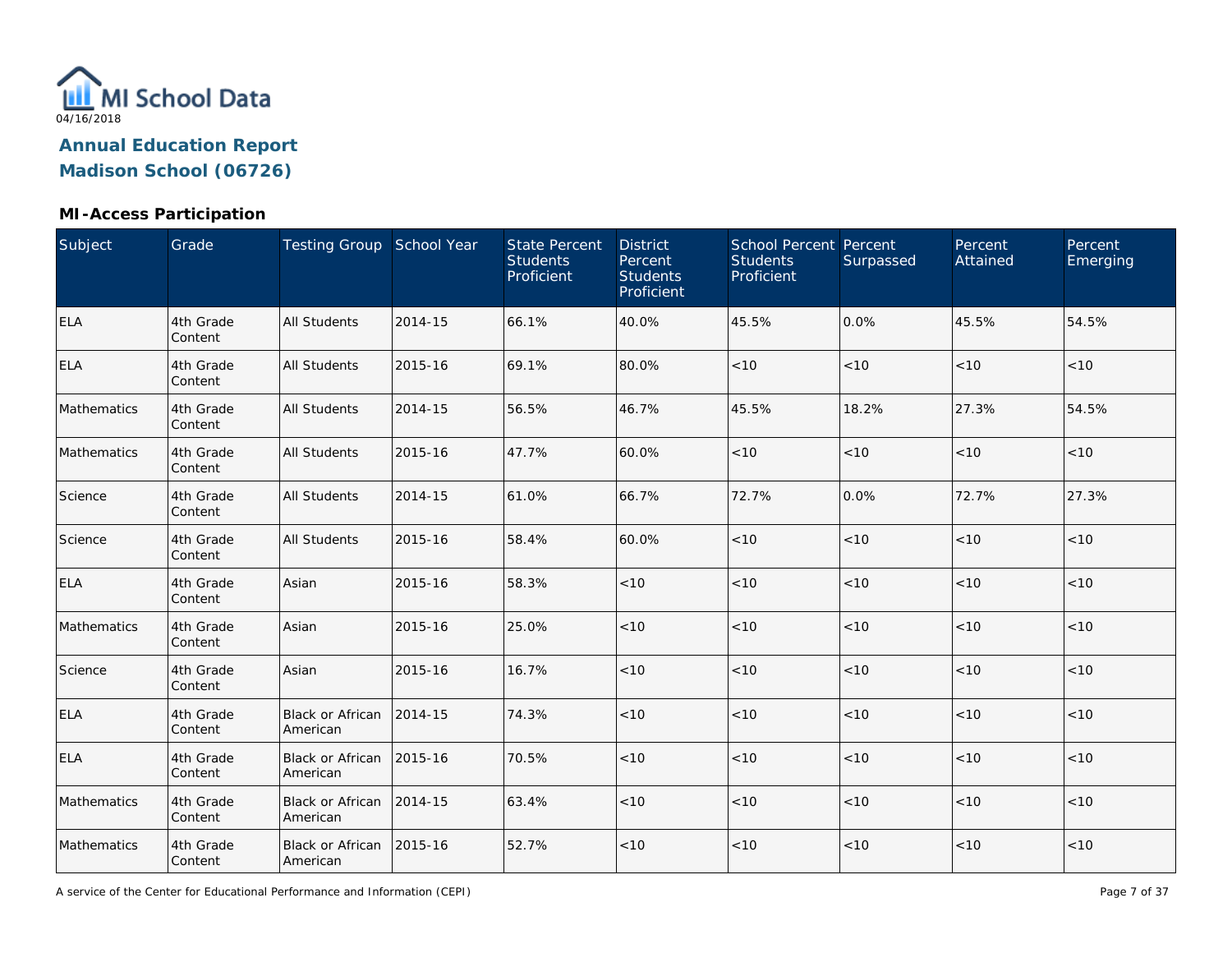

#### **MI-Access Participation**

| Subject     | Grade                | Testing Group School Year           |         | <b>State Percent</b><br><b>Students</b><br>Proficient | <b>District</b><br>Percent<br><b>Students</b><br>Proficient | <b>School Percent Percent</b><br><b>Students</b><br>Proficient | Surpassed | Percent<br>Attained | Percent<br>Emerging |
|-------------|----------------------|-------------------------------------|---------|-------------------------------------------------------|-------------------------------------------------------------|----------------------------------------------------------------|-----------|---------------------|---------------------|
| Science     | 4th Grade<br>Content | <b>Black or African</b><br>American | 2014-15 | 72.0%                                                 | < 10                                                        | $<10$                                                          | < 10      | < 10                | < 10                |
| Science     | 4th Grade<br>Content | <b>Black or African</b><br>American | 2015-16 | 59.8%                                                 | < 10                                                        | < 10                                                           | $<10$     | < 10                | < 10                |
| <b>ELA</b>  | 4th Grade<br>Content | Hispanic of Any<br>Race             | 2014-15 | 55.6%                                                 | < 10                                                        | < 10                                                           | $<10$     | < 10                | < 10                |
| <b>ELA</b>  | 4th Grade<br>Content | Hispanic of Any<br>Race             | 2015-16 | 75.0%                                                 | < 10                                                        | $<10$                                                          | < 10      | $<10$               | < 10                |
| Mathematics | 4th Grade<br>Content | Hispanic of Any<br>Race             | 2014-15 | 55.6%                                                 | < 10                                                        | < 10                                                           | < 10      | < 10                | < 10                |
| Mathematics | 4th Grade<br>Content | Hispanic of Any<br>Race             | 2015-16 | 54.2%                                                 | < 10                                                        | < 10                                                           | < 10      | < 10                | < 10                |
| Science     | 4th Grade<br>Content | Hispanic of Any<br>Race             | 2014-15 | 52.9%                                                 | < 10                                                        | < 10                                                           | < 10      | < 10                | < 10                |
| Science     | 4th Grade<br>Content | Hispanic of Any<br>Race             | 2015-16 | 58.3%                                                 | < 10                                                        | $<10$                                                          | < 10      | < 10                | < 10                |
| <b>ELA</b>  | 4th Grade<br>Content | White                               | 2014-15 | 63.4%                                                 | 41.7%                                                       | < 10                                                           | < 10      | < 10                | < 10                |
| <b>ELA</b>  | 4th Grade<br>Content | White                               | 2015-16 | 68.2%                                                 | < 10                                                        | $<10$                                                          | $<10$     | < 10                | < 10                |
| Mathematics | 4th Grade<br>Content | White                               | 2014-15 | 54.1%                                                 | 33.3%                                                       | < 10                                                           | $<10$     | < 10                | < 10                |
| Mathematics | 4th Grade<br>Content | White                               | 2015-16 | 46.1%                                                 | < 10                                                        | < 10                                                           | $<10$     | < 10                | < 10                |
| Science     | 4th Grade<br>Content | White                               | 2014-15 | 57.1%                                                 | 58.3%                                                       | $<10$                                                          | $<10$     | $<10$               | < 10                |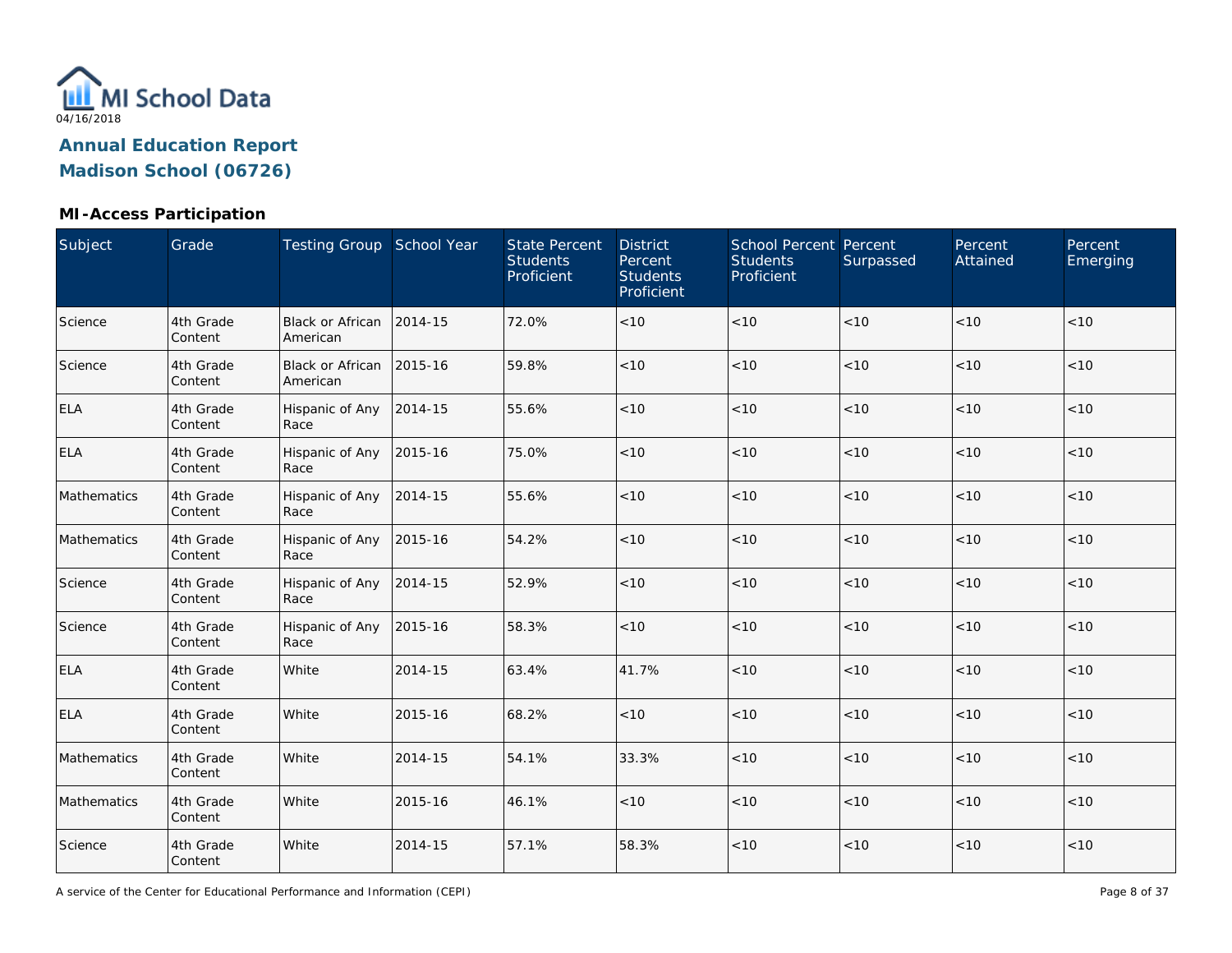

| Subject     | Grade                | Testing Group School Year |         | <b>State Percent</b><br><b>Students</b><br>Proficient | <b>District</b><br>Percent<br><b>Students</b><br>Proficient | <b>School Percent Percent</b><br><b>Students</b><br>Proficient | Surpassed | Percent<br>Attained | Percent<br>Emerging |
|-------------|----------------------|---------------------------|---------|-------------------------------------------------------|-------------------------------------------------------------|----------------------------------------------------------------|-----------|---------------------|---------------------|
| Science     | 4th Grade<br>Content | White                     | 2015-16 | 60.5%                                                 | < 10                                                        | < 10                                                           | $<10$     | < 10                | $<10$               |
| ELA         | 4th Grade<br>Content | Female                    | 2014-15 | 72.6%                                                 | < 10                                                        | < 10                                                           | < 10      | < 10                | < 10                |
| <b>ELA</b>  | 4th Grade<br>Content | Female                    | 2015-16 | 67.2%                                                 | < 10                                                        | < 10                                                           | $<10$     | <10                 | $<10$               |
| Mathematics | 4th Grade<br>Content | Female                    | 2014-15 | 60.3%                                                 | < 10                                                        | < 10                                                           | < 10      | < 10                | $<10$               |
| Mathematics | 4th Grade<br>Content | Female                    | 2015-16 | 44.3%                                                 | < 10                                                        | < 10                                                           | $<10$     | < 10                | $<10$               |
| Science     | 4th Grade<br>Content | Female                    | 2014-15 | 66.2%                                                 | < 10                                                        | < 10                                                           | < 10      | < 10                | < 10                |
| Science     | 4th Grade<br>Content | Female                    | 2015-16 | 56.2%                                                 | < 10                                                        | $<10$                                                          | < 10      | $<10$               | < 10                |
| <b>ELA</b>  | 4th Grade<br>Content | Male                      | 2014-15 | 62.0%                                                 | < 10                                                        | $<10$                                                          | $<10$     | < 10                | $<10$               |
| <b>ELA</b>  | 4th Grade<br>Content | Male                      | 2015-16 | 70.0%                                                 | < 10                                                        | < 10                                                           | $<10$     | < 10                | < 10                |
| Mathematics | 4th Grade<br>Content | Male                      | 2014-15 | 54.1%                                                 | < 10                                                        | < 10                                                           | $<10$     | <10                 | < 10                |
| Mathematics | 4th Grade<br>Content | Male                      | 2015-16 | 49.4%                                                 | < 10                                                        | < 10                                                           | $<10$     | < 10                | < 10                |
| Science     | 4th Grade<br>Content | Male                      | 2014-15 | 57.6%                                                 | < 10                                                        | < 10                                                           | $<10$     | $<10$               | $<10$               |
| Science     | 4th Grade<br>Content | Male                      | 2015-16 | 59.5%                                                 | < 10                                                        | < 10                                                           | $<10$     | $<10$               | $<10$               |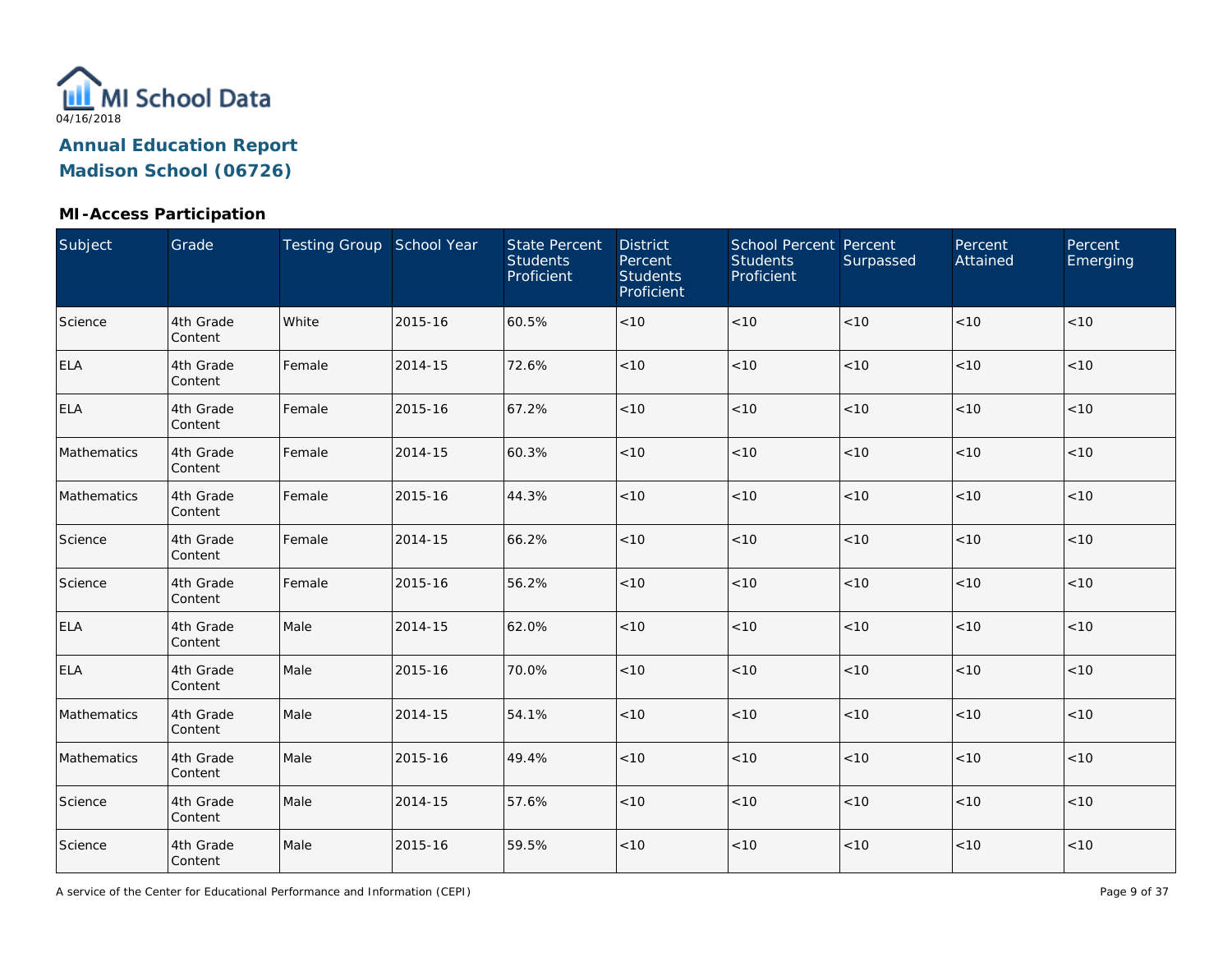

| Subject     | Grade                | Testing Group School Year           |         | <b>State Percent</b><br><b>Students</b><br>Proficient | <b>District</b><br>Percent<br><b>Students</b><br>Proficient | <b>School Percent Percent</b><br><b>Students</b><br>Proficient | Surpassed | Percent<br>Attained | Percent<br>Emerging |
|-------------|----------------------|-------------------------------------|---------|-------------------------------------------------------|-------------------------------------------------------------|----------------------------------------------------------------|-----------|---------------------|---------------------|
| <b>ELA</b>  | 4th Grade<br>Content | Economically<br>Disadvantaged       | 2014-15 | 66.5%                                                 | 20.0%                                                       | < 10                                                           | < 10      | < 10                | < 10                |
| <b>ELA</b>  | 4th Grade<br>Content | Economically<br>Disadvantaged       | 2015-16 | 63.1%                                                 | $<10$                                                       | < 10                                                           | < 10      | < 10                | < 10                |
| Mathematics | 4th Grade<br>Content | Economically<br>Disadvantaged       | 2014-15 | 56.0%                                                 | 50.0%                                                       | < 10                                                           | < 10      | < 10                | < 10                |
| Mathematics | 4th Grade<br>Content | Economically<br>Disadvantaged       | 2015-16 | 45.6%                                                 | < 10                                                        | < 10                                                           | < 10      | < 10                | < 10                |
| Science     | 4th Grade<br>Content | Economically<br>Disadvantaged       | 2014-15 | 62.8%                                                 | 70.0%                                                       | < 10                                                           | < 10      | < 10                | < 10                |
| Science     | 4th Grade<br>Content | Economically<br>Disadvantaged       | 2015-16 | 55.9%                                                 | < 10                                                        | < 10                                                           | < 10      | < 10                | < 10                |
| <b>ELA</b>  | 5th Grade<br>Content | All Students                        | 2014-15 | 61.9%                                                 | 60.0%                                                       | 63.6%                                                          | 0.0%      | 63.6%               | 36.4%               |
| <b>ELA</b>  | 5th Grade<br>Content | <b>All Students</b>                 | 2015-16 | 64.9%                                                 | 63.2%                                                       | 61.5%                                                          | 30.8%     | 30.8%               | 38.5%               |
| Mathematics | 5th Grade<br>Content | All Students                        | 2014-15 | 53.1%                                                 | 40.0%                                                       | 45.5%                                                          | 9.1%      | 36.4%               | 54.5%               |
| Mathematics | 5th Grade<br>Content | <b>All Students</b>                 | 2015-16 | 50.1%                                                 | 47.4%                                                       | 53.8%                                                          | 15.4%     | 38.5%               | 46.2%               |
| <b>ELA</b>  | 5th Grade<br>Content | Asian                               | 2014-15 | < 10                                                  | < 10                                                        | < 10                                                           | < 10      | < 10                | < 10                |
| Mathematics | 5th Grade<br>Content | Asian                               | 2014-15 | < 10                                                  | < 10                                                        | < 10                                                           | < 10      | < 10                | < 10                |
| <b>ELA</b>  | 5th Grade<br>Content | <b>Black or African</b><br>American | 2014-15 | 60.4%                                                 | $<10$                                                       | < 10                                                           | < 10      | < 10                | < 10                |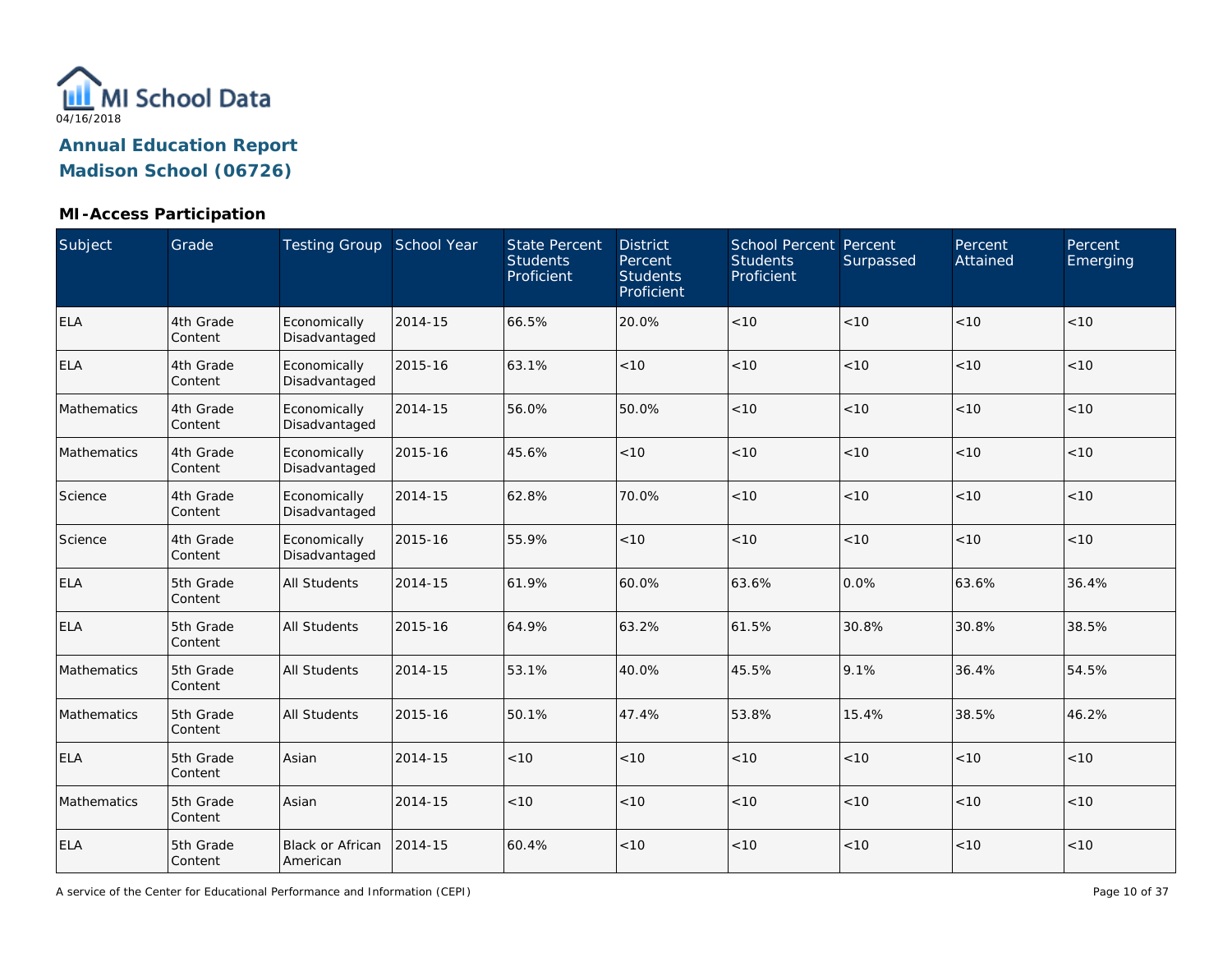

| Subject     | Grade                | Testing Group School Year           |         | <b>State Percent</b><br><b>Students</b><br>Proficient | <b>District</b><br>Percent<br><b>Students</b><br>Proficient | <b>School Percent Percent</b><br><b>Students</b><br>Proficient | Surpassed | Percent<br>Attained | Percent<br>Emerging |
|-------------|----------------------|-------------------------------------|---------|-------------------------------------------------------|-------------------------------------------------------------|----------------------------------------------------------------|-----------|---------------------|---------------------|
| <b>ELA</b>  | 5th Grade<br>Content | <b>Black or African</b><br>American | 2015-16 | 61.5%                                                 | < 10                                                        | $<10$                                                          | < 10      | < 10                | < 10                |
| Mathematics | 5th Grade<br>Content | <b>Black or African</b><br>American | 2014-15 | 49.4%                                                 | < 10                                                        | < 10                                                           | < 10      | < 10                | < 10                |
| Mathematics | 5th Grade<br>Content | <b>Black or African</b><br>American | 2015-16 | 44.0%                                                 | < 10                                                        | < 10                                                           | < 10      | < 10                | < 10                |
| <b>ELA</b>  | 5th Grade<br>Content | Hispanic of Any<br>Race             | 2014-15 | 48.1%                                                 | < 10                                                        | < 10                                                           | < 10      | < 10                | < 10                |
| <b>ELA</b>  | 5th Grade<br>Content | Hispanic of Any<br>Race             | 2015-16 | 73.3%                                                 | < 10                                                        | < 10                                                           | $<10$     | < 10                | < 10                |
| Mathematics | 5th Grade<br>Content | Hispanic of Any<br>Race             | 2014-15 | 51.9%                                                 | < 10                                                        | < 10                                                           | $<10$     | < 10                | < 10                |
| Mathematics | 5th Grade<br>Content | Hispanic of Any<br>Race             | 2015-16 | 53.3%                                                 | < 10                                                        | < 10                                                           | < 10      | < 10                | < 10                |
| <b>ELA</b>  | 5th Grade<br>Content | White                               | 2014-15 | 63.1%                                                 | < 10                                                        | $<10$                                                          | $<10$     | $<10$               | < 10                |
| <b>ELA</b>  | 5th Grade<br>Content | White                               | 2015-16 | 66.2%                                                 | 64.3%                                                       | 63.6%                                                          | 27.3%     | 36.4%               | 36.4%               |
| Mathematics | 5th Grade<br>Content | White                               | 2014-15 | 53.0%                                                 | < 10                                                        | < 10                                                           | < 10      | < 10                | < 10                |
| Mathematics | 5th Grade<br>Content | White                               | 2015-16 | 51.8%                                                 | 42.9%                                                       | 54.5%                                                          | 18.2%     | 36.4%               | 45.5%               |
| <b>ELA</b>  | 5th Grade<br>Content | Female                              | 2014-15 | 63.0%                                                 | < 10                                                        | $<10$                                                          | $<10$     | < 10                | < 10                |
| <b>ELA</b>  | 5th Grade<br>Content | Female                              | 2015-16 | 68.5%                                                 | < 10                                                        | < 10                                                           | $<10$     | $<10$               | < 10                |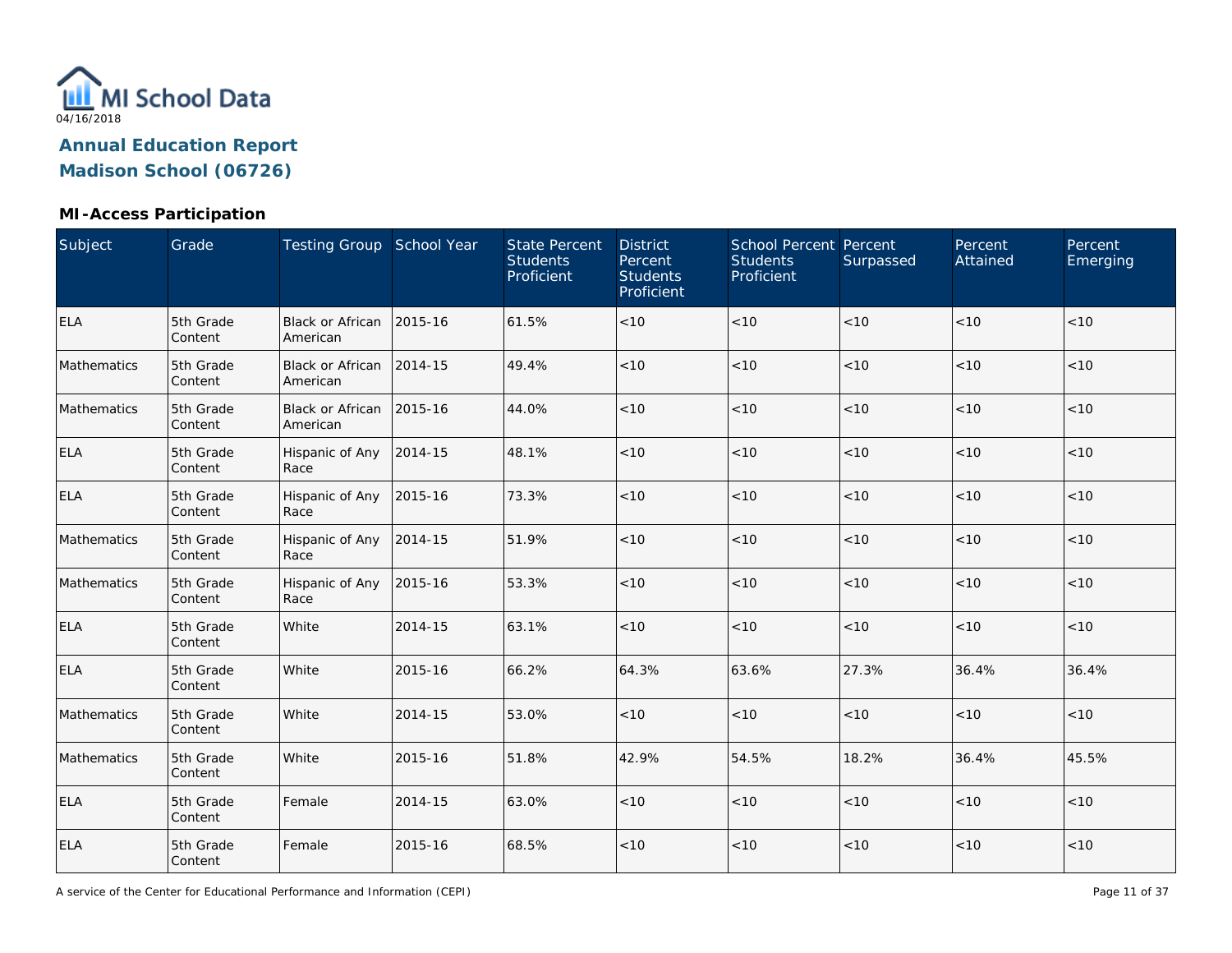

| Subject     | Grade                | Testing Group School Year     |         | <b>State Percent</b><br><b>Students</b><br>Proficient | <b>District</b><br>Percent<br><b>Students</b><br>Proficient | School Percent Percent<br><b>Students</b><br>Proficient | Surpassed | Percent<br>Attained | Percent<br>Emerging |
|-------------|----------------------|-------------------------------|---------|-------------------------------------------------------|-------------------------------------------------------------|---------------------------------------------------------|-----------|---------------------|---------------------|
| Mathematics | 5th Grade<br>Content | Female                        | 2014-15 | 48.7%                                                 | < 10                                                        | $<10$                                                   | $<10$     | $<10$               | $<10$               |
| Mathematics | 5th Grade<br>Content | Female                        | 2015-16 | 51.9%                                                 | < 10                                                        | < 10                                                    | < 10      | < 10                | < 10                |
| <b>ELA</b>  | 5th Grade<br>Content | Male                          | 2014-15 | 61.3%                                                 | 63.6%                                                       | < 10                                                    | < 10      | < 10                | < 10                |
| <b>ELA</b>  | 5th Grade<br>Content | Male                          | 2015-16 | 62.8%                                                 | 63.6%                                                       | < 10                                                    | < 10      | < 10                | < 10                |
| Mathematics | 5th Grade<br>Content | Male                          | 2014-15 | 55.3%                                                 | 54.5%                                                       | < 10                                                    | $<10$     | < 10                | < 10                |
| Mathematics | 5th Grade<br>Content | Male                          | 2015-16 | 49.1%                                                 | 45.5%                                                       | < 10                                                    | < 10      | < 10                | < 10                |
| <b>ELA</b>  | 5th Grade<br>Content | Economically<br>Disadvantaged | 2014-15 | 59.9%                                                 | 70.0%                                                       | $<10$                                                   | $<10$     | $<10$               | $<10$               |
| <b>ELA</b>  | 5th Grade<br>Content | Economically<br>Disadvantaged | 2015-16 | 63.7%                                                 | 64.3%                                                       | < 10                                                    | < 10      | < 10                | < 10                |
| Mathematics | 5th Grade<br>Content | Economically<br>Disadvantaged | 2014-15 | 52.4%                                                 | 50.0%                                                       | < 10                                                    | < 10      | < 10                | < 10                |
| Mathematics | 5th Grade<br>Content | Economically<br>Disadvantaged | 2015-16 | 50.3%                                                 | 42.9%                                                       | < 10                                                    | < 10      | < 10                | < 10                |
| <b>ELA</b>  | 6th Grade<br>Content | All Students                  | 2014-15 | 53.3%                                                 | 66.7%                                                       | $<10$                                                   | $<10$     | < 10                | < 10                |
| <b>ELA</b>  | 6th Grade<br>Content | All Students                  | 2015-16 | 58.8%                                                 | 71.4%                                                       | 81.8%                                                   | 54.5%     | 27.3%               | 18.2%               |
| Mathematics | 6th Grade<br>Content | All Students                  | 2014-15 | 63.2%                                                 | 58.3%                                                       | $<10$                                                   | $<10$     | < 10                | $<10$               |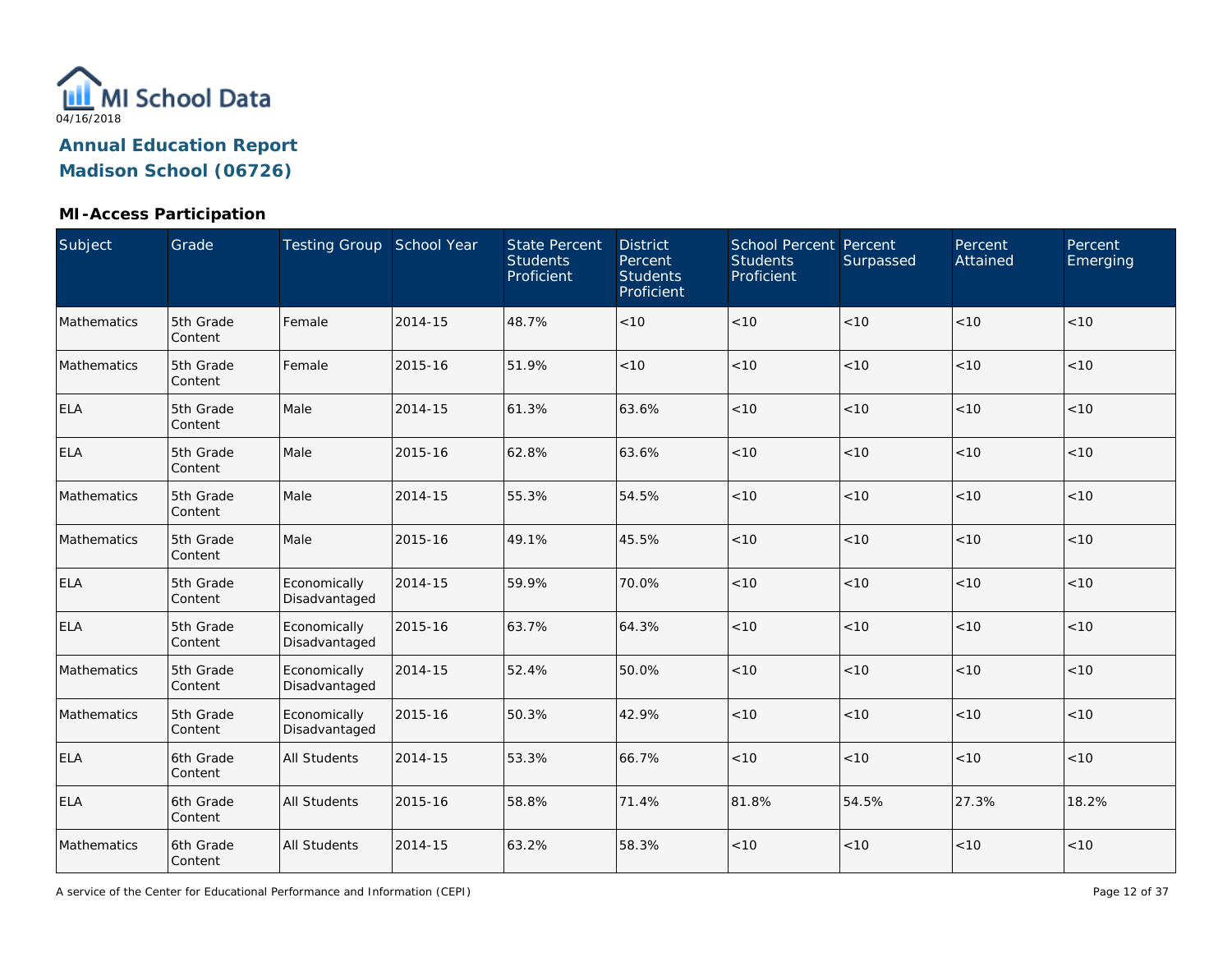

| Subject     | Grade                | Testing Group School Year           |         | <b>State Percent</b><br><b>Students</b><br>Proficient | <b>District</b><br>Percent<br><b>Students</b><br>Proficient | <b>School Percent Percent</b><br><b>Students</b><br>Proficient | Surpassed | Percent<br>Attained | Percent<br>Emerging |
|-------------|----------------------|-------------------------------------|---------|-------------------------------------------------------|-------------------------------------------------------------|----------------------------------------------------------------|-----------|---------------------|---------------------|
| Mathematics | 6th Grade<br>Content | <b>All Students</b>                 | 2015-16 | 57.6%                                                 | 71.4%                                                       | 72.7%                                                          | 27.3%     | 45.5%               | 27.3%               |
| <b>ELA</b>  | 6th Grade<br>Content | Asian                               | 2015-16 | < 10                                                  | < 10                                                        | < 10                                                           | < 10      | < 10                | < 10                |
| Mathematics | 6th Grade<br>Content | Asian                               | 2015-16 | < 10                                                  | < 10                                                        | < 10                                                           | $<10$     | <10                 | < 10                |
| ELA         | 6th Grade<br>Content | <b>Black or African</b><br>American | 2015-16 | 54.1%                                                 | < 10                                                        | < 10                                                           | < 10      | < 10                | < 10                |
| Mathematics | 6th Grade<br>Content | <b>Black or African</b><br>American | 2015-16 | 51.5%                                                 | < 10                                                        | < 10                                                           | $<10$     | < 10                | < 10                |
| <b>ELA</b>  | 6th Grade<br>Content | Hispanic of Any<br>Race             | 2014-15 | 30.8%                                                 | < 10                                                        | < 10                                                           | < 10      | < 10                | < 10                |
| <b>ELA</b>  | 6th Grade<br>Content | Hispanic of Any<br>Race             | 2015-16 | 56.7%                                                 | < 10                                                        | $<10$                                                          | < 10      | $<10$               | < 10                |
| Mathematics | 6th Grade<br>Content | Hispanic of Any<br>Race             | 2014-15 | 38.5%                                                 | < 10                                                        | $<10$                                                          | $<10$     | $<10$               | < 10                |
| Mathematics | 6th Grade<br>Content | Hispanic of Any<br>Race             | 2015-16 | 60.0%                                                 | < 10                                                        | < 10                                                           | < 10      | $<10$               | $<10$               |
| <b>ELA</b>  | 6th Grade<br>Content | White                               | 2014-15 | 54.0%                                                 | < 10                                                        | < 10                                                           | < 10      | <10                 | < 10                |
| <b>ELA</b>  | 6th Grade<br>Content | White                               | 2015-16 | 61.8%                                                 | < 10                                                        | < 10                                                           | $<10$     | $<10$               | < 10                |
| Mathematics | 6th Grade<br>Content | White                               | 2014-15 | 64.3%                                                 | < 10                                                        | < 10                                                           | $<10$     | $<10$               | $<10$               |
| Mathematics | 6th Grade<br>Content | White                               | 2015-16 | 59.4%                                                 | < 10                                                        | < 10                                                           | $<10$     | < 10                | $<10$               |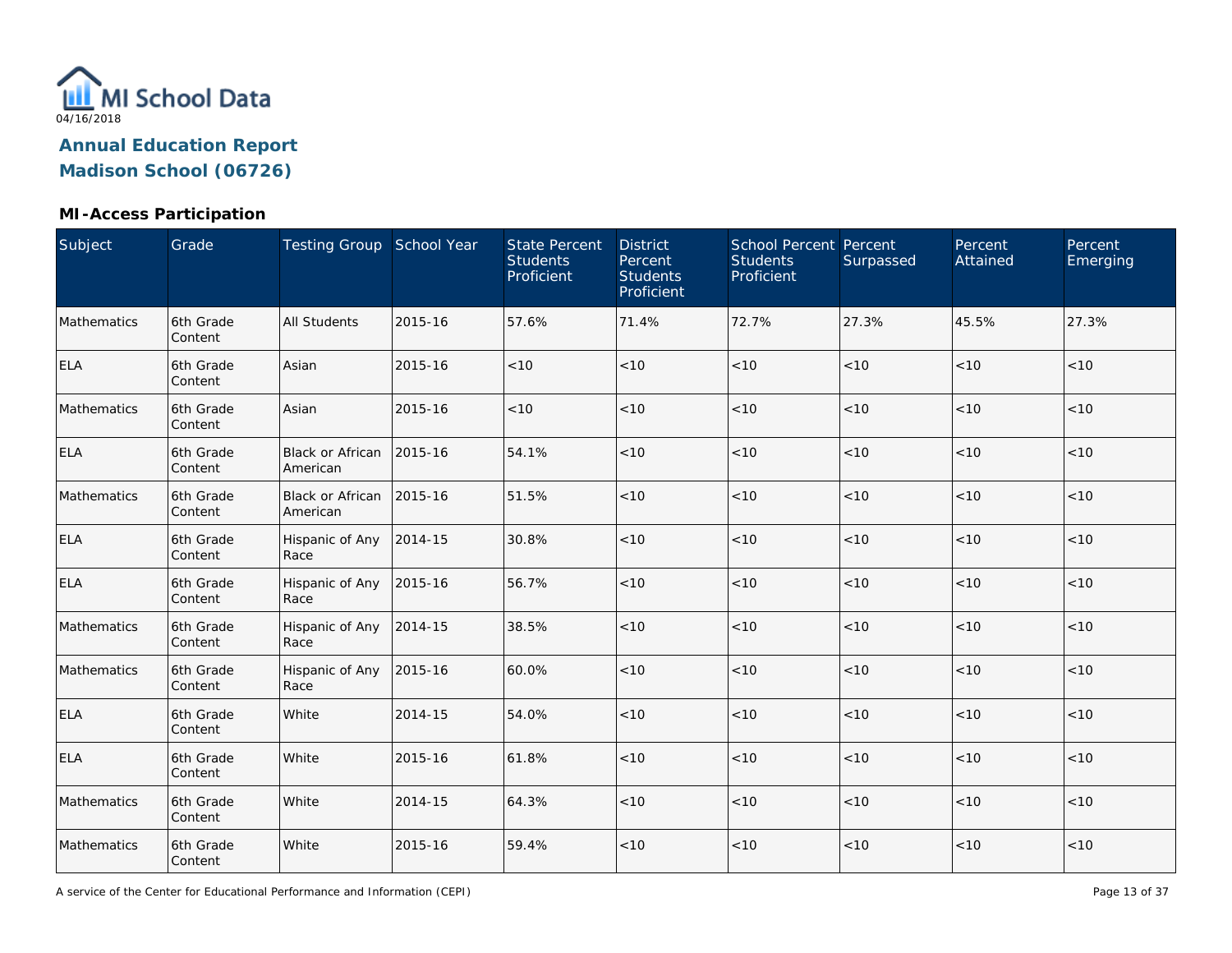

#### **MI-Access Participation**

| Subject     | Grade                | Testing Group School Year     |         | <b>State Percent</b><br><b>Students</b><br>Proficient | <b>District</b><br>Percent<br><b>Students</b><br>Proficient | <b>School Percent Percent</b><br><b>Students</b><br>Proficient | Surpassed | Percent<br>Attained | Percent<br>Emerging |
|-------------|----------------------|-------------------------------|---------|-------------------------------------------------------|-------------------------------------------------------------|----------------------------------------------------------------|-----------|---------------------|---------------------|
| <b>ELA</b>  | 6th Grade<br>Content | Female                        | 2014-15 | 54.6%                                                 | < 10                                                        | < 10                                                           | < 10      | $<10$               | < 10                |
| <b>ELA</b>  | 6th Grade<br>Content | Female                        | 2015-16 | 53.7%                                                 | < 10                                                        | < 10                                                           | < 10      | < 10                | $<10$               |
| Mathematics | 6th Grade<br>Content | Female                        | 2014-15 | 63.1%                                                 | < 10                                                        | < 10                                                           | < 10      | < 10                | < 10                |
| Mathematics | 6th Grade<br>Content | Female                        | 2015-16 | 55.4%                                                 | $<10$                                                       | < 10                                                           | < 10      | < 10                | $<10$               |
| <b>ELA</b>  | 6th Grade<br>Content | Male                          | 2014-15 | 52.7%                                                 | < 10                                                        | < 10                                                           | < 10      | < 10                | < 10                |
| <b>ELA</b>  | 6th Grade<br>Content | Male                          | 2015-16 | 61.3%                                                 | 81.8%                                                       | < 10                                                           | < 10      | < 10                | < 10                |
| Mathematics | 6th Grade<br>Content | Male                          | 2014-15 | 63.3%                                                 | < 10                                                        | < 10                                                           | < 10      | < 10                | < 10                |
| Mathematics | 6th Grade<br>Content | Male                          | 2015-16 | 58.7%                                                 | 72.7%                                                       | < 10                                                           | < 10      | < 10                | < 10                |
| <b>ELA</b>  | 6th Grade<br>Content | Economically<br>Disadvantaged | 2014-15 | 56.8%                                                 | < 10                                                        | < 10                                                           | < 10      | < 10                | < 10                |
| <b>ELA</b>  | 6th Grade<br>Content | Economically<br>Disadvantaged | 2015-16 | 61.5%                                                 | < 10                                                        | < 10                                                           | < 10      | < 10                | < 10                |
| Mathematics | 6th Grade<br>Content | Economically<br>Disadvantaged | 2014-15 | 62.2%                                                 | < 10                                                        | < 10                                                           | < 10      | < 10                | < 10                |
| Mathematics | 6th Grade<br>Content | Economically<br>Disadvantaged | 2015-16 | 55.6%                                                 | < 10                                                        | < 10                                                           | < 10      | < 10                | < 10                |
| <b>ELA</b>  | 7th Grade<br>Content | <b>All Students</b>           | 2014-15 | 54.8%                                                 | 61.5%                                                       | < 10                                                           | $<10$     | $<10$               | $<10$               |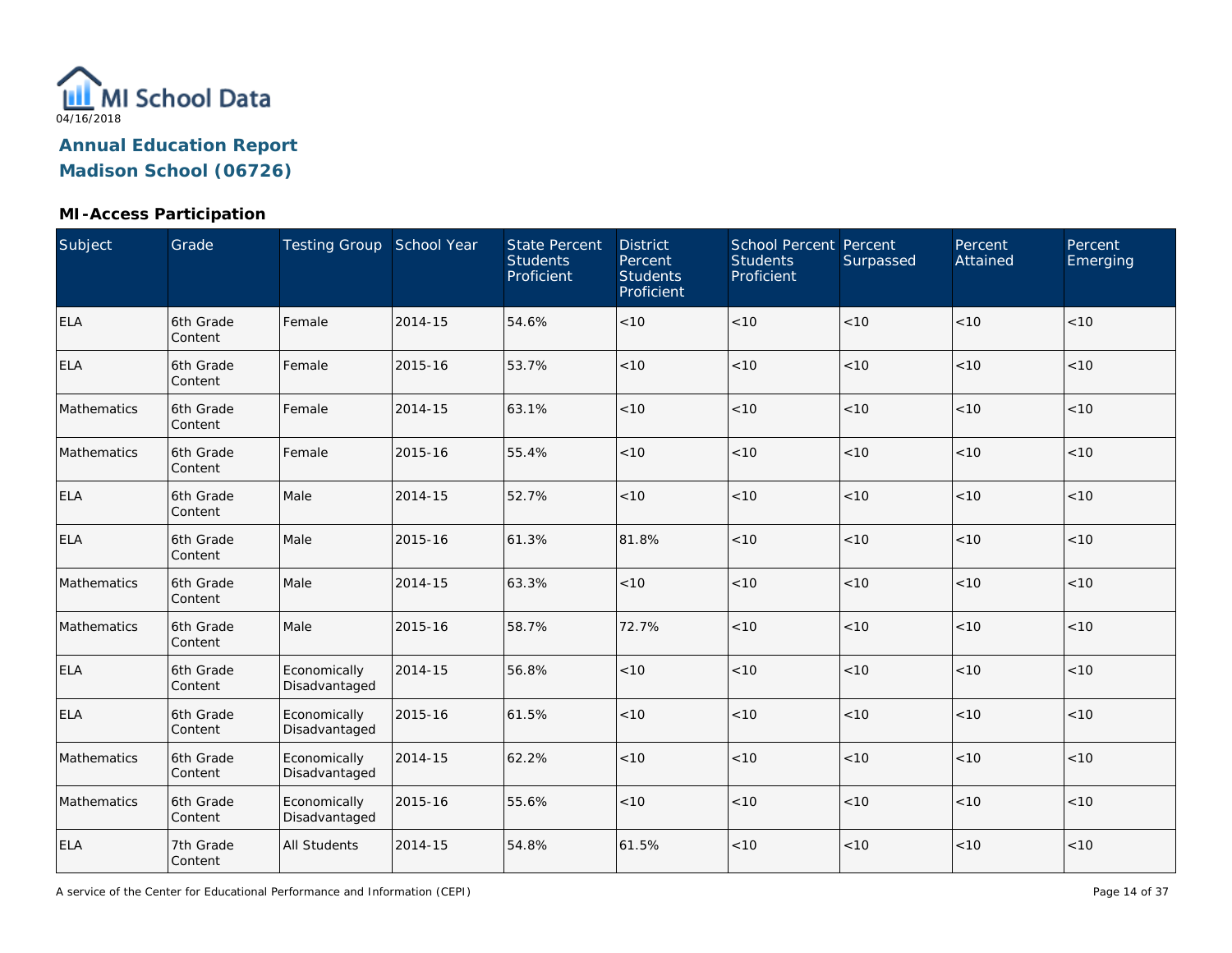

#### **MI-Access Participation**

| Subject     | Grade                | Testing Group School Year           |         | <b>State Percent</b><br><b>Students</b><br>Proficient | <b>District</b><br>Percent<br><b>Students</b><br>Proficient | <b>School Percent Percent</b><br><b>Students</b><br>Proficient | Surpassed | Percent<br>Attained | Percent<br>Emerging |
|-------------|----------------------|-------------------------------------|---------|-------------------------------------------------------|-------------------------------------------------------------|----------------------------------------------------------------|-----------|---------------------|---------------------|
| <b>ELA</b>  | 7th Grade<br>Content | <b>All Students</b>                 | 2015-16 | 59.4%                                                 | 69.2%                                                       | < 10                                                           | < 10      | $<10$               | < 10                |
| Mathematics | 7th Grade<br>Content | <b>All Students</b>                 | 2014-15 | 61.8%                                                 | 92.3%                                                       | $<10$                                                          | < 10      | < 10                | < 10                |
| Mathematics | 7th Grade<br>Content | <b>All Students</b>                 | 2015-16 | 61.8%                                                 | 76.9%                                                       | $<10$                                                          | < 10      | < 10                | < 10                |
| Science     | 7th Grade<br>Content | All Students                        | 2014-15 | 56.3%                                                 | 76.9%                                                       | < 10                                                           | $<10$     | $<10$               | $<10$               |
| Science     | 7th Grade<br>Content | <b>All Students</b>                 | 2015-16 | 56.2%                                                 | 69.2%                                                       | <10                                                            | $<10$     | <10                 | < 10                |
| <b>ELA</b>  | 7th Grade<br>Content | <b>Black or African</b><br>American | 2014-15 | 48.4%                                                 | < 10                                                        | < 10                                                           | < 10      | < 10                | < 10                |
| <b>ELA</b>  | 7th Grade<br>Content | <b>Black or African</b><br>American | 2015-16 | 57.6%                                                 | < 10                                                        | < 10                                                           | < 10      | < 10                | < 10                |
| Mathematics | 7th Grade<br>Content | <b>Black or African</b><br>American | 2014-15 | 50.0%                                                 | < 10                                                        | $<10$                                                          | < 10      | < 10                | < 10                |
| Mathematics | 7th Grade<br>Content | Black or African<br>American        | 2015-16 | 60.9%                                                 | < 10                                                        | < 10                                                           | $<10$     | < 10                | < 10                |
| Science     | 7th Grade<br>Content | <b>Black or African</b><br>American | 2014-15 | 50.6%                                                 | < 10                                                        | < 10                                                           | $<10$     | < 10                | < 10                |
| Science     | 7th Grade<br>Content | <b>Black or African</b><br>American | 2015-16 | 59.3%                                                 | < 10                                                        | < 10                                                           | < 10      | < 10                | < 10                |
| <b>ELA</b>  | 7th Grade<br>Content | Hispanic of Any<br>Race             | 2014-15 | 57.1%                                                 | < 10                                                        | $<10$                                                          | < 10      | < 10                | < 10                |
| <b>ELA</b>  | 7th Grade<br>Content | Hispanic of Any<br>Race             | 2015-16 | 53.6%                                                 | < 10                                                        | $<10$                                                          | $<10$     | < 10                | $<10$               |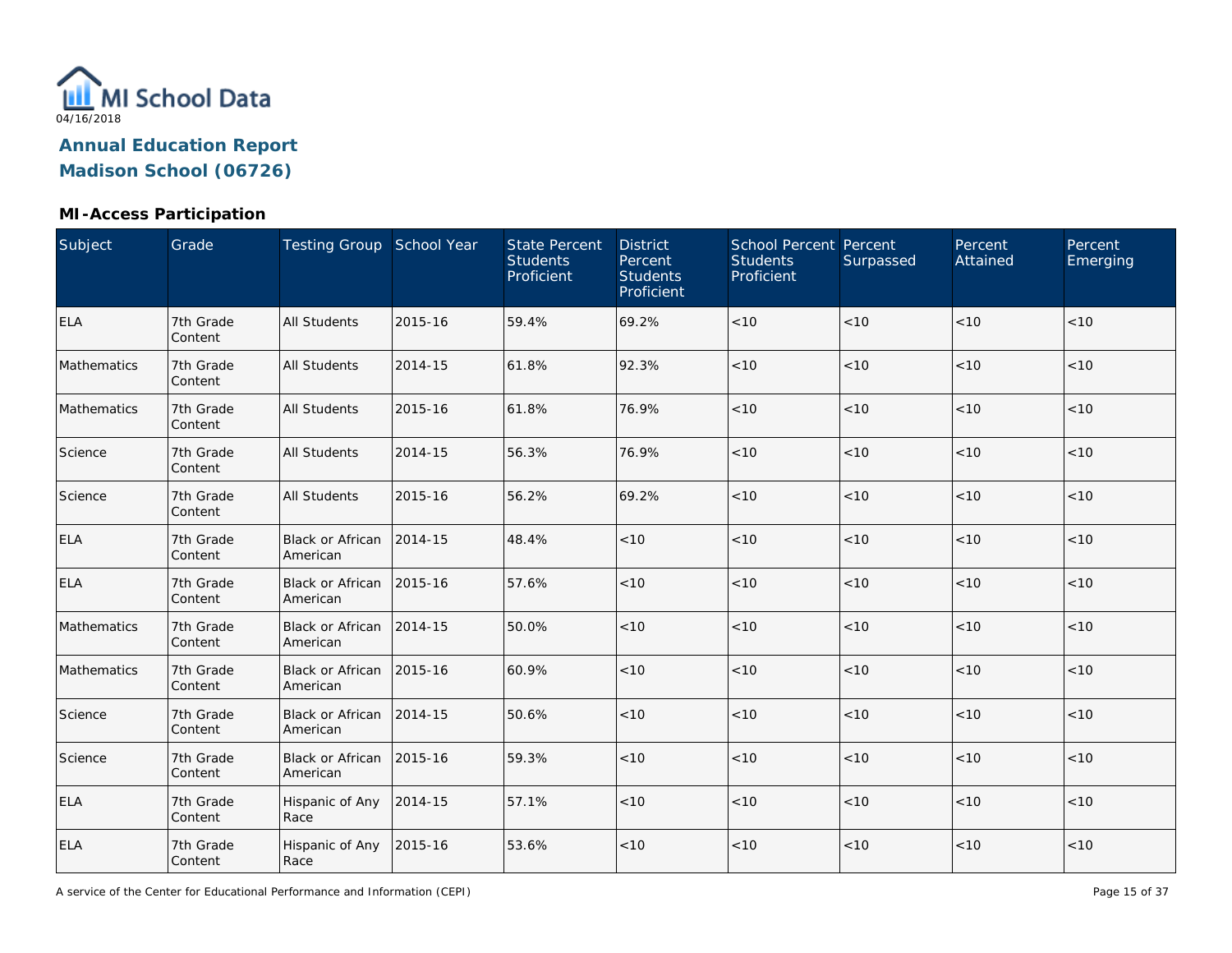

| Subject     | Grade                | Testing Group School Year |         | <b>State Percent</b><br><b>Students</b><br>Proficient | <b>District</b><br>Percent<br><b>Students</b><br>Proficient | <b>School Percent Percent</b><br><b>Students</b><br>Proficient | Surpassed | Percent<br>Attained | Percent<br>Emerging |
|-------------|----------------------|---------------------------|---------|-------------------------------------------------------|-------------------------------------------------------------|----------------------------------------------------------------|-----------|---------------------|---------------------|
| Mathematics | 7th Grade<br>Content | Hispanic of Any<br>Race   | 2014-15 | 75.0%                                                 | < 10                                                        | $<10$                                                          | < 10      | < 10                | < 10                |
| Mathematics | 7th Grade<br>Content | Hispanic of Any<br>Race   | 2015-16 | 42.9%                                                 | < 10                                                        | < 10                                                           | < 10      | < 10                | <10                 |
| Science     | 7th Grade<br>Content | Hispanic of Any<br>Race   | 2014-15 | 60.0%                                                 | < 10                                                        | < 10                                                           | $<10$     | < 10                | < 10                |
| Science     | 7th Grade<br>Content | Hispanic of Any<br>Race   | 2015-16 | 37.0%                                                 | < 10                                                        | < 10                                                           | < 10      | $<10$               | < 10                |
| <b>ELA</b>  | 7th Grade<br>Content | White                     | 2014-15 | 57.4%                                                 | < 10                                                        | < 10                                                           | < 10      | < 10                | < 10                |
| <b>ELA</b>  | 7th Grade<br>Content | White                     | 2015-16 | 62.1%                                                 | < 10                                                        | < 10                                                           | $<10$     | < 10                | < 10                |
| Mathematics | 7th Grade<br>Content | White                     | 2014-15 | 64.5%                                                 | < 10                                                        | $<10$                                                          | $<10$     | $<10$               | < 10                |
| Mathematics | 7th Grade<br>Content | White                     | 2015-16 | 64.4%                                                 | < 10                                                        | $<10$                                                          | $<10$     | < 10                | < 10                |
| Science     | 7th Grade<br>Content | White                     | 2014-15 | 57.7%                                                 | < 10                                                        | $<10$                                                          | $<10$     | < 10                | < 10                |
| Science     | 7th Grade<br>Content | White                     | 2015-16 | 57.3%                                                 | < 10                                                        | < 10                                                           | $<10$     | $<10$               | < 10                |
| <b>ELA</b>  | 7th Grade<br>Content | Female                    | 2014-15 | 58.8%                                                 | < 10                                                        | $<10$                                                          | $<10$     | < 10                | < 10                |
| <b>ELA</b>  | 7th Grade<br>Content | Female                    | 2015-16 | 56.7%                                                 | < 10                                                        | $<10$                                                          | < 10      | $<10$               | < 10                |
| Mathematics | 7th Grade<br>Content | Female                    | 2014-15 | 58.6%                                                 | < 10                                                        | < 10                                                           | $<10$     | $<10$               | $<10$               |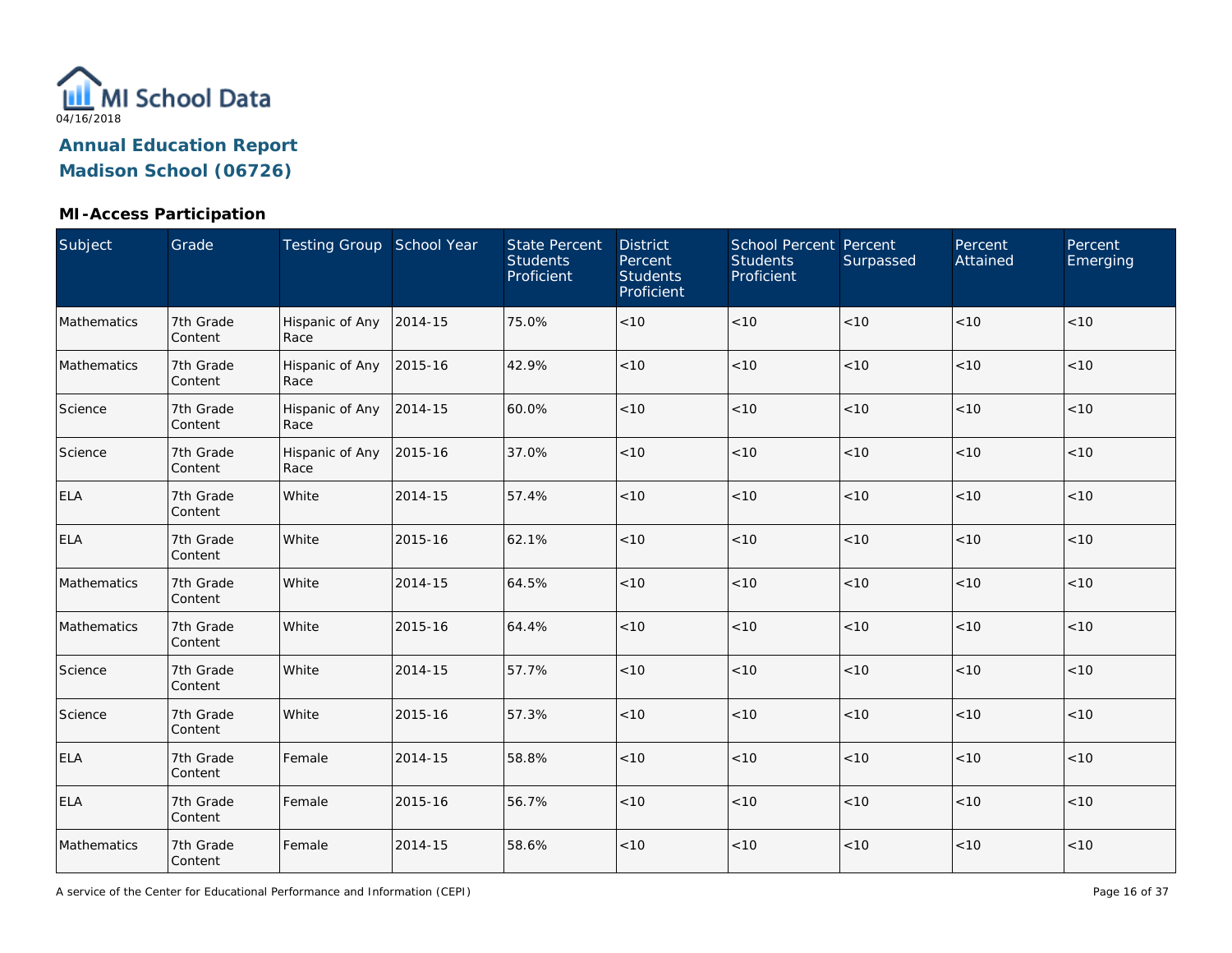

#### **MI-Access Participation**

| Subject     | Grade                | Testing Group School Year     |         | <b>State Percent</b><br><b>Students</b><br>Proficient | <b>District</b><br>Percent<br><b>Students</b><br>Proficient | <b>School Percent Percent</b><br><b>Students</b><br>Proficient | Surpassed | Percent<br>Attained | Percent<br>Emerging |
|-------------|----------------------|-------------------------------|---------|-------------------------------------------------------|-------------------------------------------------------------|----------------------------------------------------------------|-----------|---------------------|---------------------|
| Mathematics | 7th Grade<br>Content | Female                        | 2015-16 | 59.2%                                                 | < 10                                                        | $<10$                                                          | < 10      | < 10                | < 10                |
| Science     | 7th Grade<br>Content | Female                        | 2014-15 | 54.1%                                                 | < 10                                                        | < 10                                                           | $<10$     | < 10                | < 10                |
| Science     | 7th Grade<br>Content | Female                        | 2015-16 | 54.6%                                                 | < 10                                                        | < 10                                                           | $<10$     | < 10                | < 10                |
| <b>ELA</b>  | 7th Grade<br>Content | Male                          | 2014-15 | 53.0%                                                 | 50.0%                                                       | < 10                                                           | < 10      | $<10$               | < 10                |
| ELA         | 7th Grade<br>Content | Male                          | 2015-16 | 60.6%                                                 | < 10                                                        | < 10                                                           | < 10      | < 10                | < 10                |
| Mathematics | 7th Grade<br>Content | Male                          | 2014-15 | 63.2%                                                 | 90.0%                                                       | < 10                                                           | < 10      | < 10                | < 10                |
| Mathematics | 7th Grade<br>Content | Male                          | 2015-16 | 63.0%                                                 | < 10                                                        | < 10                                                           | < 10      | < 10                | < 10                |
| Science     | 7th Grade<br>Content | Male                          | 2014-15 | 57.3%                                                 | 70.0%                                                       | $<10$                                                          | < 10      | < 10                | < 10                |
| Science     | 7th Grade<br>Content | Male                          | 2015-16 | 56.9%                                                 | < 10                                                        | < 10                                                           | < 10      | < 10                | < 10                |
| <b>ELA</b>  | 7th Grade<br>Content | Economically<br>Disadvantaged | 2014-15 | 55.9%                                                 | < 10                                                        | $<10$                                                          | $<10$     | < 10                | < 10                |
| <b>ELA</b>  | 7th Grade<br>Content | Economically<br>Disadvantaged | 2015-16 | 58.9%                                                 | < 10                                                        | < 10                                                           | < 10      | < 10                | < 10                |
| Mathematics | 7th Grade<br>Content | Economically<br>Disadvantaged | 2014-15 | 59.6%                                                 | < 10                                                        | $<10$                                                          | $<10$     | < 10                | < 10                |
| Mathematics | 7th Grade<br>Content | Economically<br>Disadvantaged | 2015-16 | 63.1%                                                 | < 10                                                        | $<10$                                                          | $<10$     | $<10$               | < 10                |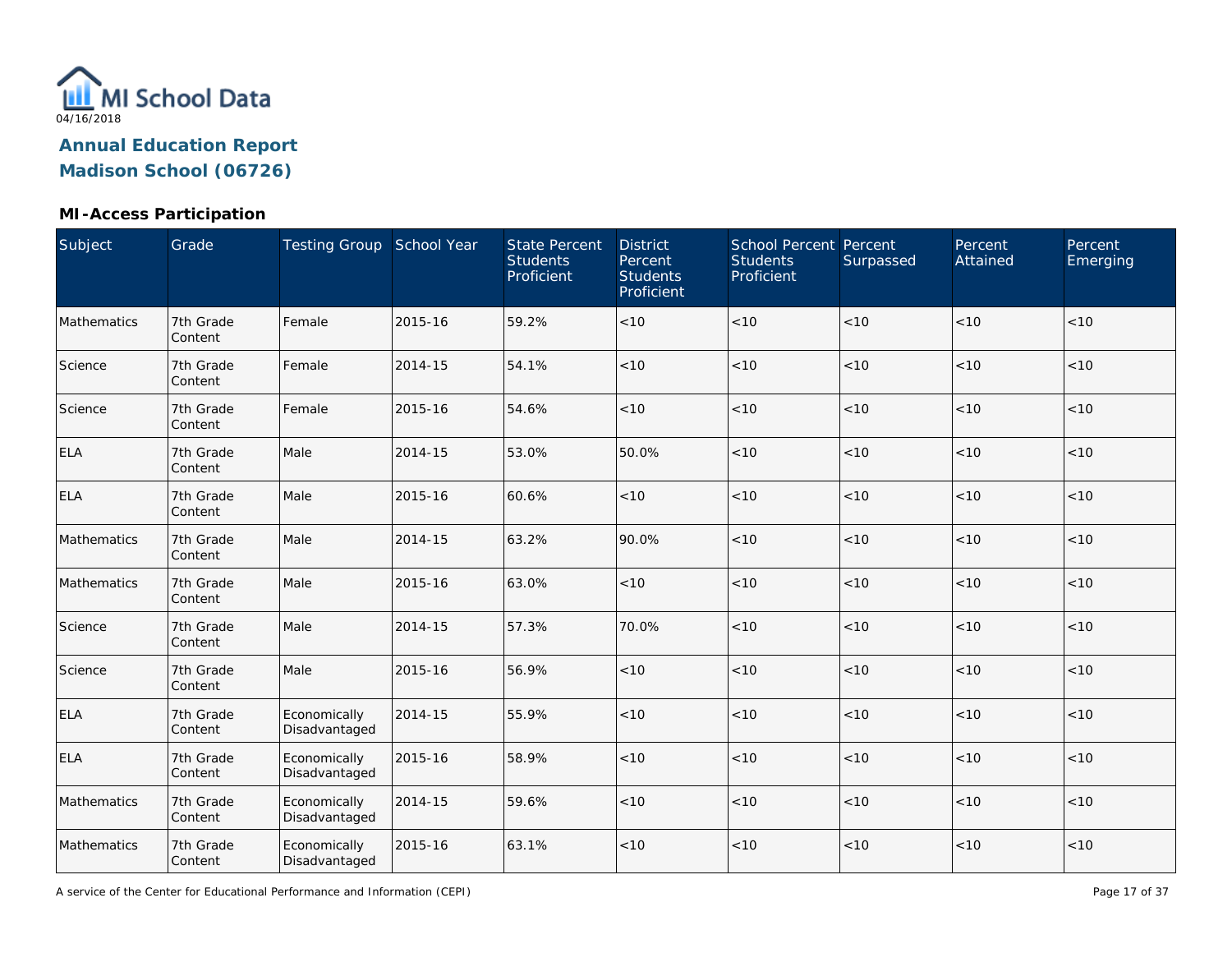

#### **MI-Access Participation**

| <b>Subject</b> | Grade                | Testing Group School Year           |         | <b>State Percent</b><br><b>Students</b><br>Proficient | <b>District</b><br>Percent<br><b>Students</b><br>Proficient | <b>School Percent Percent</b><br><b>Students</b><br>Proficient | Surpassed | Percent<br>Attained | Percent<br>Emerging |
|----------------|----------------------|-------------------------------------|---------|-------------------------------------------------------|-------------------------------------------------------------|----------------------------------------------------------------|-----------|---------------------|---------------------|
| Science        | 7th Grade<br>Content | Economically<br>Disadvantaged       | 2014-15 | 56.1%                                                 | < 10                                                        | $<10$                                                          | < 10      | < 10                | < 10                |
| Science        | 7th Grade<br>Content | Economically<br>Disadvantaged       | 2015-16 | 55.9%                                                 | < 10                                                        | < 10                                                           | < 10      | < 10                | <10                 |
| <b>ELA</b>     | 8th Grade<br>Content | <b>All Students</b>                 | 2014-15 | 63.0%                                                 | 73.7%                                                       | 75.0%                                                          | 41.7%     | 33.3%               | 25.0%               |
| <b>ELA</b>     | 8th Grade<br>Content | <b>All Students</b>                 | 2015-16 | 56.9%                                                 | 64.3%                                                       | 70.0%                                                          | 60.0%     | 10.0%               | 30.0%               |
| Mathematics    | 8th Grade<br>Content | <b>All Students</b>                 | 2014-15 | 67.7%                                                 | 84.2%                                                       | 91.7%                                                          | 41.7%     | 50.0%               | 8.3%                |
| Mathematics    | 8th Grade<br>Content | <b>All Students</b>                 | 2015-16 | 63.3%                                                 | 64.3%                                                       | 70.0%                                                          | 30.0%     | 40.0%               | 30.0%               |
| <b>ELA</b>     | 8th Grade<br>Content | <b>Black or African</b><br>American | 2014-15 | 58.8%                                                 | < 10                                                        | < 10                                                           | < 10      | < 10                | < 10                |
| <b>ELA</b>     | 8th Grade<br>Content | <b>Black or African</b><br>American | 2015-16 | 54.5%                                                 | $<10$                                                       | $<10$                                                          | $<10$     | $<10$               | < 10                |
| Mathematics    | 8th Grade<br>Content | <b>Black or African</b><br>American | 2014-15 | 63.9%                                                 | < 10                                                        | $<10$                                                          | < 10      | < 10                | <10                 |
| Mathematics    | 8th Grade<br>Content | <b>Black or African</b><br>American | 2015-16 | 59.6%                                                 | < 10                                                        | $<10$                                                          | < 10      | < 10                | < 10                |
| <b>ELA</b>     | 8th Grade<br>Content | Hispanic of Any<br>Race             | 2015-16 | 57.7%                                                 | < 10                                                        | < 10                                                           | < 10      | < 10                | < 10                |
| Mathematics    | 8th Grade<br>Content | Hispanic of Any<br>Race             | 2015-16 | 69.2%                                                 | < 10                                                        | $<10$                                                          | < 10      | < 10                | < 10                |
| <b>ELA</b>     | 8th Grade<br>Content | White                               | 2014-15 | 66.7%                                                 | 76.5%                                                       | 72.7%                                                          | 36.4%     | 36.4%               | 27.3%               |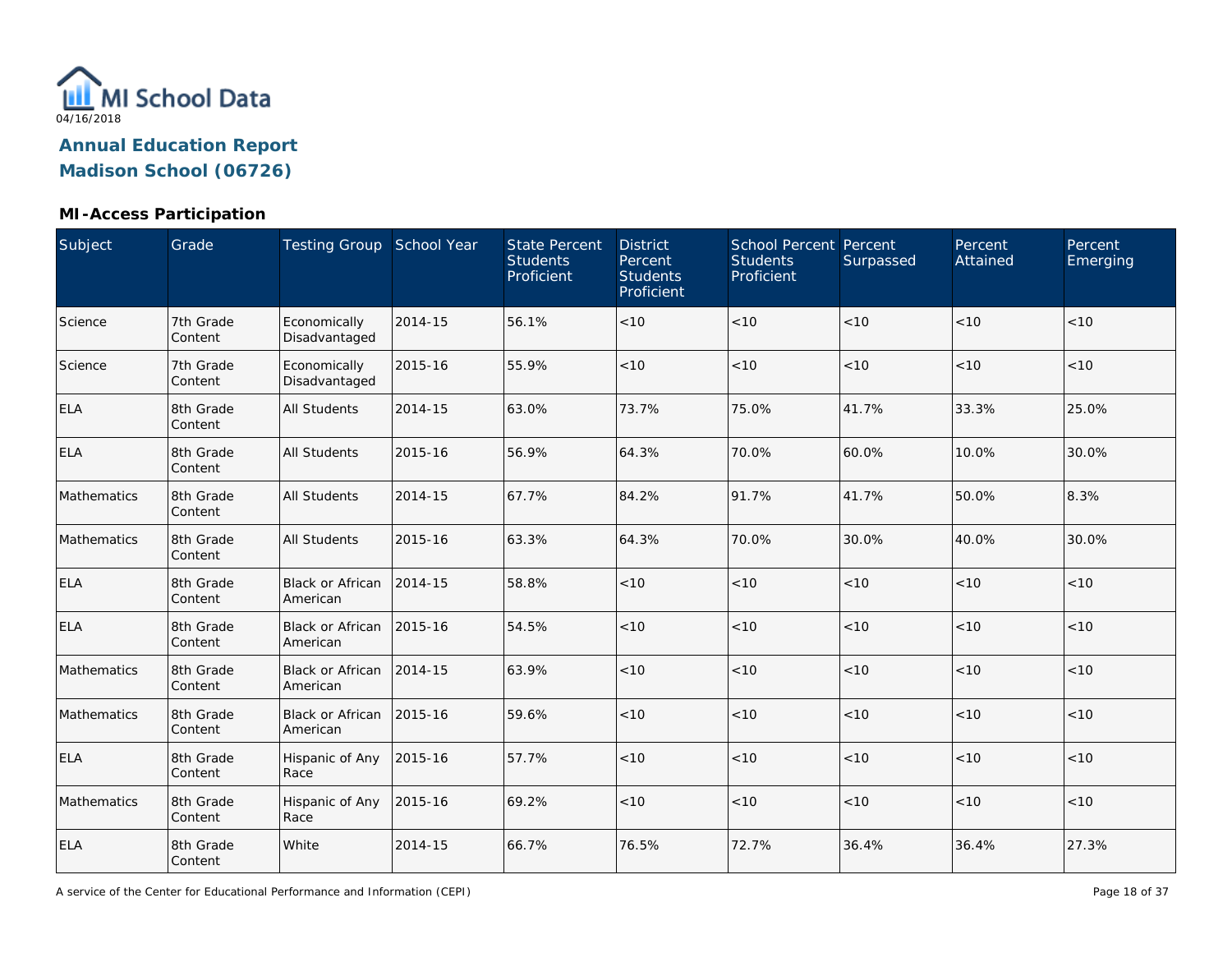

#### **MI-Access Participation**

| Subject     | Grade                | Testing Group School Year     |         | <b>State Percent</b><br><b>Students</b><br>Proficient | <b>District</b><br>Percent<br><b>Students</b><br>Proficient | <b>School Percent Percent</b><br><b>Students</b><br>Proficient | Surpassed | Percent<br>Attained | Percent<br>Emerging |
|-------------|----------------------|-------------------------------|---------|-------------------------------------------------------|-------------------------------------------------------------|----------------------------------------------------------------|-----------|---------------------|---------------------|
| <b>ELA</b>  | 8th Grade<br>Content | White                         | 2015-16 | 58.9%                                                 | < 10                                                        | < 10                                                           | < 10      | $<10$               | < 10                |
| Mathematics | 8th Grade<br>Content | White                         | 2014-15 | 71.6%                                                 | 88.2%                                                       | 90.9%                                                          | 45.5%     | 45.5%               | 9.1%                |
| Mathematics | 8th Grade<br>Content | White                         | 2015-16 | 63.3%                                                 | < 10                                                        | < 10                                                           | < 10      | < 10                | < 10                |
| <b>ELA</b>  | 8th Grade<br>Content | Female                        | 2014-15 | 60.2%                                                 | < 10                                                        | < 10                                                           | $<10$     | $<10$               | $<10$               |
| <b>ELA</b>  | 8th Grade<br>Content | Female                        | 2015-16 | 56.5%                                                 | < 10                                                        | < 10                                                           | < 10      | < 10                | < 10                |
| Mathematics | 8th Grade<br>Content | Female                        | 2014-15 | 65.2%                                                 | < 10                                                        | < 10                                                           | $<10$     | < 10                | $<10$               |
| Mathematics | 8th Grade<br>Content | Female                        | 2015-16 | 61.1%                                                 | < 10                                                        | $<10$                                                          | $<10$     | < 10                | < 10                |
| <b>ELA</b>  | 8th Grade<br>Content | Male                          | 2014-15 | 64.6%                                                 | 61.5%                                                       | $<10$                                                          | < 10      | $<10$               | < 10                |
| <b>ELA</b>  | 8th Grade<br>Content | Male                          | 2015-16 | 57.1%                                                 | 50.0%                                                       | $<10$                                                          | $<10$     | $<10$               | $<10$               |
| Mathematics | 8th Grade<br>Content | Male                          | 2014-15 | 69.1%                                                 | 76.9%                                                       | $<10$                                                          | $<10$     | $<10$               | < 10                |
| Mathematics | 8th Grade<br>Content | Male                          | 2015-16 | 64.4%                                                 | 50.0%                                                       | $<10$                                                          | $<10$     | $<10$               | $<10$               |
| <b>ELA</b>  | 8th Grade<br>Content | Economically<br>Disadvantaged | 2014-15 | 63.3%                                                 | 75.0%                                                       | $<10$                                                          | $<10$     | $<10$               | < 10                |
| <b>ELA</b>  | 8th Grade<br>Content | Economically<br>Disadvantaged | 2015-16 | 56.5%                                                 | 54.5%                                                       | < 10                                                           | $<10$     | $<10$               | $<10$               |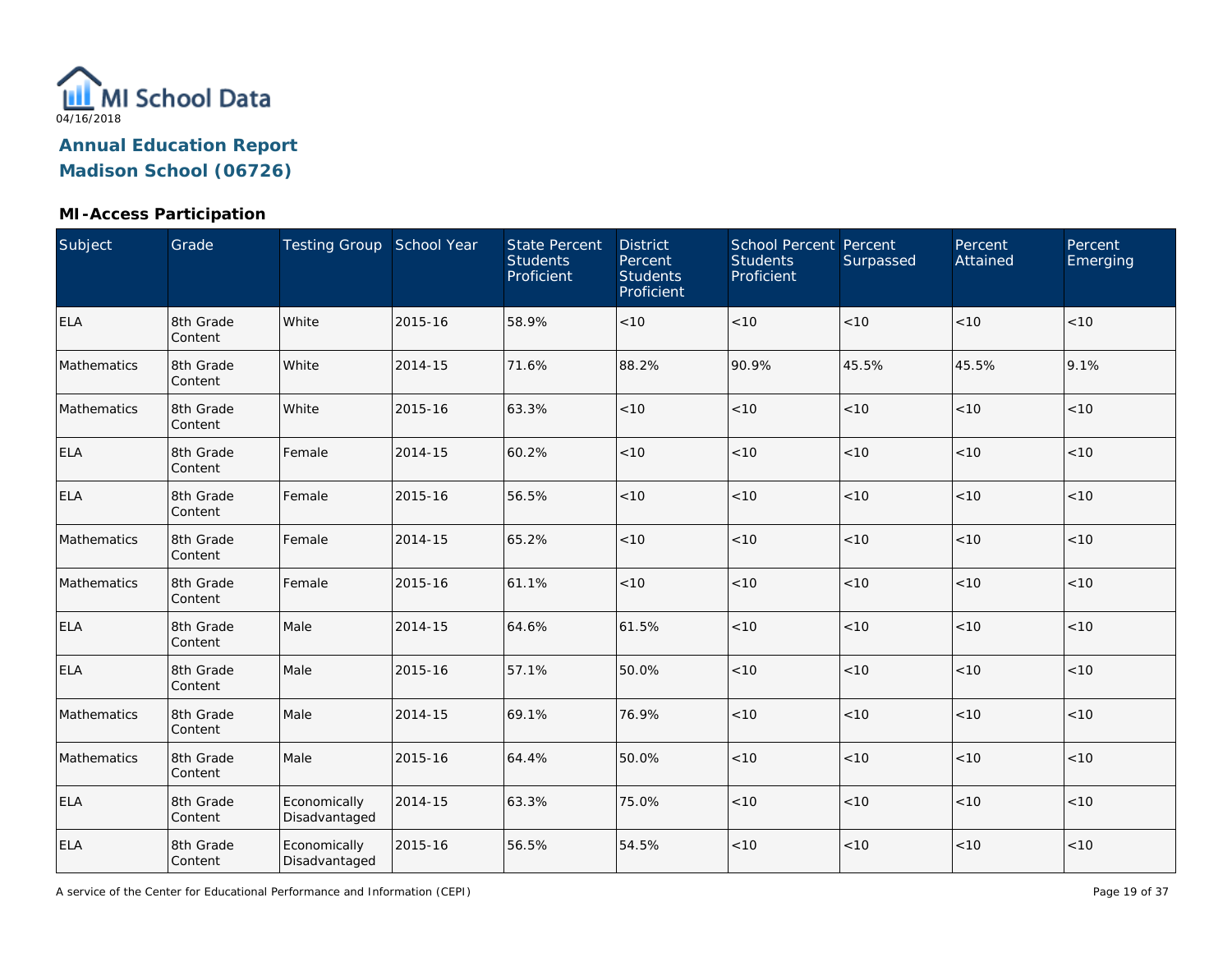

#### **MI-Access Participation**

| Subject     | Grade                 | Testing Group School Year            |         | <b>State Percent</b><br><b>Students</b><br>Proficient | <b>District</b><br>Percent<br><b>Students</b><br>Proficient | <b>School Percent Percent</b><br><b>Students</b><br>Proficient | Surpassed | Percent<br>Attained | Percent<br>Emerging |
|-------------|-----------------------|--------------------------------------|---------|-------------------------------------------------------|-------------------------------------------------------------|----------------------------------------------------------------|-----------|---------------------|---------------------|
| Mathematics | 8th Grade<br>Content  | Economically<br>Disadvantaged        | 2014-15 | 67.8%                                                 | 91.7%                                                       | $<10$                                                          | < 10      | < 10                | < 10                |
| Mathematics | 8th Grade<br>Content  | Economically<br>Disadvantaged        | 2015-16 | 61.2%                                                 | 54.5%                                                       | < 10                                                           | < 10      | < 10                | < 10                |
| <b>ELA</b>  | 11th Grade<br>Content | <b>All Students</b>                  | 2014-15 | 72.1%                                                 | 57.1%                                                       | 72.7%                                                          | 18.2%     | 54.5%               | 27.3%               |
| <b>ELA</b>  | 11th Grade<br>Content | <b>All Students</b>                  | 2015-16 | 72.0%                                                 | 69.2%                                                       | < 10                                                           | < 10      | < 10                | < 10                |
| Mathematics | 11th Grade<br>Content | All Students                         | 2014-15 | 70.4%                                                 | 35.7%                                                       | 45.5%                                                          | 18.2%     | 27.3%               | 54.5%               |
| Mathematics | 11th Grade<br>Content | All Students                         | 2015-16 | 58.6%                                                 | 53.8%                                                       | $<10$                                                          | < 10      | < 10                | < 10                |
| Science     | 11th Grade<br>Content | <b>All Students</b>                  | 2014-15 | 60.8%                                                 | 42.9%                                                       | 54.5%                                                          | 0.0%      | 54.5%               | 45.5%               |
| Science     | 11th Grade<br>Content | All Students                         | 2015-16 | 56.7%                                                 | 61.5%                                                       | < 10                                                           | < 10      | < 10                | < 10                |
| <b>ELA</b>  | 11th Grade<br>Content | <b>Black or African</b><br>American  | 2014-15 | 69.3%                                                 | < 10                                                        | $<10$                                                          | < 10      | < 10                | < 10                |
| <b>ELA</b>  | 11th Grade<br>Content | Black or African<br>American         | 2015-16 | 71.6%                                                 | < 10                                                        | $<10$                                                          | < 10      | < 10                | < 10                |
| Mathematics | 11th Grade<br>Content | <b>Black or African</b><br>American  | 2014-15 | 68.2%                                                 | < 10                                                        | < 10                                                           | < 10      | < 10                | < 10                |
| Mathematics | 11th Grade<br>Content | Black or African 2015-16<br>American |         | 64.0%                                                 | < 10                                                        | < 10                                                           | < 10      | < 10                | < 10                |
| Science     | 11th Grade<br>Content | Black or African<br>American         | 2014-15 | 59.1%                                                 | $<10$                                                       | < 10                                                           | < 10      | < 10                | < 10                |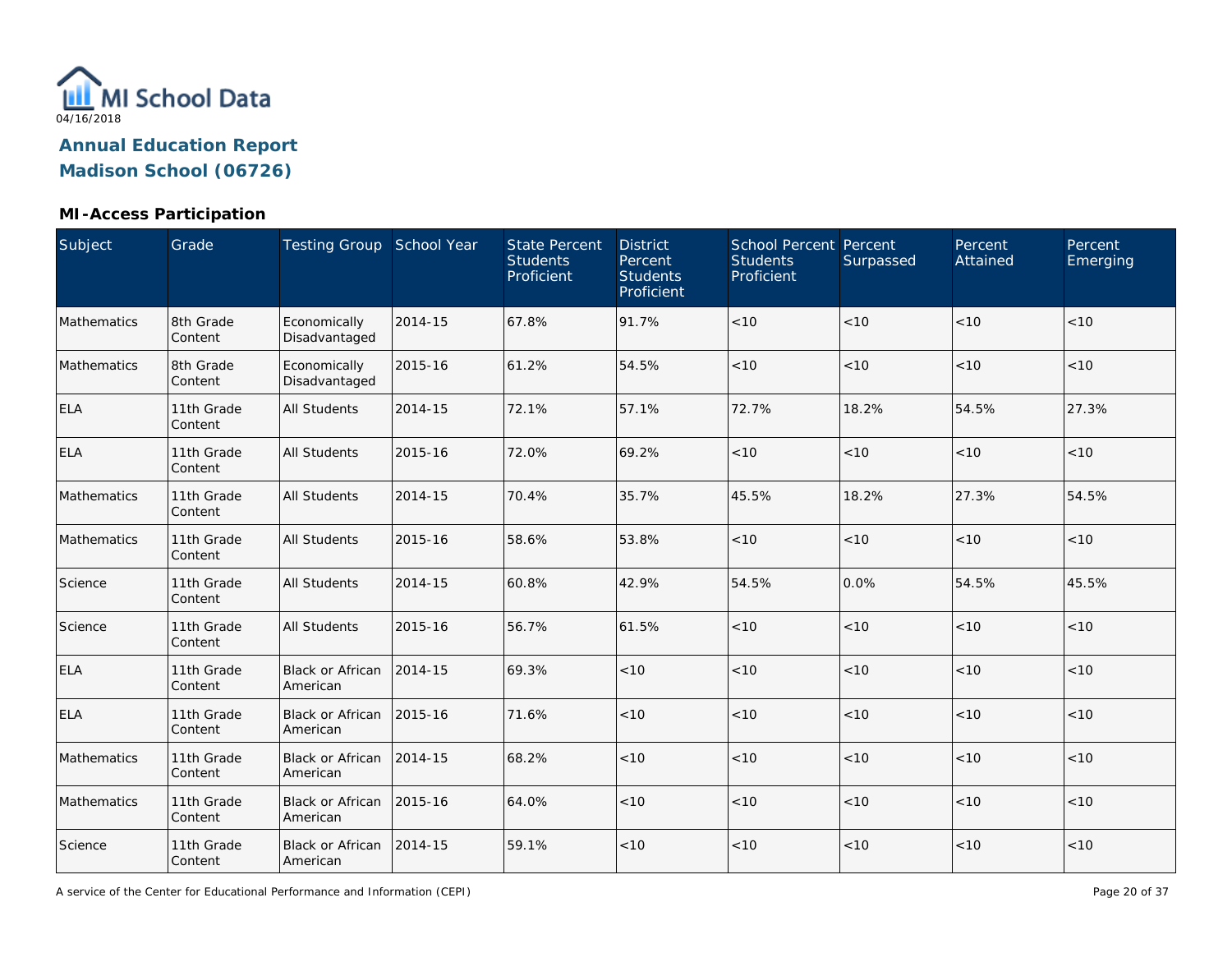

#### **MI-Access Participation**

| Subject     | Grade                 | Testing Group School Year           |         | <b>State Percent</b><br><b>Students</b><br>Proficient | <b>District</b><br>Percent<br><b>Students</b><br>Proficient | School Percent Percent<br><b>Students</b><br>Proficient | Surpassed | Percent<br>Attained | Percent<br>Emerging |
|-------------|-----------------------|-------------------------------------|---------|-------------------------------------------------------|-------------------------------------------------------------|---------------------------------------------------------|-----------|---------------------|---------------------|
| Science     | 11th Grade<br>Content | <b>Black or African</b><br>American | 2015-16 | 60.2%                                                 | < 10                                                        | $<10$                                                   | $<10$     | < 10                | < 10                |
| <b>ELA</b>  | 11th Grade<br>Content | Hispanic of Any<br>Race             | 2014-15 | 80.0%                                                 | < 10                                                        | < 10                                                    | < 10      | < 10                | < 10                |
| Mathematics | 11th Grade<br>Content | Hispanic of Any<br>Race             | 2014-15 | 70.0%                                                 | < 10                                                        | $<10$                                                   | $<10$     | < 10                | < 10                |
| Science     | 11th Grade<br>Content | Hispanic of Any<br>Race             | 2014-15 | 60.0%                                                 | < 10                                                        | < 10                                                    | $<10$     | < 10                | < 10                |
| <b>ELA</b>  | 11th Grade<br>Content | White                               | 2014-15 | 71.6%                                                 | < 10                                                        | $<10$                                                   | $<10$     | < 10                | < 10                |
| <b>ELA</b>  | 11th Grade<br>Content | White                               | 2015-16 | 71.4%                                                 | 70.0%                                                       | < 10                                                    | < 10      | < 10                | < 10                |
| Mathematics | 11th Grade<br>Content | White                               | 2014-15 | 70.4%                                                 | < 10                                                        | $<10$                                                   | < 10      | < 10                | < 10                |
| Mathematics | 11th Grade<br>Content | White                               | 2015-16 | 55.7%                                                 | 50.0%                                                       | $<10$                                                   | $<10$     | $<10$               | < 10                |
| Science     | 11th Grade<br>Content | White                               | 2014-15 | 60.5%                                                 | < 10                                                        | $<10$                                                   | $<10$     | $<10$               | < 10                |
| Science     | 11th Grade<br>Content | White                               | 2015-16 | 54.8%                                                 | 60.0%                                                       | < 10                                                    | < 10      | < 10                | < 10                |
| <b>ELA</b>  | 11th Grade<br>Content | Female                              | 2014-15 | 69.2%                                                 | < 10                                                        | $<10$                                                   | $<10$     | $<10$               | < 10                |
| <b>ELA</b>  | 11th Grade<br>Content | Female                              | 2015-16 | 70.0%                                                 | < 10                                                        | < 10                                                    | $<10$     | $<10$               | < 10                |
| Mathematics | 11th Grade<br>Content | Female                              | 2014-15 | 64.9%                                                 | < 10                                                        | $<10$                                                   | $<10$     | $<10$               | < 10                |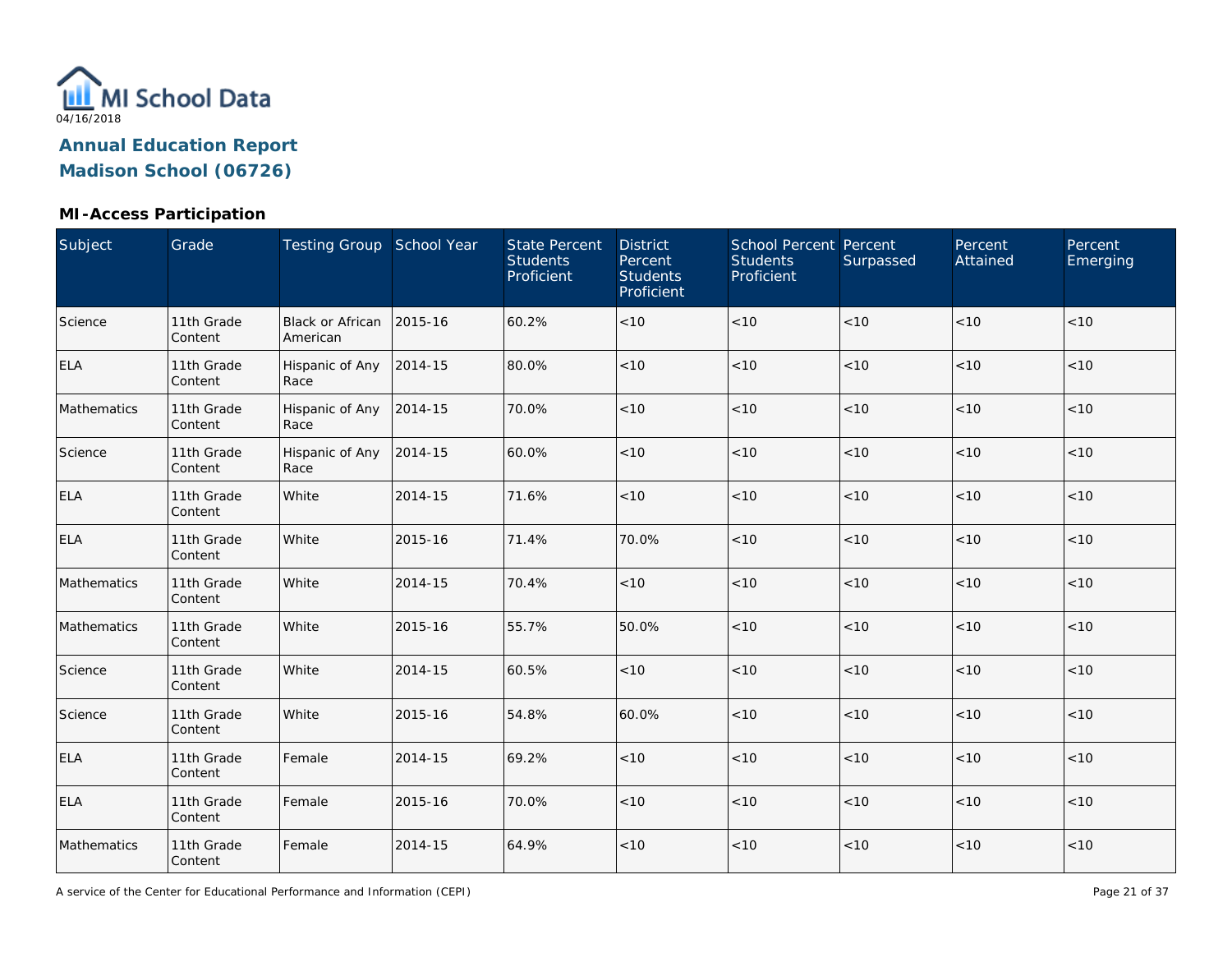

#### **MI-Access Participation**

| Subject     | Grade                 | Testing Group School Year     |         | <b>State Percent</b><br><b>Students</b><br>Proficient | <b>District</b><br>Percent<br><b>Students</b><br>Proficient | <b>School Percent Percent</b><br><b>Students</b><br>Proficient | Surpassed | Percent<br>Attained | Percent<br>Emerging |
|-------------|-----------------------|-------------------------------|---------|-------------------------------------------------------|-------------------------------------------------------------|----------------------------------------------------------------|-----------|---------------------|---------------------|
| Mathematics | 11th Grade<br>Content | Female                        | 2015-16 | 58.1%                                                 | < 10                                                        | $<10$                                                          | < 10      | < 10                | < 10                |
| Science     | 11th Grade<br>Content | Female                        | 2014-15 | 60.8%                                                 | < 10                                                        | < 10                                                           | $<10$     | < 10                | < 10                |
| Science     | 11th Grade<br>Content | Female                        | 2015-16 | 59.2%                                                 | < 10                                                        | < 10                                                           | $<10$     | < 10                | < 10                |
| <b>ELA</b>  | 11th Grade<br>Content | Male                          | 2014-15 | 73.8%                                                 | 50.0%                                                       | $<10$                                                          | < 10      | $<10$               | < 10                |
| ELA         | 11th Grade<br>Content | Male                          | 2015-16 | 73.2%                                                 | < 10                                                        | < 10                                                           | < 10      | < 10                | < 10                |
| Mathematics | 11th Grade<br>Content | Male                          | 2014-15 | 73.8%                                                 | 30.0%                                                       | < 10                                                           | < 10      | < 10                | < 10                |
| Mathematics | 11th Grade<br>Content | Male                          | 2015-16 | 58.9%                                                 | < 10                                                        | < 10                                                           | < 10      | < 10                | < 10                |
| Science     | 11th Grade<br>Content | Male                          | 2014-15 | 60.7%                                                 | 30.0%                                                       | $<10$                                                          | < 10      | < 10                | < 10                |
| Science     | 11th Grade<br>Content | Male                          | 2015-16 | 55.1%                                                 | < 10                                                        | < 10                                                           | < 10      | < 10                | < 10                |
| <b>ELA</b>  | 11th Grade<br>Content | Economically<br>Disadvantaged | 2014-15 | 71.7%                                                 | 60.0%                                                       | $<10$                                                          | < 10      | < 10                | < 10                |
| <b>ELA</b>  | 11th Grade<br>Content | Economically<br>Disadvantaged | 2015-16 | 71.7%                                                 | < 10                                                        | < 10                                                           | < 10      | < 10                | < 10                |
| Mathematics | 11th Grade<br>Content | Economically<br>Disadvantaged | 2014-15 | 70.1%                                                 | 30.0%                                                       | $<10$                                                          | $<10$     | < 10                | < 10                |
| Mathematics | 11th Grade<br>Content | Economically<br>Disadvantaged | 2015-16 | 61.0%                                                 | < 10                                                        | $<10$                                                          | $<10$     | $<10$               | < 10                |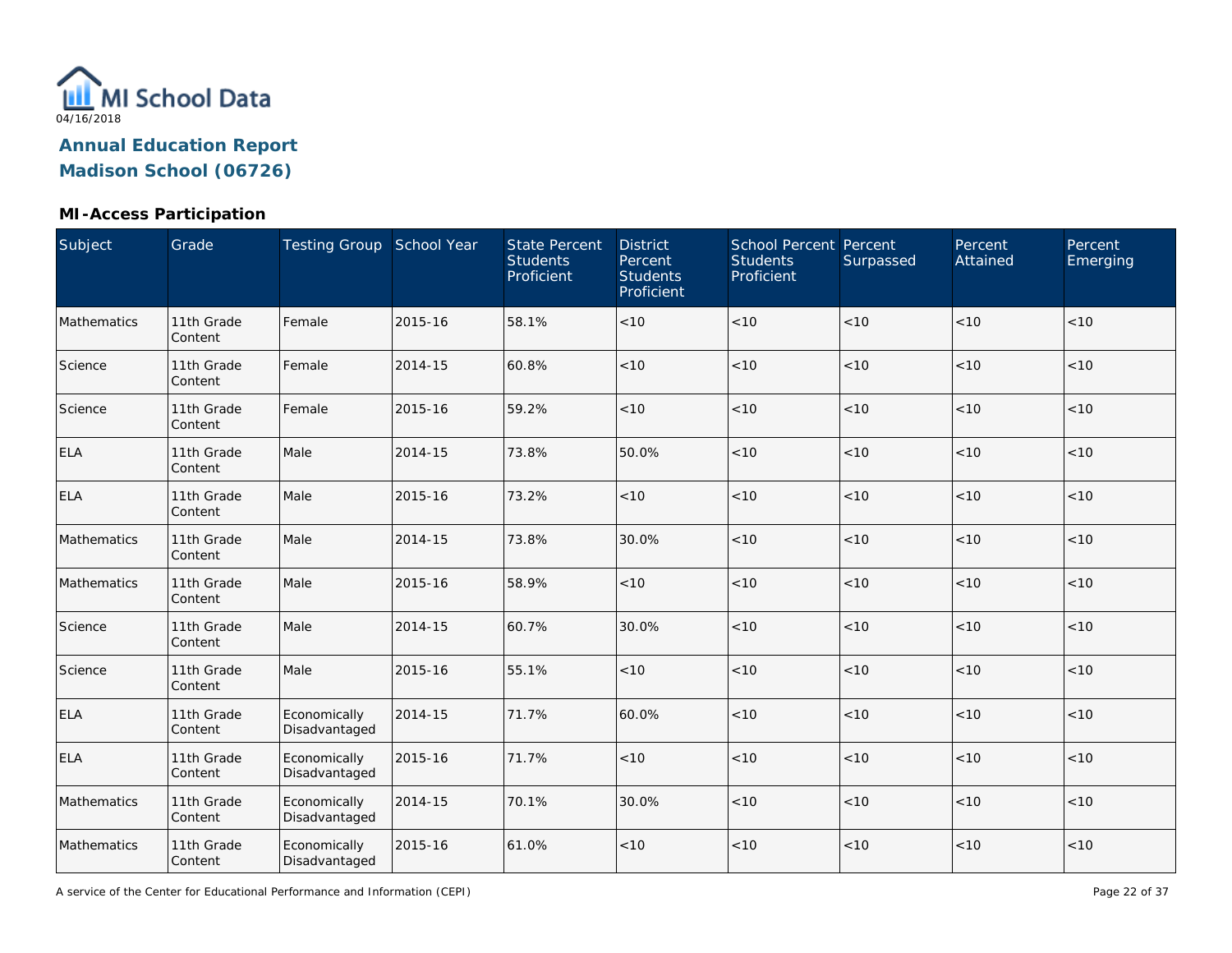

| Subject | Grade                 | Testing Group School Year     |         | <b>State Percent</b><br><b>Students</b><br>Proficient | <b>District</b><br>Percent<br><b>Students</b><br>Proficient | School Percent Percent<br>Students<br>Proficient | Surpassed | Percent<br>Attained | Percent<br><b>Emerging</b> |
|---------|-----------------------|-------------------------------|---------|-------------------------------------------------------|-------------------------------------------------------------|--------------------------------------------------|-----------|---------------------|----------------------------|
| Science | 11th Grade<br>Content | Economically<br>Disadvantaged | 2014-15 | 59.6%                                                 | 40.0%                                                       | < 10                                             | < 10      | < 10                | < 10                       |
| Science | 11th Grade<br>Content | Economically<br>Disadvantaged | 2015-16 | 60.1%                                                 | < 10                                                        | < 10                                             | < 10      | < 10                | < 10                       |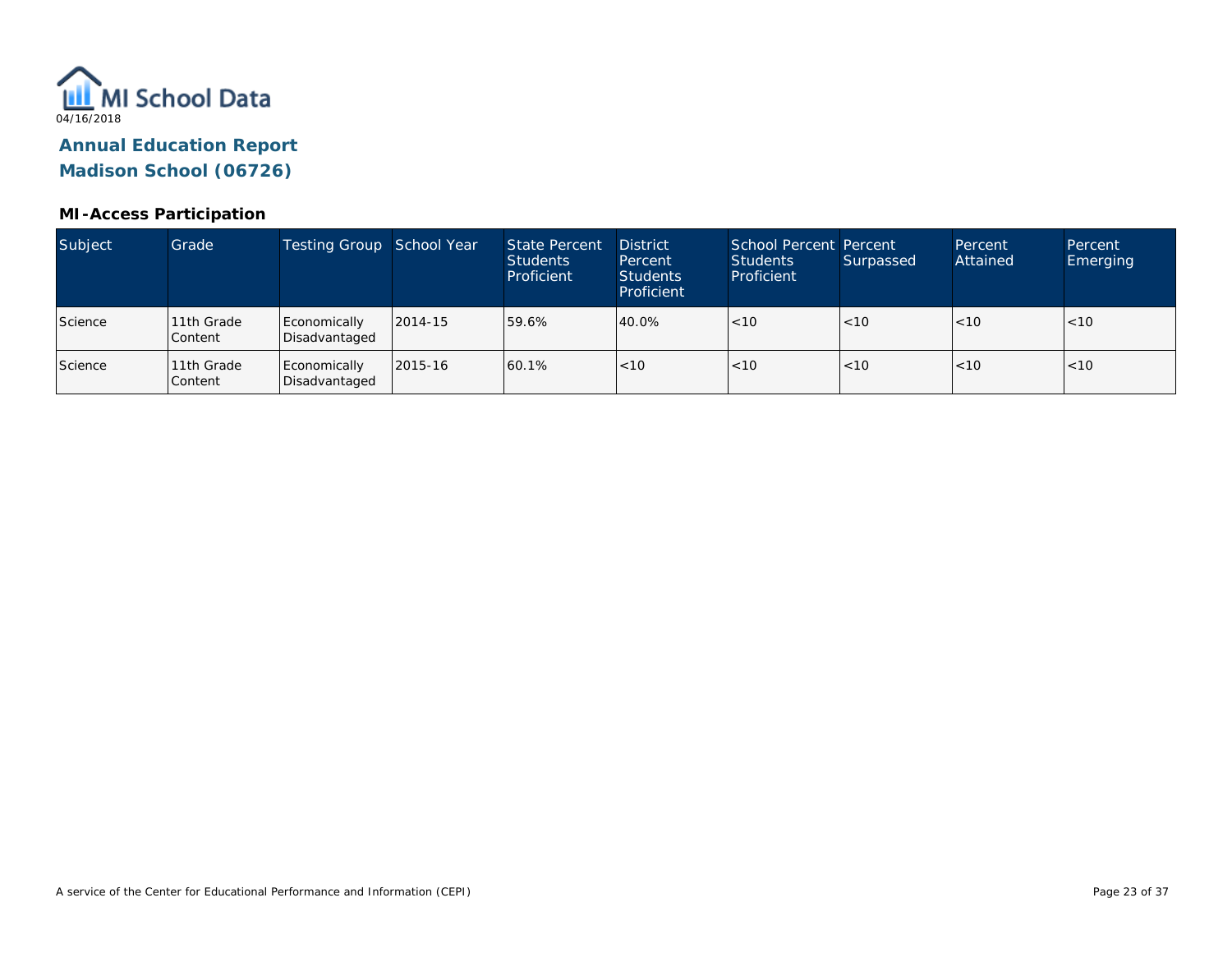

#### **Accountability Details Subject Data**

| Testing<br>Group                            | Subject               | <b>State Tested</b><br>Total | <b>State Percent</b><br>Proficient | <b>District</b><br><b>Tested Total</b> | <b>District</b><br>Percent<br>Proficient* | <b>School Tested School</b><br>Total | Percent<br>Proficient** |
|---------------------------------------------|-----------------------|------------------------------|------------------------------------|----------------------------------------|-------------------------------------------|--------------------------------------|-------------------------|
| <b>All Students</b>                         | <b>ELA</b>            | 98.7%                        | 69.6%                              | 99.3%                                  | 61.4%                                     | 100.0%                               | 25.4%                   |
| <b>All Students</b>                         | <b>Mathematics</b>    | 98.6%                        | 62.1%                              | 99.4%                                  | 51.8%                                     | 100.0%                               | 19.1%                   |
| <b>All Students</b>                         | Science               | 98.1%                        | 50.0%                              | 97.7%                                  | 38.9%                                     | <30                                  | <30                     |
| <b>All Students</b>                         | Social Studies        | 98.1%                        | 59.3%                              | 98.0%                                  | 57.3%                                     | N/A                                  | N/A                     |
| Bottom 30%                                  | <b>ELA</b>            | N/A                          | 25.1%                              | N/A                                    | 14.7%                                     | N/A                                  | <30                     |
| Bottom 30%                                  | Mathematics           | N/A                          | 19.0%                              | N/A                                    | 10.0%                                     | N/A                                  | < 30                    |
| Bottom 30%                                  | Science               | N/A                          | 9.8%                               | N/A                                    | 3.9%                                      | N/A                                  | < 30                    |
| Bottom 30%                                  | Social Studies        | N/A                          | 13.3%                              | N/A                                    | 7.1%                                      | N/A                                  | N/A                     |
| American<br>Indian or<br>Alaska Native      | <b>ELA</b>            | 98.4%                        | 63.4%                              | <30                                    | <30                                       | N/A                                  | N/A                     |
| American<br>Indian or<br>Alaska Native      | Mathematics           | 98.4%                        | 55.9%                              | <30                                    | <30                                       | N/A                                  | N/A                     |
| American<br>Indian or<br>Alaska Native      | Science               | 98.0%                        | 46.3%                              | <30                                    | <30                                       | N/A                                  | N/A                     |
| American<br>Indian or<br>Alaska Native      | <b>Social Studies</b> | 97.3%                        | 54.5%                              | <30                                    | <30                                       | N/A                                  | N/A                     |
| Asian                                       | <b>ELA</b>            | 99.3%                        | 84.3%                              | <30                                    | <30                                       | <30                                  | <30                     |
| Asian                                       | Mathematics           | 99.4%                        | 83.7%                              | <30                                    | <30                                       | <30                                  | <30                     |
| Asian                                       | Science               | 99.3%                        | 65.5%                              | $<30$                                  | <30                                       | <30                                  | <30                     |
| Asian                                       | Social Studies        | 99.3%                        | 76.0%                              | <30                                    | <30                                       | N/A                                  | N/A                     |
| Black or African ELA<br>American            |                       | 97.7%                        | 46.9%                              | 99.2%                                  | 44.3%                                     | <30                                  | <30                     |
| Black or African Mathematics<br>American    |                       | 97.4%                        | 37.3%                              | 99.2%                                  | 36.3%                                     | $<30$                                | $<30$                   |
| Black or African Science<br>American        |                       | 96.5%                        | 23.9%                              | 94.2%                                  | 23.4%                                     | <30                                  | <30                     |
| Black or African Social Studies<br>American |                       | 96.6%                        | 33.6%                              | 95.4%                                  | 58.3%                                     | N/A                                  | N/A                     |
| Hispanic of Any ELA<br>Race                 |                       | 98.8%                        | 60.8%                              | 99.6%                                  | 59.5%                                     | <30                                  | <30                     |
| Hispanic of Any Mathematics<br>Race         |                       | 98.8%                        | 51.1%                              | 100.0%                                 | 50.0%                                     | <30                                  | <30                     |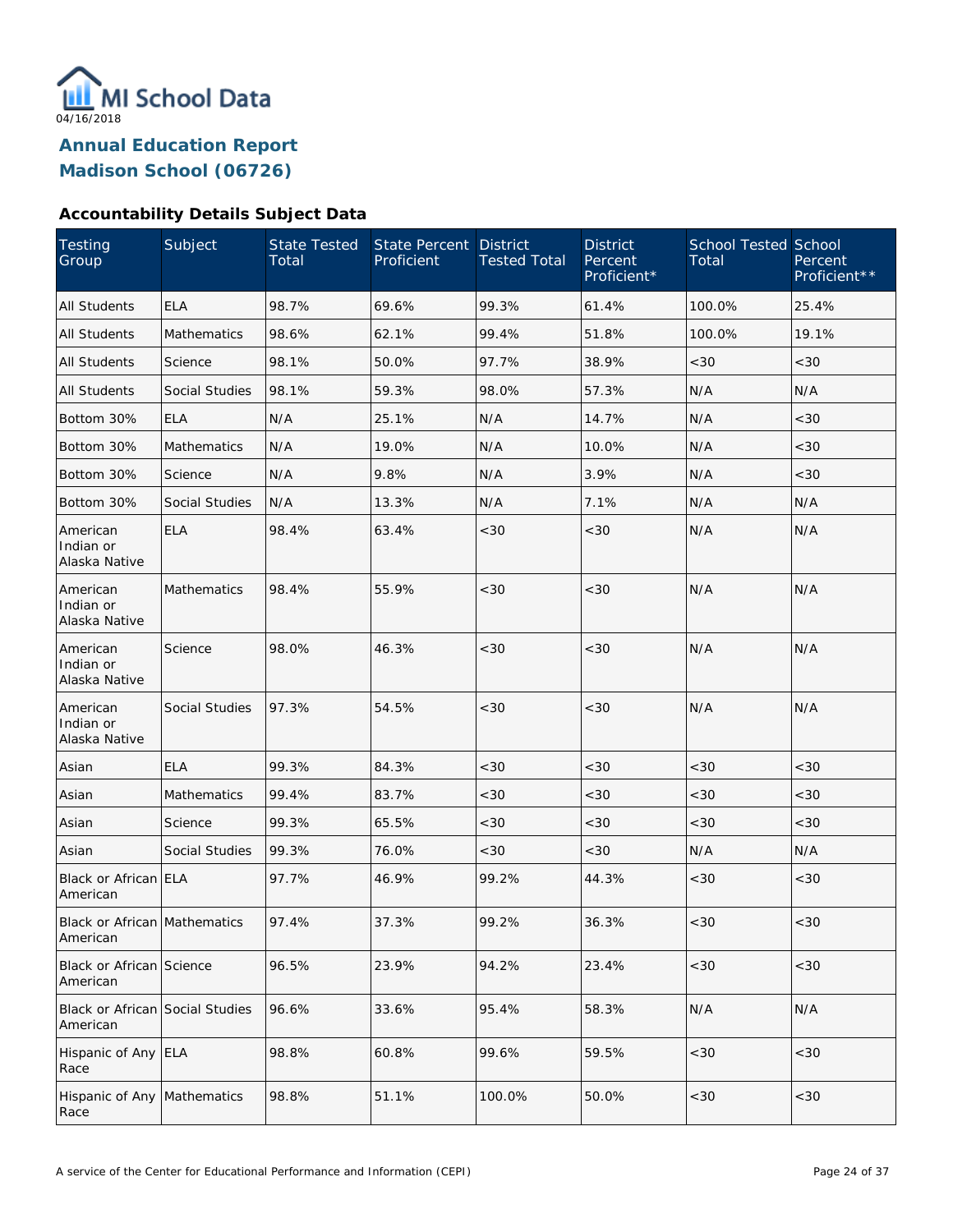

**Annual Education Report** 

**Madison School (06726)** 

#### **Accountability Details Subject Data**

| <b>Testing</b><br>Group                            | Subject               | <b>State Tested</b><br>Total | <b>State Percent</b><br>Proficient | <b>District</b><br><b>Tested Total</b> | <b>District</b><br>Percent<br>Proficient* | <b>School Tested School</b><br>Total | Percent<br>Proficient** |
|----------------------------------------------------|-----------------------|------------------------------|------------------------------------|----------------------------------------|-------------------------------------------|--------------------------------------|-------------------------|
| Hispanic of Any<br>Race                            | Science               | 98.1%                        | 36.7%                              | 98.8%                                  | 33.8%                                     | <30                                  | <30                     |
| Hispanic of Any Social Studies<br>Race             |                       | 98.0%                        | 47.7%                              | 98.8%                                  | 41.6%                                     | N/A                                  | N/A                     |
| Native<br>Hawaiian or<br>Other Pacific<br>Islander | <b>ELA</b>            | 99.5%                        | 72.4%                              | <30                                    | <30                                       | N/A                                  | N/A                     |
| Native<br>Hawaiian or<br>Other Pacific<br>Islander | <b>Mathematics</b>    | 99.7%                        | 65.9%                              | <30                                    | <30                                       | N/A                                  | N/A                     |
| Native<br>Hawaiian or<br>Other Pacific<br>Islander | Science               | 99.7%                        | 59.6%                              | N/A                                    | N/A                                       | N/A                                  | N/A                     |
| Native<br>Hawaiian or<br>Other Pacific<br>Islander | <b>Social Studies</b> | 99.6%                        | 65.7%                              | <30                                    | <30                                       | N/A                                  | N/A                     |
| Two or More<br>Races                               | <b>ELA</b>            | 98.9%                        | 67.8%                              | 100.0%                                 | 51.3%                                     | N/A                                  | N/A                     |
| Two or More<br>Races                               | Mathematics           | 98.7%                        | 59.2%                              | 100.0%                                 | 38.5%                                     | N/A                                  | N/A                     |
| Two or More<br>Races                               | Science               | 98.5%                        | 45.2%                              | <30                                    | <30                                       | N/A                                  | N/A                     |
| Two or More<br>Races                               | Social Studies        | 98.5%                        | 57.3%                              | <30                                    | <30                                       | N/A                                  | N/A                     |
| White                                              | <b>ELA</b>            | 99.0%                        | 75.6%                              | 99.3%                                  | 63.0%                                     | 100.0%                               | 22.5%                   |
| White                                              | Mathematics           | 98.9%                        | 68.4%                              | 99.3%                                  | 53.3%                                     | 100.0%                               | 12.5%                   |
| White                                              | Science               | 98.6%                        | 57.1%                              | 97.9%                                  | 40.5%                                     | <30                                  | <30                     |
| White                                              | Social Studies        | 98.5%                        | 65.8%                              | 98.1%                                  | 59.0%                                     | N/A                                  | N/A                     |
| Economically<br>Disadvantaged                      | <b>ELA</b>            | 98.3%                        | 56.8%                              | 99.1%                                  | 54.9%                                     | 100.0%                               | 29.7%                   |
| Economically<br>Disadvantaged                      | Mathematics           | 98.2%                        | 48.5%                              | 99.2%                                  | 47.1%                                     | 100.0%                               | 16.2%                   |
| Economically<br>Disadvantaged                      | Science               | 97.5%                        | 35.0%                              | 97.3%                                  | 31.2%                                     | <30                                  | <30                     |
| Economically<br>Disadvantaged                      | Social Studies        | 97.5%                        | 43.9%                              | 98.0%                                  | 50.1%                                     | N/A                                  | N/A                     |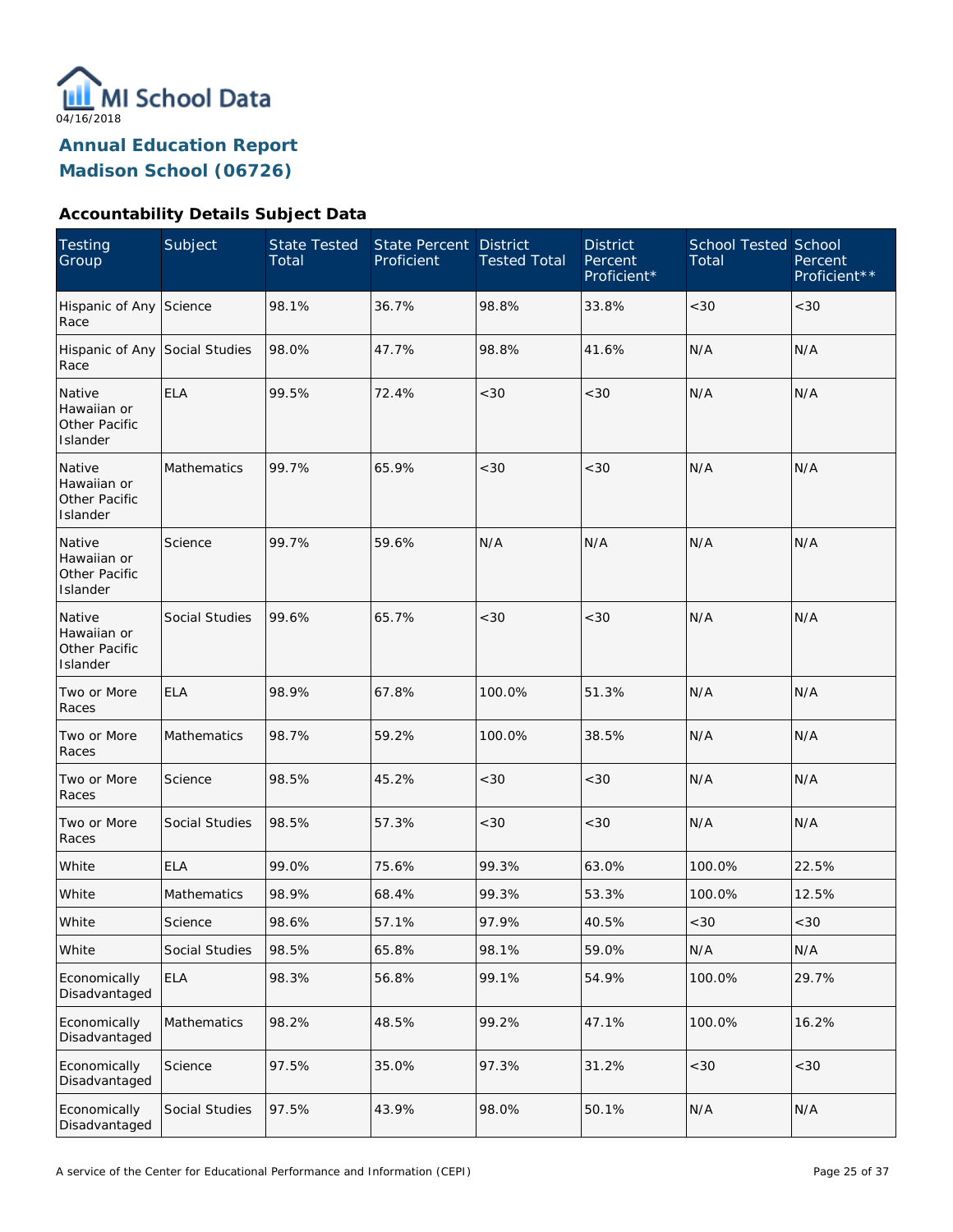

#### **Accountability Details Subject Data**

| <b>Testing</b><br>Group                     | Subject            | <b>State Tested</b><br>Total | <b>State Percent</b><br>Proficient | <b>District</b><br><b>Tested Total</b> | <b>District</b><br>Percent<br>Proficient* | <b>School Tested School</b><br>Total | Percent<br>Proficient** |
|---------------------------------------------|--------------------|------------------------------|------------------------------------|----------------------------------------|-------------------------------------------|--------------------------------------|-------------------------|
| English<br>Learners                         | <b>ELA</b>         | 98.8%                        | 49.5%                              | 100.0%                                 | 44.0%                                     | N/A                                  | N/A                     |
| English<br>Learners                         | <b>Mathematics</b> | 99.0%                        | 48.4%                              | 100.0%                                 | 40.0%                                     | N/A                                  | N/A                     |
| English<br>Learners                         | Science            | 98.5%                        | 22.0%                              | <30                                    | < 30                                      | N/A                                  | N/A                     |
| English<br>Learners                         | Social Studies     | 98.2%                        | 30.9%                              | <30                                    | < 30                                      | N/A                                  | N/A                     |
| <b>Students With</b><br><b>Disabilities</b> | <b>ELA</b>         | 97.2%                        | 40.1%                              | 98.9%                                  | 27.8%                                     | 100.0%                               | 25.4%                   |
| Students With<br><b>Disabilities</b>        | <b>Mathematics</b> | 97.1%                        | 36.5%                              | 98.9%                                  | 29.5%                                     | 100.0%                               | 19.1%                   |
| Students With<br><b>Disabilities</b>        | Science            | 97.0%                        | 26.5%                              | 98.0%                                  | 15.5%                                     | <30                                  | < 30                    |
| <b>Students With</b><br><b>Disabilities</b> | Social Studies     | 96.6%                        | 30.8%                              | 98.5%                                  | 39.0%                                     | N/A                                  | N/A                     |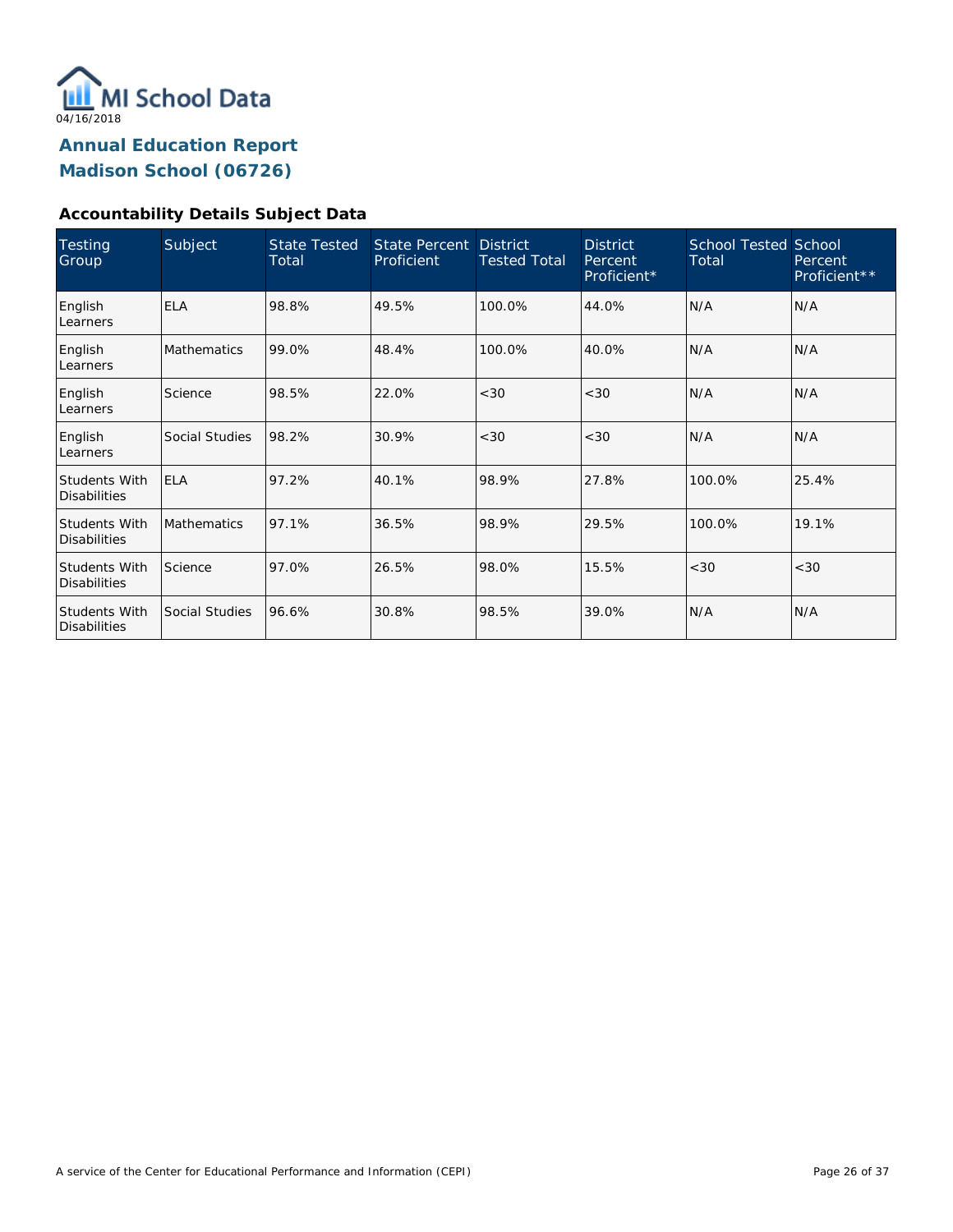

#### **Accountability Details Graduation Data**

| <b>Student Group</b>                                | Statewide | <b>District</b> | School |
|-----------------------------------------------------|-----------|-----------------|--------|
| <b>All Students</b>                                 | 79.79%    | 79.31%          | N/A    |
| American Indian or Alaska<br>Native                 | 70.88%    | N/A             | N/A    |
| Asian                                               | 90.77%    | N/A             | N/A    |
| Black or African American                           | 67.31%    | N/A             | N/A    |
| Hispanic of Any Race                                | 72.07%    | N/A             | N/A    |
| Native Hawaiian or Other Pacific 76.67%<br>Islander |           | N/A             | N/A    |
| Two or More Races                                   | 74.74%    | N/A             | N/A    |
| White                                               | 83.48%    | 81.11%          | N/A    |
| Female                                              | 83.76%    | N/A             | N/A    |
| Male                                                | 76.00%    | N/A             | N/A    |
| Economically Disadvantaged                          | 67.48%    | 70.68%          | N/A    |
| English Learners                                    | 72.14%    | N/A             | N/A    |
| <b>Students With Disabilities</b>                   | 57.12%    | 35.53%          | N/A    |
| Bottom 30%                                          | N/A       | N/A             | N/A    |

*\* All data based on students enrolled for a full academic year.*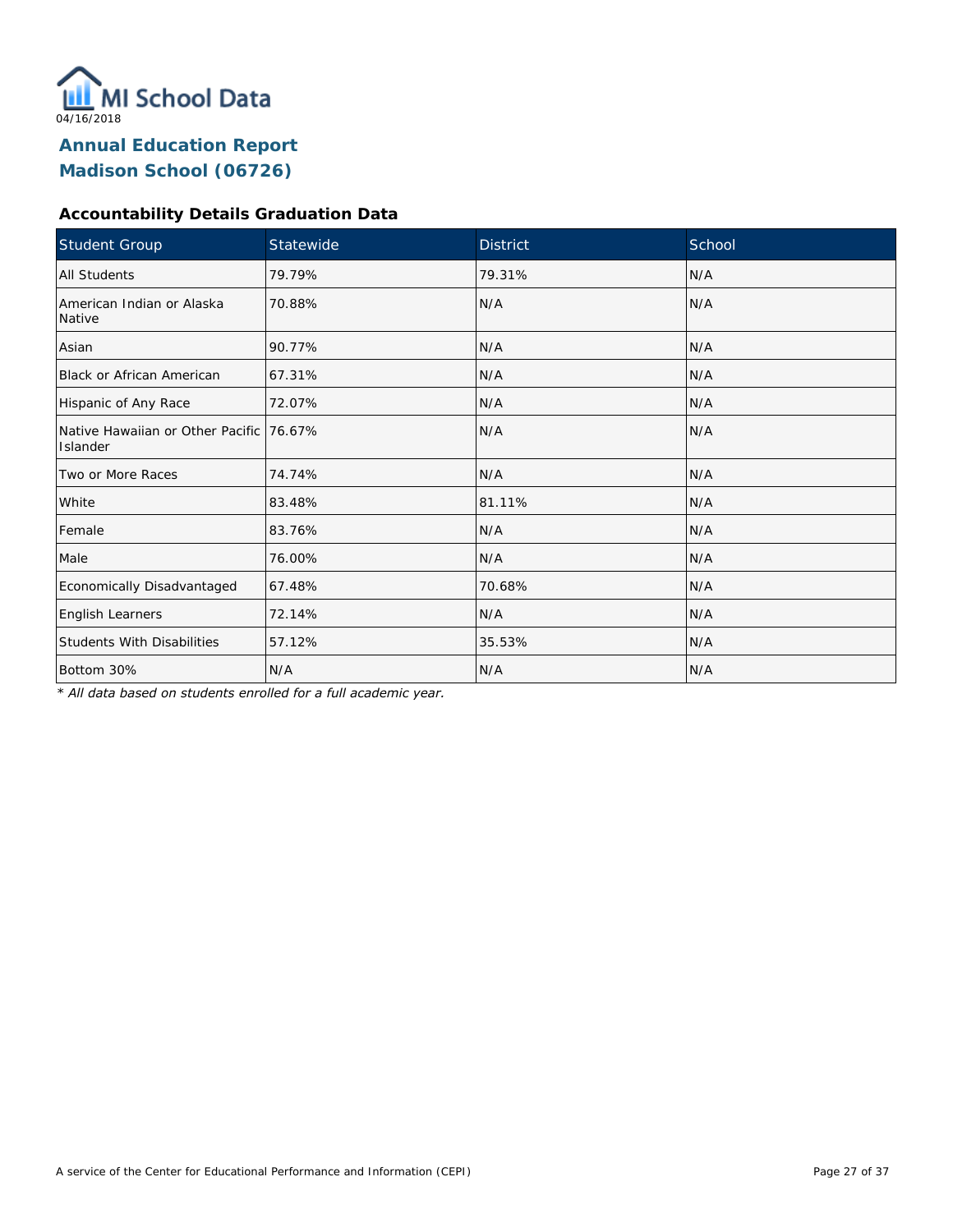

#### **Accountability Details Attendance Data**

| <b>Student Group</b> | Statewide | <b>District</b> | <b>School</b> |
|----------------------|-----------|-----------------|---------------|
| All Students         | 94.32%    | 93.90%          | 78.93%        |

*\* All data based on students enrolled for a full academic year.*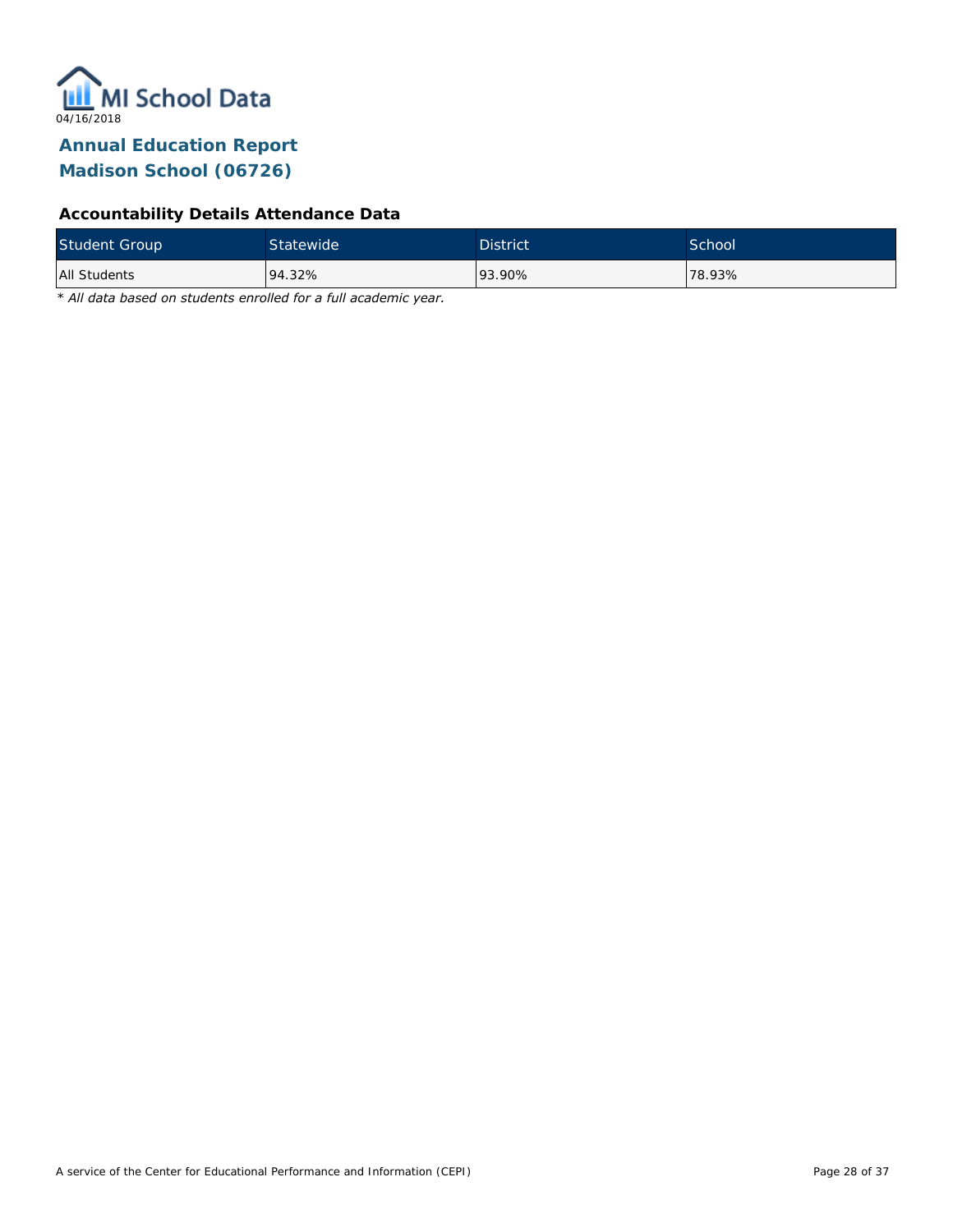

#### **Accountability Index Data**

| School Name    | Proficiency<br><b>Index Value</b> | <b>Growth Index</b><br>Value | Graduation Rate EL Progress<br>Index Value | Index Value | School<br>Quality/Student Participation<br>Success Index<br>Value | General<br><b>Index Value</b> | <b>EL Participation</b><br><b>Index Value</b> | Overall Index<br>Value |
|----------------|-----------------------------------|------------------------------|--------------------------------------------|-------------|-------------------------------------------------------------------|-------------------------------|-----------------------------------------------|------------------------|
| Madison School | IN/A                              | N/A                          | N/A                                        | IN/A        | IN/A                                                              | N/A                           | IN/A                                          | N/A                    |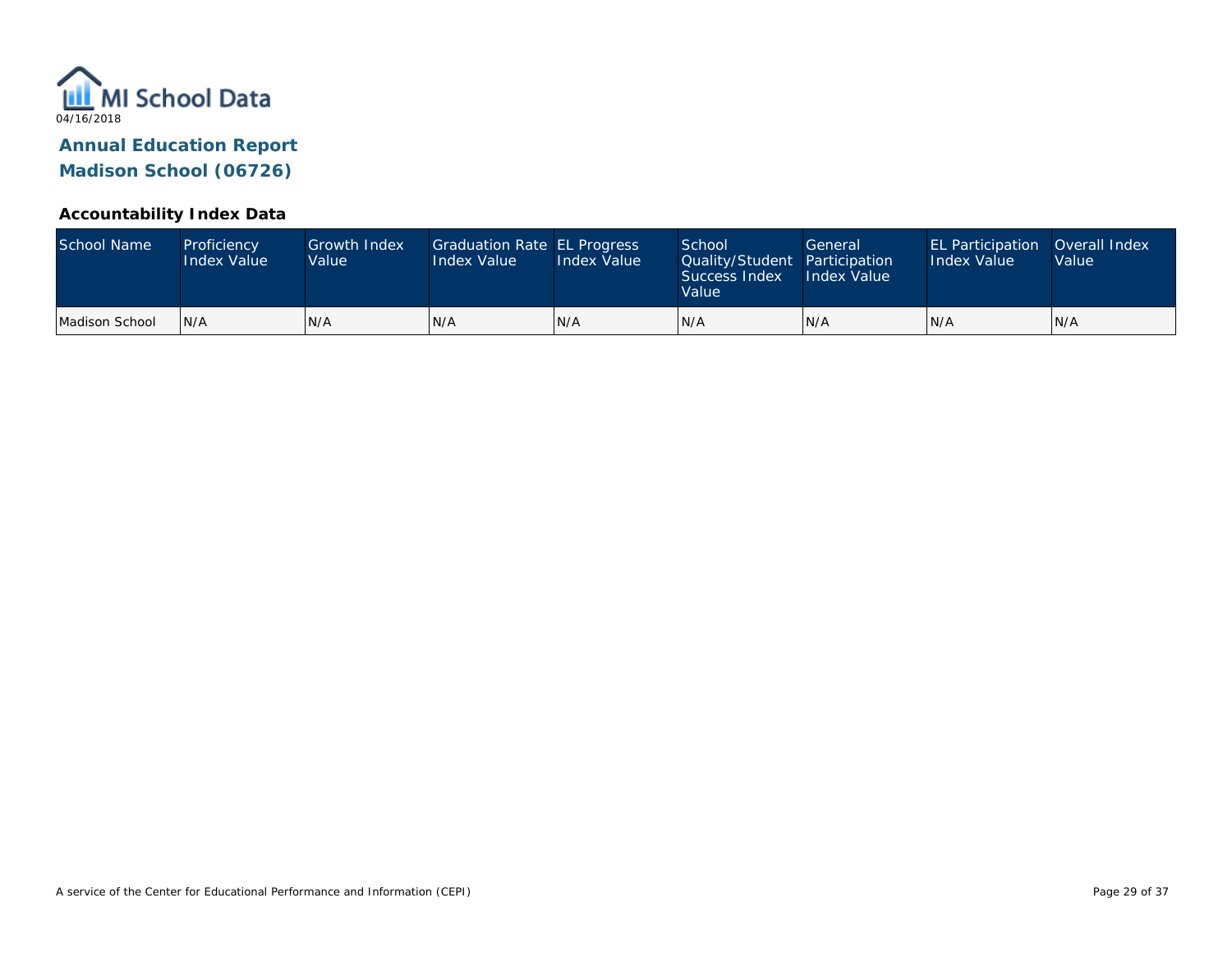

### **Annual Education Report**

#### **Madison School (06726)**

#### **Teacher Quality - Qualification**

|                                                                                                              | Other | B.A. | M.A. | P.H.D. |
|--------------------------------------------------------------------------------------------------------------|-------|------|------|--------|
| Professional<br>Qualifications of All Public<br>Elementary and<br>Secondary School<br>Teachers in the School |       | 23   | 4 ا  |        |

*Professional Qualifications are defined by the State and may include information such as the degrees of public school teachers (e.g., percentage of teachers with Bachelors Degrees or Masters Degrees) or the percentage of fully certified teachers*

#### **Teacher Quality - Class**

|                                                                                                                                   | School Aggregate | <b>High-Poverty Schools</b> | Low-Poverty Schools |
|-----------------------------------------------------------------------------------------------------------------------------------|------------------|-----------------------------|---------------------|
| Percentage of Core Academic<br>Subject Elementary and<br>Secondary School Classes not<br>Taught by Highly Qualified<br>l Teachers | 0.0%             | N/A                         | N/A                 |

#### **Teacher Quality - Provisional**

|                                                                                                                    | <b>Certification Percent</b> |
|--------------------------------------------------------------------------------------------------------------------|------------------------------|
| Percentage of Public Elementary and Secondary School Teachers   5.3%<br>in the School with Emergency Certification |                              |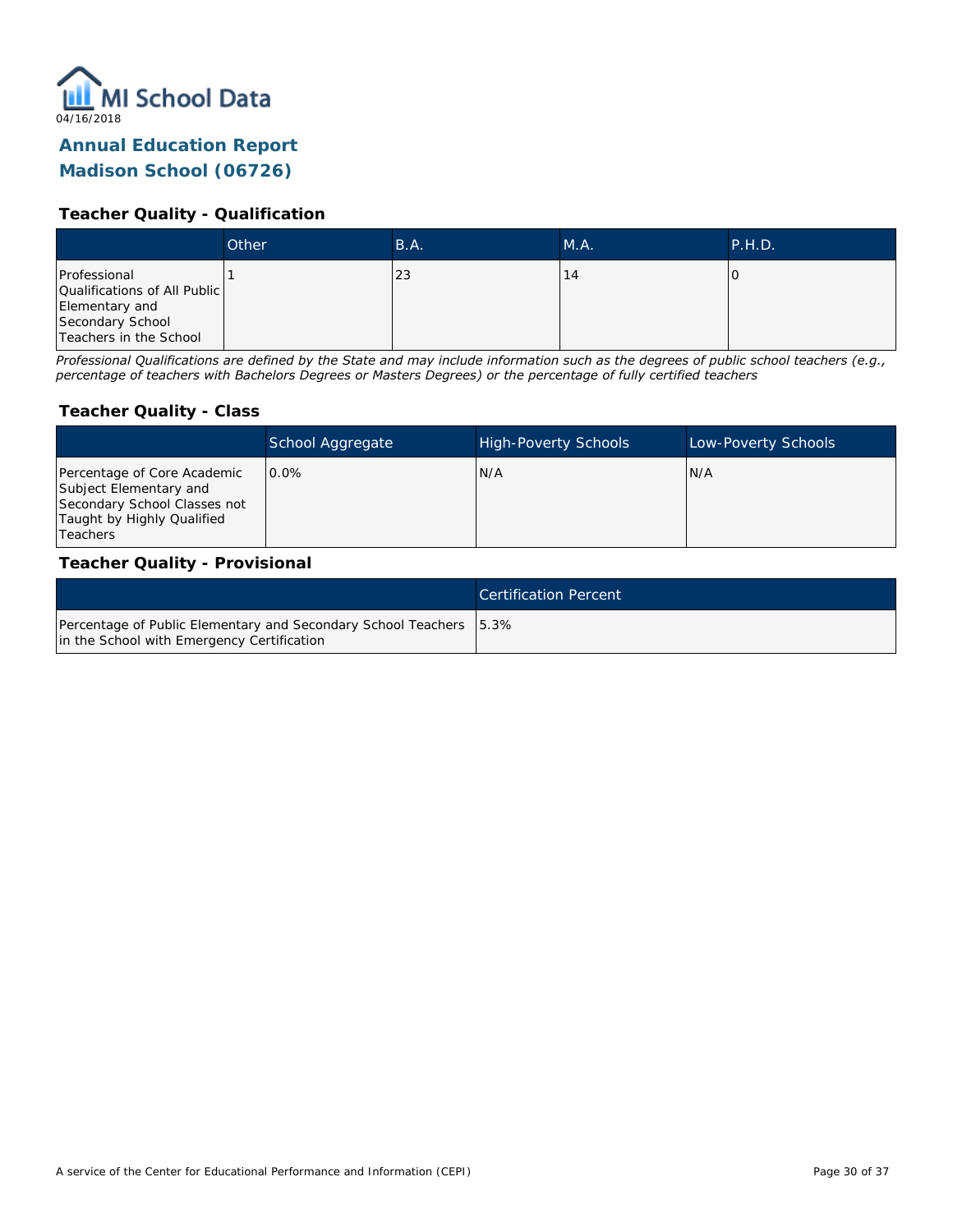

#### **NAEP Grade 4 Math**

|                                                                                                                                                                                                    | Percent of<br><b>Students</b> | Percent below<br><b>Basic</b> | Percent Basic                                                  | Percent Proficient                                             | Percent Advanced                                      |
|----------------------------------------------------------------------------------------------------------------------------------------------------------------------------------------------------|-------------------------------|-------------------------------|----------------------------------------------------------------|----------------------------------------------------------------|-------------------------------------------------------|
| <b>All Students</b>                                                                                                                                                                                | 100                           | 23                            | 77                                                             | 34                                                             | 5                                                     |
| Male<br>Female                                                                                                                                                                                     | 51<br>49                      | 22<br>23                      | 78<br>77                                                       | 36<br>32                                                       | 6<br>$\overline{4}$                                   |
| National Lunch<br>Program Eligibility<br>Eligible<br>Not Eligible<br>Info not available                                                                                                            | 47<br>53<br>#                 | 36<br>10<br>$\ddagger$        | 64<br>90<br>$\ddagger$                                         | 17<br>49<br>$\ddagger$                                         | 9<br>$\ddagger$                                       |
| Race/Ethnicity<br>White<br><b>Black or African</b><br>American<br>Hispanic<br>Asian<br>American Indian or<br>Alaska Native<br>Native Hawaiian or<br>Other Pacific<br>Islander<br>Two or More Races | 72<br>15<br>6<br>#<br>3       | 15<br>53<br>38<br>11          | 85<br>47<br>62<br>89<br>$\ddagger$<br>$\ddagger$<br>$\ddagger$ | 39<br>10<br>21<br>58<br>$\ddagger$<br>$\ddagger$<br>$\ddagger$ | 5<br>8#35<br>3<br>19<br>$\ddagger$<br>$\ddagger$<br>‡ |
| Student classified as<br>having a disability<br><b>SD</b><br>Not SD                                                                                                                                | 12<br>88                      | 47<br>19                      | 53<br>81                                                       | 14<br>37                                                       | 5                                                     |
| Student is an English<br>Language Learner<br><b>ELL</b><br>Not ELL                                                                                                                                 | 5<br>95                       | 42<br>22                      | 58<br>78                                                       | 16<br>35                                                       | 5                                                     |

*‡ Reporting Standards not met. Note: Observed differences are not necessarily statistically significant. Detail may not sum to total because of rounding. SOURCE: U.S. Department of Education. Institute for Education Sciences. National Center for Education Statistics. National Assessment of Educational Progress (NAEP) 2015 Mathematics Achievement.*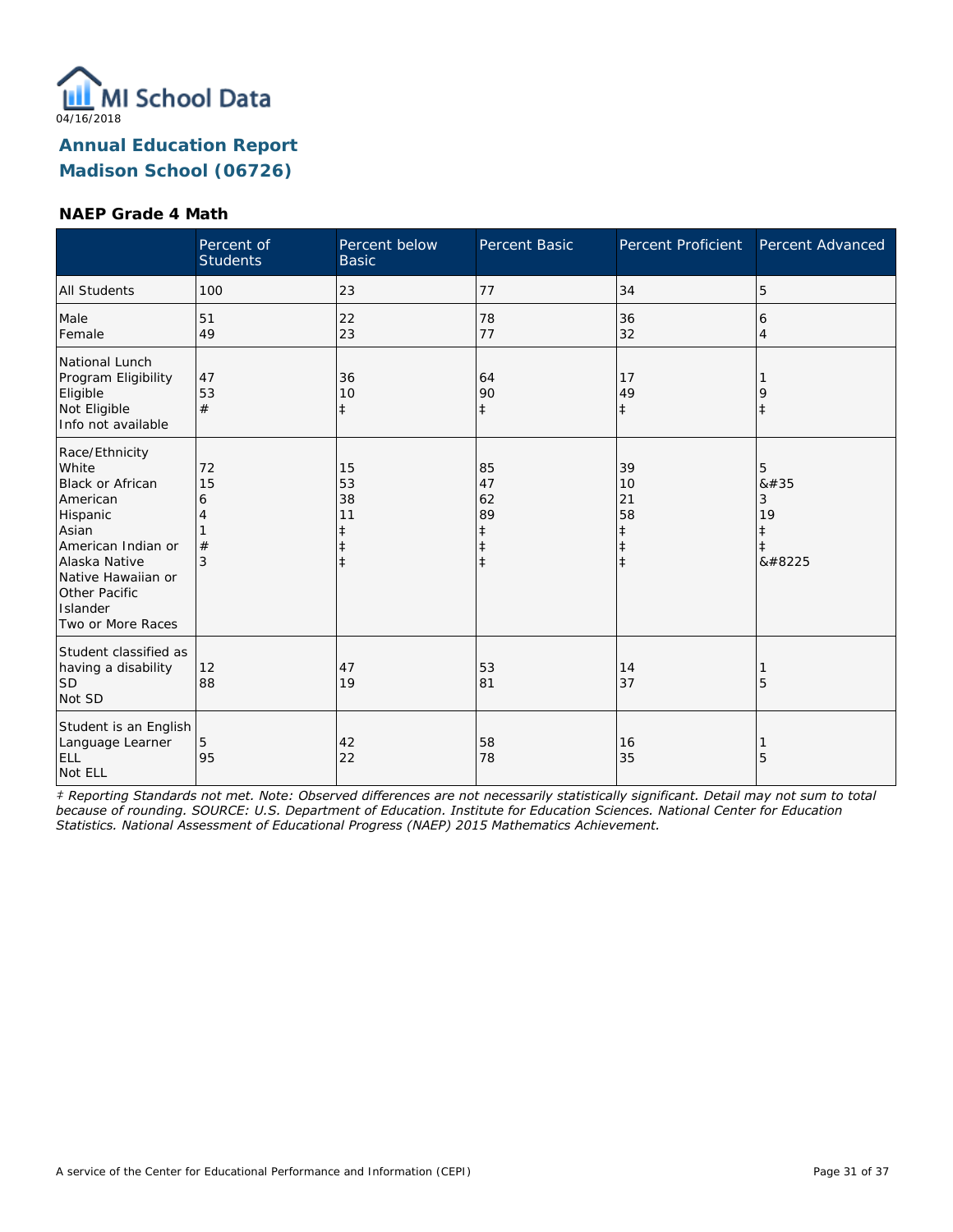

#### **NAEP Grade 8 Math**

|                                                                                                                                                                                                    | Percent of<br><b>Students</b> | Percent below<br><b>Basic</b>                         | Percent Basic                                         | Percent Proficient                                            | Percent Advanced             |
|----------------------------------------------------------------------------------------------------------------------------------------------------------------------------------------------------|-------------------------------|-------------------------------------------------------|-------------------------------------------------------|---------------------------------------------------------------|------------------------------|
| <b>All Students</b>                                                                                                                                                                                | 100                           | 32                                                    | 39                                                    | 22                                                            | 7                            |
| Male<br>Female                                                                                                                                                                                     | 51<br>49                      | 31<br>34                                              | 39<br>39                                              | 23<br>21                                                      | 6                            |
| National Lunch<br>Program Eligibility<br>Eligible<br>Not Eligible<br>Info not available                                                                                                            | 45<br>55<br>#                 | 48<br>19<br>$\ddagger$                                | 39<br>40<br>$\ddagger$                                | 12<br>30<br>$\ddagger$                                        | 2<br>11<br>$\ddagger$        |
| Race/Ethnicity<br>White<br><b>Black or African</b><br>American<br>Hispanic<br>Asian<br>American Indian or<br>Alaska Native<br>Native Hawaiian or<br>Other Pacific<br>Islander<br>Two or More Races | 69<br>20<br>4<br>#            | 23<br>66<br>38<br>11<br>$\ddagger$<br>ŧ<br>$\ddagger$ | 43<br>29<br>44<br>18<br>ŧ<br>$\ddagger$<br>$\ddagger$ | 26<br>5<br>15<br>39<br>$\ddagger$<br>$\ddagger$<br>$\ddagger$ | $\#$<br>$\overline{4}$<br>32 |
| Student classified as<br>having a disability<br><b>SD</b><br>Not SD                                                                                                                                | 11<br>89                      | 77<br>27                                              | 19<br>41                                              | 3<br>24                                                       | $^{\#}$<br>7                 |
| Student is an English<br>Language Learner<br><b>ELL</b><br>Not ELL                                                                                                                                 | 3<br>97                       | 54<br>32                                              | 33<br>39                                              | 11<br>22                                                      | 2<br>$\overline{7}$          |

*‡ Reporting Standards not met. NOTE: Observed differences are not necessarily statistically significant. Detail may not sum to total because of rounding. SOURCE: U.S. Department of Education. Institute for Education Sciences. National Center for Education Statistics. National Assessment of Educational Progress (NAEP) 2015 Mathematics Achievement.*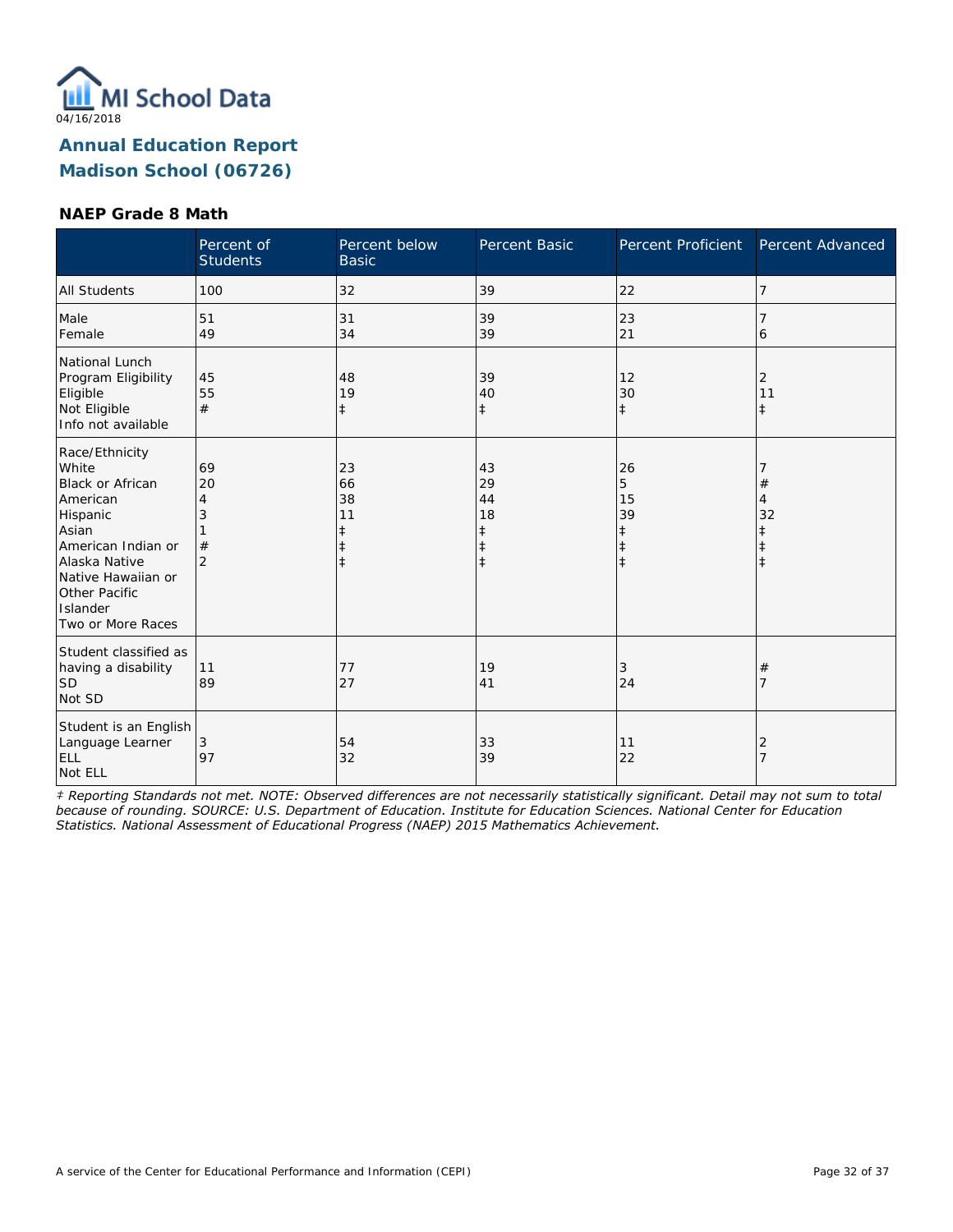

#### **NAEP Grade 12 Math**

|                                                                                                                                                                                                    | Percent of<br><b>Students</b> | Percent below<br><b>Basic</b>                             | Percent Basic                       | Percent Proficient                                                  | Percent Advanced                                                         |
|----------------------------------------------------------------------------------------------------------------------------------------------------------------------------------------------------|-------------------------------|-----------------------------------------------------------|-------------------------------------|---------------------------------------------------------------------|--------------------------------------------------------------------------|
| <b>All Students</b>                                                                                                                                                                                | 100                           | 34                                                        | 41                                  | 23                                                                  | 2                                                                        |
| Male<br>Female                                                                                                                                                                                     | 51<br>49                      | 32<br>35                                                  | 41<br>42                            | 26<br>22                                                            |                                                                          |
| National Lunch<br>Program Eligibility<br>Eligible<br>Not Eligible<br>Info not available                                                                                                            | 35<br>64<br>$\Omega$          | 54<br>22<br>$\mathbf{O}$                                  | 37<br>44<br>0                       | 9<br>32<br>$\Omega$                                                 | 0<br>2<br>$\overline{O}$                                                 |
| Race/Ethnicity<br>White<br><b>Black or African</b><br>American<br>Hispanic<br>Asian<br>American Indian or<br>Alaska Native<br>Native Hawaiian or<br>Other Pacific<br>Islander<br>Two or More Races | 76<br>14<br>5<br>$\Omega$     | 26<br>68<br>58<br>26<br>$\mathbf{O}$<br>0<br>$\mathbf{O}$ | 42<br>27<br>33<br>32<br>0<br>0<br>0 | 30<br>5<br>9<br>35<br>$\mathbf{O}$<br>$\mathbf 0$<br>$\overline{O}$ | $\overline{2}$<br>$\overline{O}$<br>0<br>$\Omega$<br>0<br>$\overline{O}$ |
| Student classified as<br>having a disability<br><b>SD</b><br>Not SD                                                                                                                                | 9<br>91                       | 78<br>30                                                  | 19<br>43                            | 3<br>25                                                             | 0<br>$\overline{2}$                                                      |
| Student is an English<br>Language Learner<br><b>ELL</b><br>Not ELL                                                                                                                                 | 2<br>98                       | 0<br>33                                                   | 0<br>41                             | 0<br>24                                                             | 0<br>$\overline{2}$                                                      |

*‡ Reporting Standards not met. NOTE: Observed differences are not necessarily statistically significant. Detail may not sum to total because of rounding. SOURCE: U.S. Department of Education. Institute for Education Sciences. National Center for Education Statistics. National Assessment of Educational Progress (NAEP) 2015 Mathematics Achievement.*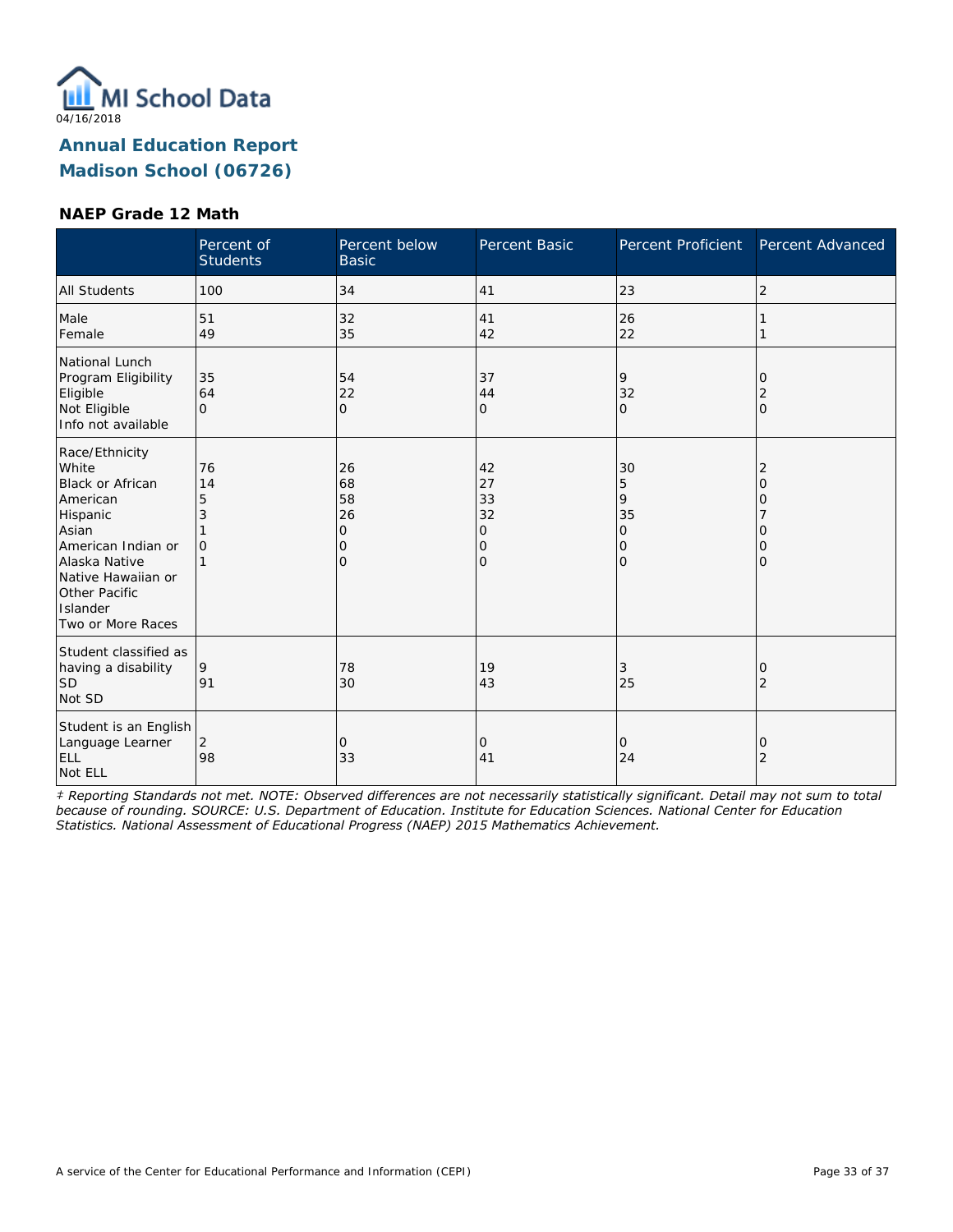

#### **NAEP Grade 4 Reading**

|                                                                                                                                                                                                    | Percent of<br><b>Students</b> | Percent below<br><b>Basic</b>                 | Percent Basic                                          | Percent Proficient                           | Percent Advanced                |
|----------------------------------------------------------------------------------------------------------------------------------------------------------------------------------------------------|-------------------------------|-----------------------------------------------|--------------------------------------------------------|----------------------------------------------|---------------------------------|
| <b>All Students</b>                                                                                                                                                                                | 100                           | 37                                            | 63                                                     | 29                                           | 5                               |
| Male<br>Female                                                                                                                                                                                     | 50<br>50                      | 39<br>34                                      | 61<br>66                                               | 26<br>31                                     | 5<br>6                          |
| National Lunch<br>Program Eligibility<br>Eligible<br>Not Eligible<br>Info not available                                                                                                            | 48<br>52<br>#                 | 50<br>24<br>$\ddagger$                        | 50<br>76<br>$\ddagger$                                 | 16<br>40<br>$\ddagger$                       | 8<br>$\ddagger$                 |
| Race/Ethnicity<br>White<br><b>Black or African</b><br>American<br>Hispanic<br>Asian<br>American Indian or<br>Alaska Native<br>Native Hawaiian or<br>Other Pacific<br>Islander<br>Two or More Races | 72<br>14<br>6<br>#<br>3       | 32<br>66<br>49<br>16<br>ŧ<br>$\ddagger$<br>30 | 68<br>34<br>51<br>84<br>$\ddagger$<br>$\ddagger$<br>70 | 32<br>9<br>17<br>49<br>‡<br>$\ddagger$<br>37 | 6<br>15<br>ŧ<br>$\ddagger$<br>8 |
| Student classified as<br>having a disability<br><b>SD</b><br>Not SD                                                                                                                                | 12<br>88                      | 76<br>32                                      | 24<br>68                                               | 7<br>31                                      | #<br>6                          |
| Student is an English<br>Language Learner<br>ELL<br>Not ELL                                                                                                                                        | $\overline{4}$<br>96          | 52<br>36                                      | 48<br>64                                               | 16<br>29                                     | 2<br>5                          |

*# Rounds to zero*

*‡ Reporting Standards not met. NOTE: Observed differences are not necessarily statistically significant. Detail may not sum to total because of rounding. SOURCE: U.S. Department of Education, Institute of Education Sciences, National Center for Education Statistics, National Assessment of Educational Progress (NAEP), 2015 Reading Assessment.*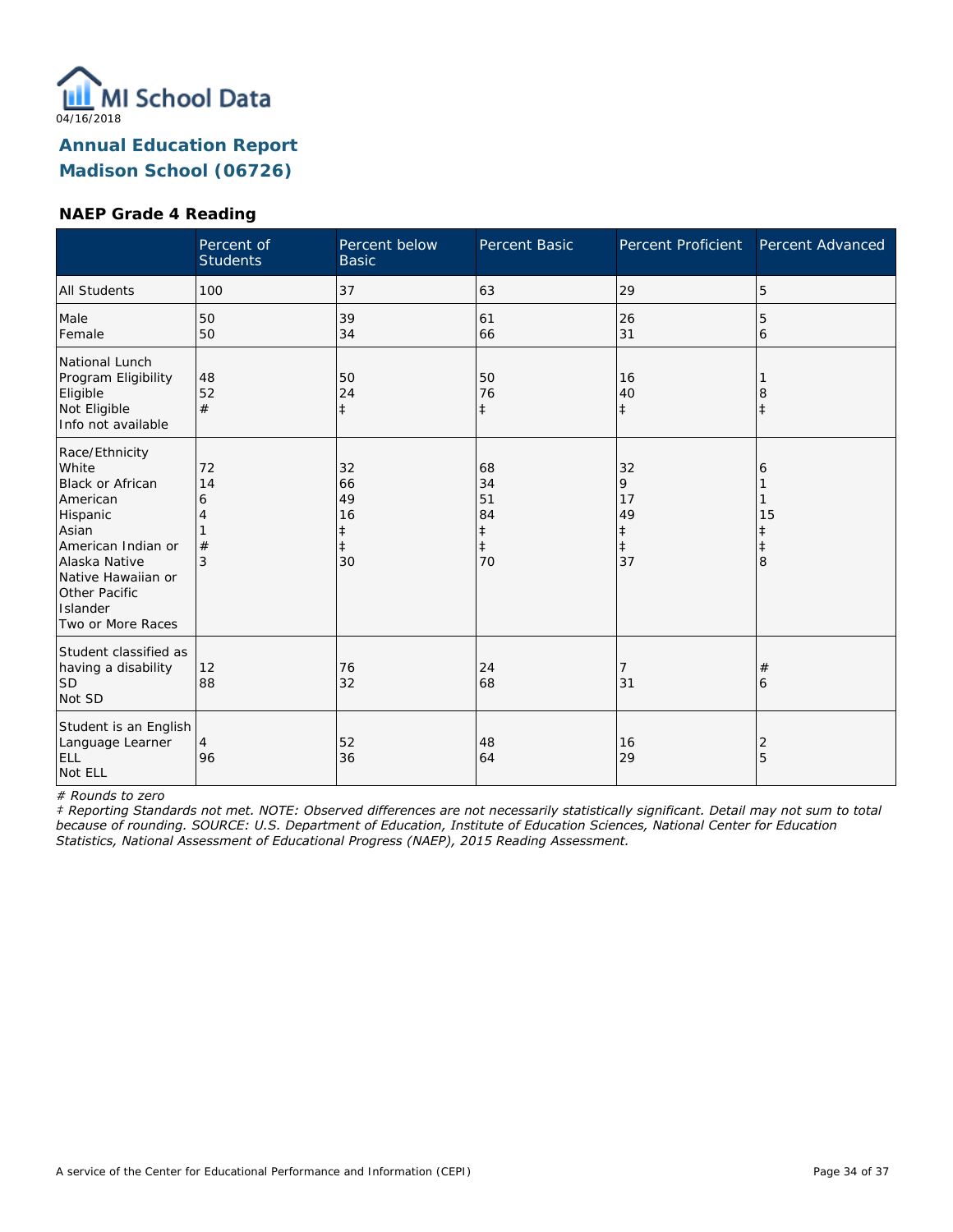

#### **NAEP Grade 8 Reading**

|                                                                                                                                                                                   | Percent of<br><b>Students</b> | Percent below<br><b>Basic</b>           | Percent Basic                                    | Percent Proficient                              | Percent Advanced                            |
|-----------------------------------------------------------------------------------------------------------------------------------------------------------------------------------|-------------------------------|-----------------------------------------|--------------------------------------------------|-------------------------------------------------|---------------------------------------------|
| <b>All Students</b>                                                                                                                                                               | 100                           | 24                                      | 44                                               | 29                                              | 3                                           |
| Male<br>Female                                                                                                                                                                    | 51<br>49                      | 29<br>20                                | 45<br>42                                         | 25<br>34                                        | 2<br>4                                      |
| National Lunch<br>Program Eligibility<br>Eligible<br>Not Eligible<br>Info not available                                                                                           | 45<br>55<br>#                 | 37<br>14<br>$\ddagger$                  | 45<br>43<br>$\ddagger$                           | 17<br>39<br>$\ddagger$                          | İ                                           |
| Race/Ethnicity<br>White<br>Black or Afican<br>American<br>Hispanic<br>Asian/Native<br>Hawaiian or Pacific<br>Islander<br>American Indian or<br>Alaska Native<br>Two or More Races | 69<br>20<br>2                 | 18<br>47<br>27<br>13<br>‡<br>$\ddagger$ | 44<br>44<br>41<br>35<br>$\ddagger$<br>$\ddagger$ | 34<br>9<br>29<br>41<br>$\ddagger$<br>$\ddagger$ | 3<br>#<br>3<br>10<br>$\ddagger$<br>$^\ddag$ |
| Student classified as<br>having a disability<br><b>SD</b><br>Not SD                                                                                                               | 10<br>90                      | 64<br>20                                | 30<br>45                                         | 5<br>32                                         | #<br>3                                      |
| Student is an English<br>Language Learner<br><b>ELL</b><br>Not ELL                                                                                                                | 3<br>97                       | 57<br>23                                | 37<br>44                                         | 6<br>30                                         | $^{\#}$<br>3                                |

*# Rounds to zero*

*‡ Reporting Standards not met. NOTE: Observed differences are not necessarily statistically significant. Detail may not sum to total because of rounding. SOURCE: U.S. Department of Education, Institute of Education Sciences, National Center for Education Statistics, National Assessment of Educational Progress (NAEP), 2015 Reading Assessment.*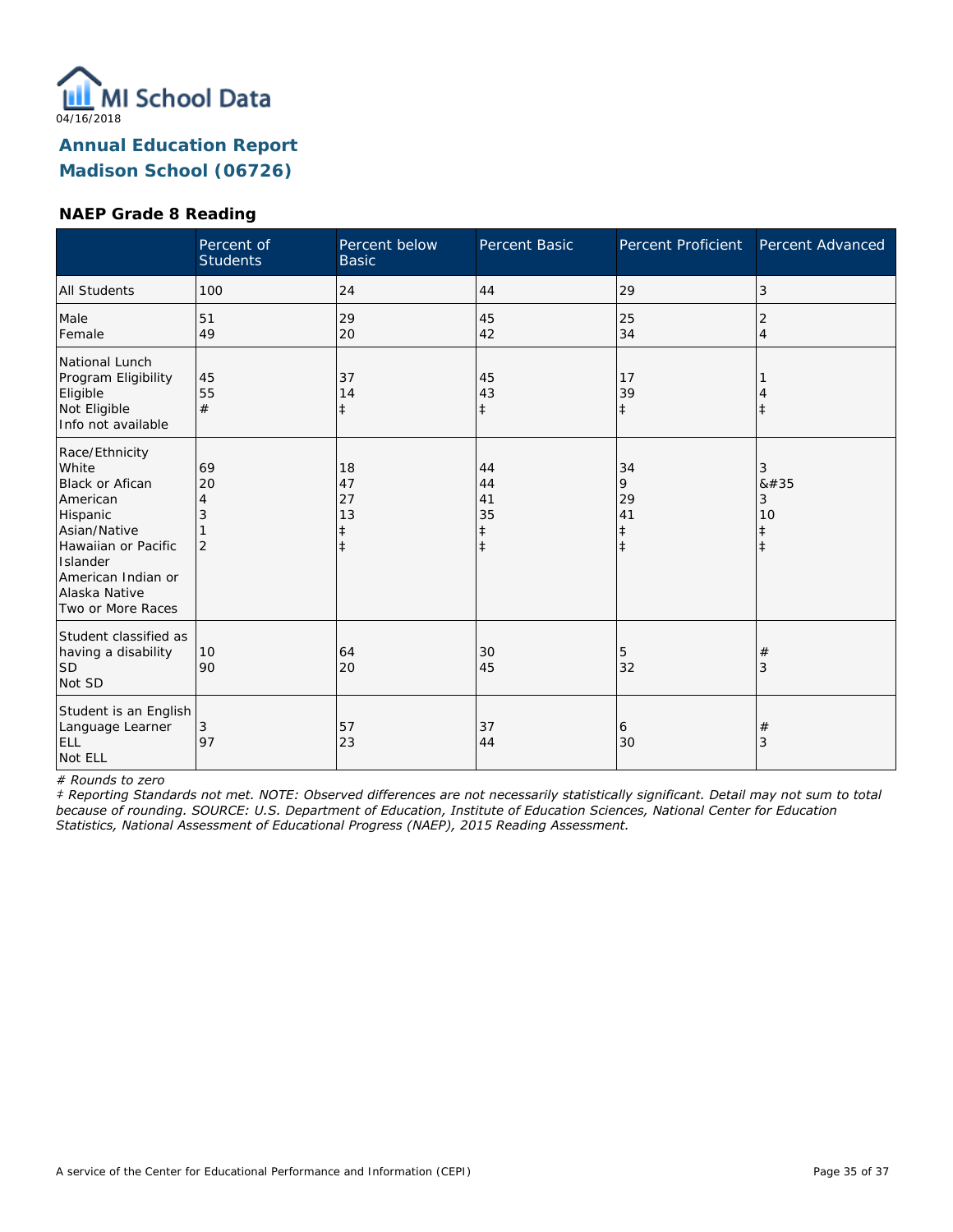

#### **NAEP Grade 12 Reading**

|                                                                                                                                                                                             | Percent of<br><b>Students</b>              | Percent below<br><b>Basic</b>              | Percent Basic                                    | Percent Proficient                         | Percent Advanced                   |
|---------------------------------------------------------------------------------------------------------------------------------------------------------------------------------------------|--------------------------------------------|--------------------------------------------|--------------------------------------------------|--------------------------------------------|------------------------------------|
| <b>All Students</b>                                                                                                                                                                         | 100                                        | 26                                         | 5                                                | 27                                         | 5                                  |
| Male<br>Female                                                                                                                                                                              | 50<br>50                                   | 31<br>20                                   | 37<br>37                                         | 28<br>37                                   | 4<br>6                             |
| National Lunch<br>Program Eligibility<br>Eligible<br>Not Eligible<br>Info not available                                                                                                     | 35<br>64<br>1                              | 37<br>19<br>0                              | 39<br>36<br>0                                    | 22<br>38<br>$\mathbf{O}$                   | 2<br>0                             |
| Race/Ethnicity<br>White<br>Black or African<br>American<br>Hispanic<br>Asian<br>American Indian or<br>Alaska Native<br>Native Hawaiian or<br>Other Pacific<br>Islander<br>Two or More Races | 76<br>14<br>5<br>3<br>$\Omega$<br>$\Omega$ | 20<br>52<br>34<br>21<br>0<br>0<br>$\Omega$ | 38<br>36<br>44<br>26<br>0<br>0<br>$\overline{O}$ | 36<br>12<br>21<br>41<br>0<br>0<br>$\Omega$ | 6<br>0<br>12<br>0<br>0<br>$\Omega$ |
| Student classified as<br>having a disability<br><b>SD</b><br>Not SD                                                                                                                         | 93                                         | 66<br>23                                   | 25<br>38                                         | 8<br>34                                    | 5                                  |
| Student is an English<br>Language Learner<br>ELL<br>Not ELL                                                                                                                                 | $\overline{2}$<br>98                       | $\mathbf{O}$<br>25                         | 0<br>37                                          | 0<br>33                                    | 0<br>5                             |

*# Rounds to zero*

*‡ Reporting Standards not met. NOTE: Observed differences are not necessarily statistically significant. Detail may not sum to total because of rounding. SOURCE: U.S. Department of Education, Institute of Education Sciences, National Center for Education Statistics, National Assessment of Educational Progress (NAEP), 2015 Reading Assessment.*